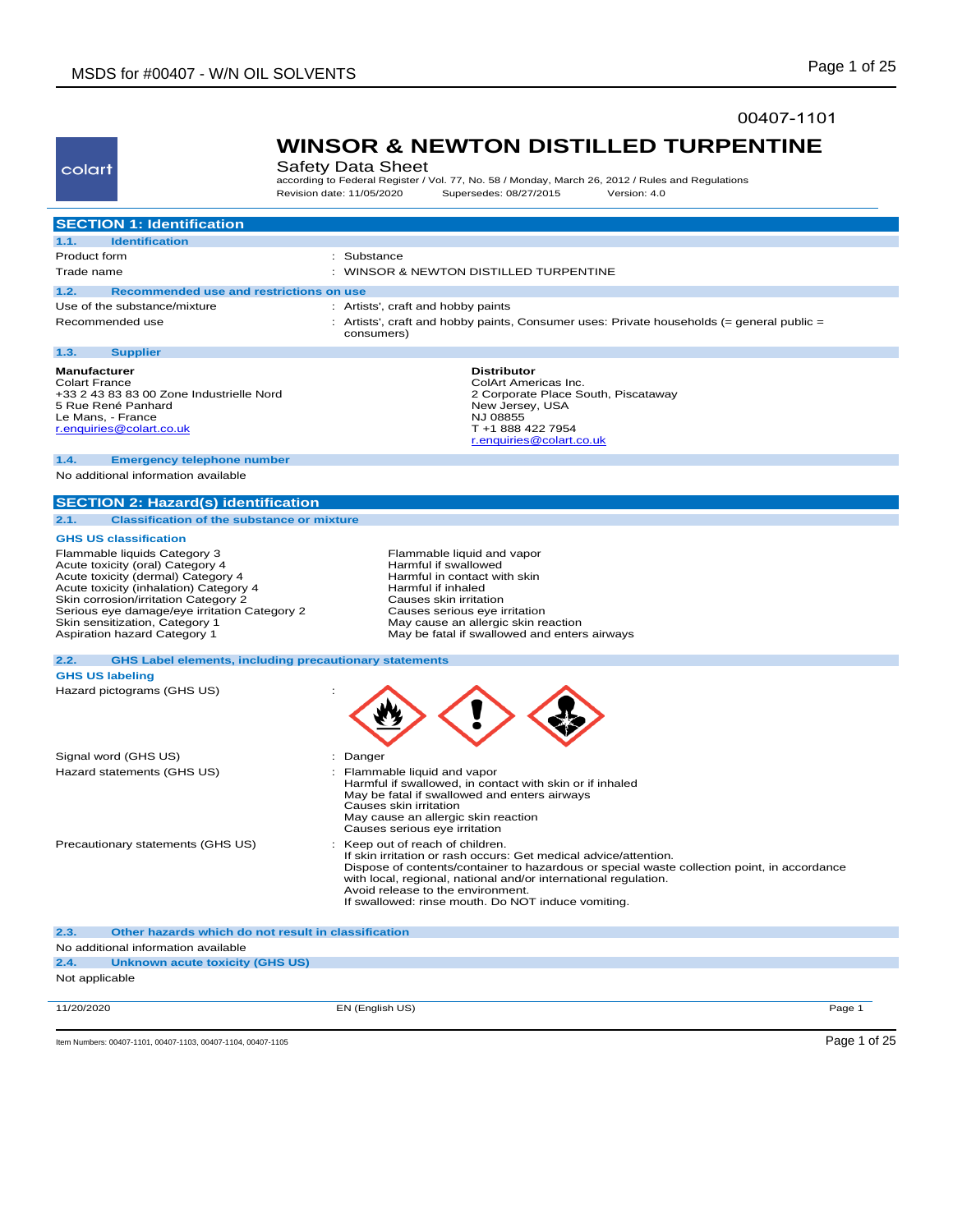Safety Data Sheet

according to Federal Register / Vol. 77, No. 58 / Monday, March 26, 2012 / Rules and Regulations

| according to Federal Register / Vol. 77, No. 58 / Monday, March 26, 2012 / Rules and Regulations    |                                                                                                                                                                                                                                                                                                                                                                                                                                                                                                                                                          |                           |          |                                                                                                                                                                                                                                      |
|-----------------------------------------------------------------------------------------------------|----------------------------------------------------------------------------------------------------------------------------------------------------------------------------------------------------------------------------------------------------------------------------------------------------------------------------------------------------------------------------------------------------------------------------------------------------------------------------------------------------------------------------------------------------------|---------------------------|----------|--------------------------------------------------------------------------------------------------------------------------------------------------------------------------------------------------------------------------------------|
| <b>SECTION 3: Composition/Information on ingredients</b>                                            |                                                                                                                                                                                                                                                                                                                                                                                                                                                                                                                                                          |                           |          |                                                                                                                                                                                                                                      |
| 3.1.<br><b>Substances</b><br>Name                                                                   | : WINSOR & NEWTON DISTILLED TURPENTINE                                                                                                                                                                                                                                                                                                                                                                                                                                                                                                                   |                           |          |                                                                                                                                                                                                                                      |
|                                                                                                     |                                                                                                                                                                                                                                                                                                                                                                                                                                                                                                                                                          |                           |          |                                                                                                                                                                                                                                      |
| <b>Name</b><br><b>TURPENTINE OIL</b>                                                                |                                                                                                                                                                                                                                                                                                                                                                                                                                                                                                                                                          | <b>Product identifier</b> | %<br>100 | <b>GHS US classification</b>                                                                                                                                                                                                         |
|                                                                                                     |                                                                                                                                                                                                                                                                                                                                                                                                                                                                                                                                                          | (CAS-No.) 8006-64-2       |          | Flam. Liq. 3, H226<br>Acute Tox. 4 (Oral), H302<br>Acute Tox. 4 (Dermal), H312<br>Acute Tox. 4 (Inhalation), H332<br>Skin Irrit. 2, H315<br>Eye Irrit. 2, H319<br>Skin Sens. 1, H317<br>Asp. Tox. 1, H304<br>Aquatic Chronic 2, H411 |
| Full text of hazard classes and H-statements ; see section 16                                       |                                                                                                                                                                                                                                                                                                                                                                                                                                                                                                                                                          |                           |          |                                                                                                                                                                                                                                      |
| 3.2.<br><b>Mixtures</b>                                                                             |                                                                                                                                                                                                                                                                                                                                                                                                                                                                                                                                                          |                           |          |                                                                                                                                                                                                                                      |
| Not applicable                                                                                      |                                                                                                                                                                                                                                                                                                                                                                                                                                                                                                                                                          |                           |          |                                                                                                                                                                                                                                      |
| <b>SECTION 4: First-aid measures</b>                                                                |                                                                                                                                                                                                                                                                                                                                                                                                                                                                                                                                                          |                           |          |                                                                                                                                                                                                                                      |
| 4.1.<br><b>Description of first aid measures</b>                                                    |                                                                                                                                                                                                                                                                                                                                                                                                                                                                                                                                                          |                           |          |                                                                                                                                                                                                                                      |
| First-aid measures general                                                                          | : Call a poison center/doctor/physician if you feel unwell. Never give anything by mouth to an                                                                                                                                                                                                                                                                                                                                                                                                                                                           |                           |          | unconscious person. If you feel unwell, seek medical advice (show the label where possible).                                                                                                                                         |
| First-aid measures after inhalation                                                                 | : Remove person to fresh air and keep comfortable for breathing. Allow affected person to<br>breathe fresh air. Allow the victim to rest.                                                                                                                                                                                                                                                                                                                                                                                                                |                           |          |                                                                                                                                                                                                                                      |
| First-aid measures after skin contact<br>÷                                                          | Rinse skin with water/shower. Remove/Take off immediately all contaminated clothing. If skin<br>irritation or rash occurs: Get medical advice/attention. Immediately call a poison center or<br>doctor/physician. Specific measures (see supplemental first aid instruction on this label). Wash<br>with plenty of soap and water. Wash contaminated clothing before reuse. If skin irritation<br>occurs: Get medical advice/attention. Specific treatment (see supplemental first aid instruction<br>on this label). If skin irritation or rash occurs: |                           |          |                                                                                                                                                                                                                                      |
| First-aid measures after eye contact                                                                | Rinse cautiously with water for several minutes. Remove contact lenses, if present and easy to<br>do. Continue rinsing. If eye irritation persists: Get medical advice/attention. If eye irritation<br>persists: Get medical advice/attention.                                                                                                                                                                                                                                                                                                           |                           |          |                                                                                                                                                                                                                                      |
| First-aid measures after ingestion                                                                  | : Rinse mouth. Call a poison center/doctor/physician if you feel unwell. Do NOT induce vomiting.<br>Call a POISON CENTER or doctor/physician if you feel unwell. Immediately call a poison<br>center or doctor/physician.                                                                                                                                                                                                                                                                                                                                |                           |          |                                                                                                                                                                                                                                      |
| 4.2.<br>Most important symptoms and effects (acute and delayed)                                     |                                                                                                                                                                                                                                                                                                                                                                                                                                                                                                                                                          |                           |          |                                                                                                                                                                                                                                      |
| Potential Adverse human health effects and<br>symptoms                                              | : Harmful if swallowed. Harmful in contact with skin.                                                                                                                                                                                                                                                                                                                                                                                                                                                                                                    |                           |          |                                                                                                                                                                                                                                      |
| Symptoms/effects after inhalation                                                                   | : Inhalation may cause irritation (cough, short breathing, difficulty in breathing).                                                                                                                                                                                                                                                                                                                                                                                                                                                                     |                           |          |                                                                                                                                                                                                                                      |
| Symptoms/effects after skin contact                                                                 | : Irritation. May cause an allergic skin reaction. Repeated exposure to this material can result in<br>absorption through skin causing significant health hazard. Harmful in contact with skin. Causes<br>skin irritation.                                                                                                                                                                                                                                                                                                                               |                           |          |                                                                                                                                                                                                                                      |
| Symptoms/effects after eye contact                                                                  | : Eye irritation. Causes serious eye irritation.                                                                                                                                                                                                                                                                                                                                                                                                                                                                                                         |                           |          |                                                                                                                                                                                                                                      |
| Symptoms/effects after ingestion                                                                    | : Swallowing a small quantity of this material will result in serious health hazard. May be fatal if<br>swallowed and enters airways.                                                                                                                                                                                                                                                                                                                                                                                                                    |                           |          |                                                                                                                                                                                                                                      |
| 4.3.<br>Immediate medical attention and special treatment, if necessary                             |                                                                                                                                                                                                                                                                                                                                                                                                                                                                                                                                                          |                           |          |                                                                                                                                                                                                                                      |
| Treat symptomatically.                                                                              |                                                                                                                                                                                                                                                                                                                                                                                                                                                                                                                                                          |                           |          |                                                                                                                                                                                                                                      |
| <b>SECTION 5: Fire-fighting measures</b>                                                            |                                                                                                                                                                                                                                                                                                                                                                                                                                                                                                                                                          |                           |          |                                                                                                                                                                                                                                      |
| 5.1.<br>Suitable (and unsuitable) extinguishing media                                               |                                                                                                                                                                                                                                                                                                                                                                                                                                                                                                                                                          |                           |          |                                                                                                                                                                                                                                      |
| Suitable extinguishing media                                                                        | : Water spray. Dry powder. Foam. Carbon dioxide. Sand.                                                                                                                                                                                                                                                                                                                                                                                                                                                                                                   |                           |          |                                                                                                                                                                                                                                      |
| Unsuitable extinguishing media                                                                      | Do not use a heavy water stream.                                                                                                                                                                                                                                                                                                                                                                                                                                                                                                                         |                           |          |                                                                                                                                                                                                                                      |
| Specific hazards arising from the chemical                                                          |                                                                                                                                                                                                                                                                                                                                                                                                                                                                                                                                                          |                           |          |                                                                                                                                                                                                                                      |
| 5.2.<br>Fire hazard                                                                                 | : Flammable liquid and vapor.                                                                                                                                                                                                                                                                                                                                                                                                                                                                                                                            |                           |          |                                                                                                                                                                                                                                      |
| <b>Explosion hazard</b>                                                                             | : May form flammable/explosive vapor-air mixture.                                                                                                                                                                                                                                                                                                                                                                                                                                                                                                        |                           |          |                                                                                                                                                                                                                                      |
| Reactivity                                                                                          | : Flammable liquid and vapor.                                                                                                                                                                                                                                                                                                                                                                                                                                                                                                                            |                           |          |                                                                                                                                                                                                                                      |
|                                                                                                     |                                                                                                                                                                                                                                                                                                                                                                                                                                                                                                                                                          |                           |          |                                                                                                                                                                                                                                      |
| 5.3.<br>Special protective equipment and precautions for fire-fighters<br>Firefighting instructions | containers. Prevent fire-fighting water from entering environment.                                                                                                                                                                                                                                                                                                                                                                                                                                                                                       |                           |          | : Exercise caution when fighting any chemical fire. Use water spray or fog for cooling exposed                                                                                                                                       |
| 11/20/2020                                                                                          | EN (English US)                                                                                                                                                                                                                                                                                                                                                                                                                                                                                                                                          |                           |          | 2/9                                                                                                                                                                                                                                  |
| Item Numbers: 00407-1101, 00407-1103, 00407-1104, 00407-1105                                        |                                                                                                                                                                                                                                                                                                                                                                                                                                                                                                                                                          |                           |          | Page 2 of 25                                                                                                                                                                                                                         |
|                                                                                                     |                                                                                                                                                                                                                                                                                                                                                                                                                                                                                                                                                          |                           |          |                                                                                                                                                                                                                                      |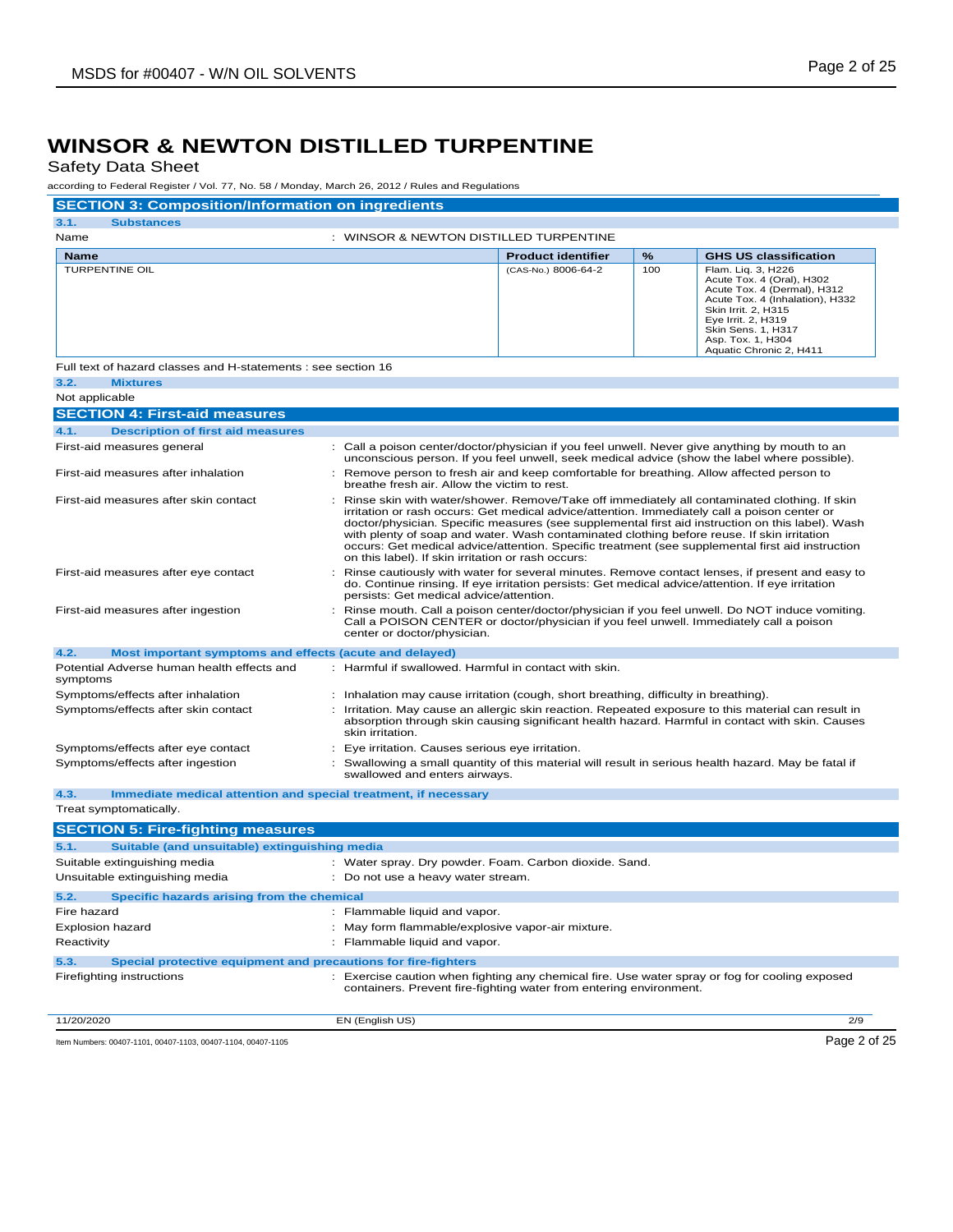# **WINSOR & NEWTON DISTILLED TURPENTINE**<br>Safety Data Sheet

| <b>Safety Data Sheet</b>                                                                         |                                                                                                                                                                                                                                                                                                                                                                                                                                                                                                                                                                                                                                                                                                                                                   |
|--------------------------------------------------------------------------------------------------|---------------------------------------------------------------------------------------------------------------------------------------------------------------------------------------------------------------------------------------------------------------------------------------------------------------------------------------------------------------------------------------------------------------------------------------------------------------------------------------------------------------------------------------------------------------------------------------------------------------------------------------------------------------------------------------------------------------------------------------------------|
| according to Federal Register / Vol. 77, No. 58 / Monday, March 26, 2012 / Rules and Regulations |                                                                                                                                                                                                                                                                                                                                                                                                                                                                                                                                                                                                                                                                                                                                                   |
| Protection during firefighting                                                                   | : Do not attempt to take action without suitable protective equipment. Self-contained breathing<br>apparatus. Complete protective clothing. Do not enter fire area without proper protective<br>equipment, including respiratory protection.                                                                                                                                                                                                                                                                                                                                                                                                                                                                                                      |
| <b>SECTION 6: Accidental release measures</b>                                                    |                                                                                                                                                                                                                                                                                                                                                                                                                                                                                                                                                                                                                                                                                                                                                   |
| 6.1.                                                                                             | Personal precautions, protective equipment and emergency procedures                                                                                                                                                                                                                                                                                                                                                                                                                                                                                                                                                                                                                                                                               |
| General measures                                                                                 | : Remove ignition sources. Use special care to avoid static electric charges. No open flames. No<br>smoking.                                                                                                                                                                                                                                                                                                                                                                                                                                                                                                                                                                                                                                      |
| 6.1.1.<br>For non-emergency personnel                                                            |                                                                                                                                                                                                                                                                                                                                                                                                                                                                                                                                                                                                                                                                                                                                                   |
| <b>Emergency procedures</b>                                                                      | : Ventilate spillage area. No open flames, no sparks, and no smoking. Avoid contact with skin,<br>eyes and clothing. Avoid breathing dust/fume/gas/mist/vapors/spray. Evacuate unnecessary<br>personnel.                                                                                                                                                                                                                                                                                                                                                                                                                                                                                                                                          |
| 6.1.2.<br>For emergency responders                                                               |                                                                                                                                                                                                                                                                                                                                                                                                                                                                                                                                                                                                                                                                                                                                                   |
| Protective equipment                                                                             | : Do not attempt to take action without suitable protective equipment. For further information<br>refer to section 8: "Exposure controls/personal protection". Equip cleanup crew with proper<br>protection.                                                                                                                                                                                                                                                                                                                                                                                                                                                                                                                                      |
| <b>Emergency procedures</b>                                                                      | : Ventilate area.                                                                                                                                                                                                                                                                                                                                                                                                                                                                                                                                                                                                                                                                                                                                 |
| 6.2.<br><b>Environmental precautions</b>                                                         |                                                                                                                                                                                                                                                                                                                                                                                                                                                                                                                                                                                                                                                                                                                                                   |
|                                                                                                  | Avoid release to the environment. Prevent entry to sewers and public waters. Notify authorities if liquid enters sewers or public waters.                                                                                                                                                                                                                                                                                                                                                                                                                                                                                                                                                                                                         |
| 6.3.<br>Methods and material for containment and cleaning up                                     |                                                                                                                                                                                                                                                                                                                                                                                                                                                                                                                                                                                                                                                                                                                                                   |
| For containment                                                                                  | : Collect spillage.                                                                                                                                                                                                                                                                                                                                                                                                                                                                                                                                                                                                                                                                                                                               |
| Methods for cleaning up                                                                          | Take up liquid spill into absorbent material. Notify authorities if product enters sewers or public<br>waters. Soak up spills with inert solids, such as clay or diatomaceous earth as soon as<br>possible. Collect spillage. Store away from other materials.                                                                                                                                                                                                                                                                                                                                                                                                                                                                                    |
| Other information                                                                                | : Dispose of materials or solid residues at an authorized site.                                                                                                                                                                                                                                                                                                                                                                                                                                                                                                                                                                                                                                                                                   |
| 6.4.<br><b>Reference to other sections</b>                                                       |                                                                                                                                                                                                                                                                                                                                                                                                                                                                                                                                                                                                                                                                                                                                                   |
|                                                                                                  | For further information refer to section 13. See Heading 8. Exposure controls and personal protection.                                                                                                                                                                                                                                                                                                                                                                                                                                                                                                                                                                                                                                            |
| <b>SECTION 7: Handling and storage</b>                                                           |                                                                                                                                                                                                                                                                                                                                                                                                                                                                                                                                                                                                                                                                                                                                                   |
| 7.1.<br><b>Precautions for safe handling</b>                                                     |                                                                                                                                                                                                                                                                                                                                                                                                                                                                                                                                                                                                                                                                                                                                                   |
| Additional hazards when processed                                                                | : Handle empty containers with care because residual vapors are flammable.                                                                                                                                                                                                                                                                                                                                                                                                                                                                                                                                                                                                                                                                        |
| Precautions for safe handling                                                                    | : Ensure good ventilation of the work station. Keep away from heat, hot surfaces, sparks, open<br>flames and other ignition sources. No smoking. Ground/bond container and receiving<br>equipment. Use only non-sparking tools. Take precautionary measures against static<br>discharge. Flammable vapors may accumulate in the container. Use explosion-proof<br>equipment. Wear personal protective equipment. Do not get in eyes, on skin, or on clothing.<br>Avoid breathing dust/fume/gas/mist/vapors/spray. Wash hands and other exposed areas with<br>mild soap and water before eating, drinking or smoking and when leaving work. Provide good<br>ventilation in process area to prevent formation of vapor. No open flames. No smoking. |
| Hygiene measures                                                                                 | : Wash contaminated clothing before reuse. Contaminated work clothing should not be allowed<br>out of the workplace. Do not eat, drink or smoke when using this product. Always wash hands<br>after handling the product. Wash hands, forearms and face thoroughly after handling.                                                                                                                                                                                                                                                                                                                                                                                                                                                                |
| <b>Conditions for safe storage, including any incompatibilities</b><br>7.2.                      |                                                                                                                                                                                                                                                                                                                                                                                                                                                                                                                                                                                                                                                                                                                                                   |
| <b>Technical measures</b>                                                                        | : Ground/bond container and receiving equipment. Proper grounding procedures to avoid static<br>electricity should be followed. Use explosion-proof electrical/ventilating/lighting equipment.                                                                                                                                                                                                                                                                                                                                                                                                                                                                                                                                                    |
| Storage conditions                                                                               | : Store in a well-ventilated place. Keep cool. Keep container tightly closed. Keep only in the<br>original container in a cool, well ventilated place away from :                                                                                                                                                                                                                                                                                                                                                                                                                                                                                                                                                                                 |
| Incompatible products                                                                            | Strong bases. Strong acids.                                                                                                                                                                                                                                                                                                                                                                                                                                                                                                                                                                                                                                                                                                                       |
| Incompatible materials                                                                           | : Sources of ignition. Direct sunlight. Heat sources.                                                                                                                                                                                                                                                                                                                                                                                                                                                                                                                                                                                                                                                                                             |
| <b>SECTION 8: Exposure controls/personal protection</b>                                          |                                                                                                                                                                                                                                                                                                                                                                                                                                                                                                                                                                                                                                                                                                                                                   |
| 8.1.<br><b>Control parameters</b>                                                                |                                                                                                                                                                                                                                                                                                                                                                                                                                                                                                                                                                                                                                                                                                                                                   |
|                                                                                                  |                                                                                                                                                                                                                                                                                                                                                                                                                                                                                                                                                                                                                                                                                                                                                   |
| <b>TURPENTINE OIL (8006-64-2)</b><br>Not applicable                                              |                                                                                                                                                                                                                                                                                                                                                                                                                                                                                                                                                                                                                                                                                                                                                   |
|                                                                                                  |                                                                                                                                                                                                                                                                                                                                                                                                                                                                                                                                                                                                                                                                                                                                                   |

11/20/2020 EN (English US) 3/9

Item Numbers: 00407-1101, 00407-1103, 00407-1104, 00407-1105 Page 3 of 25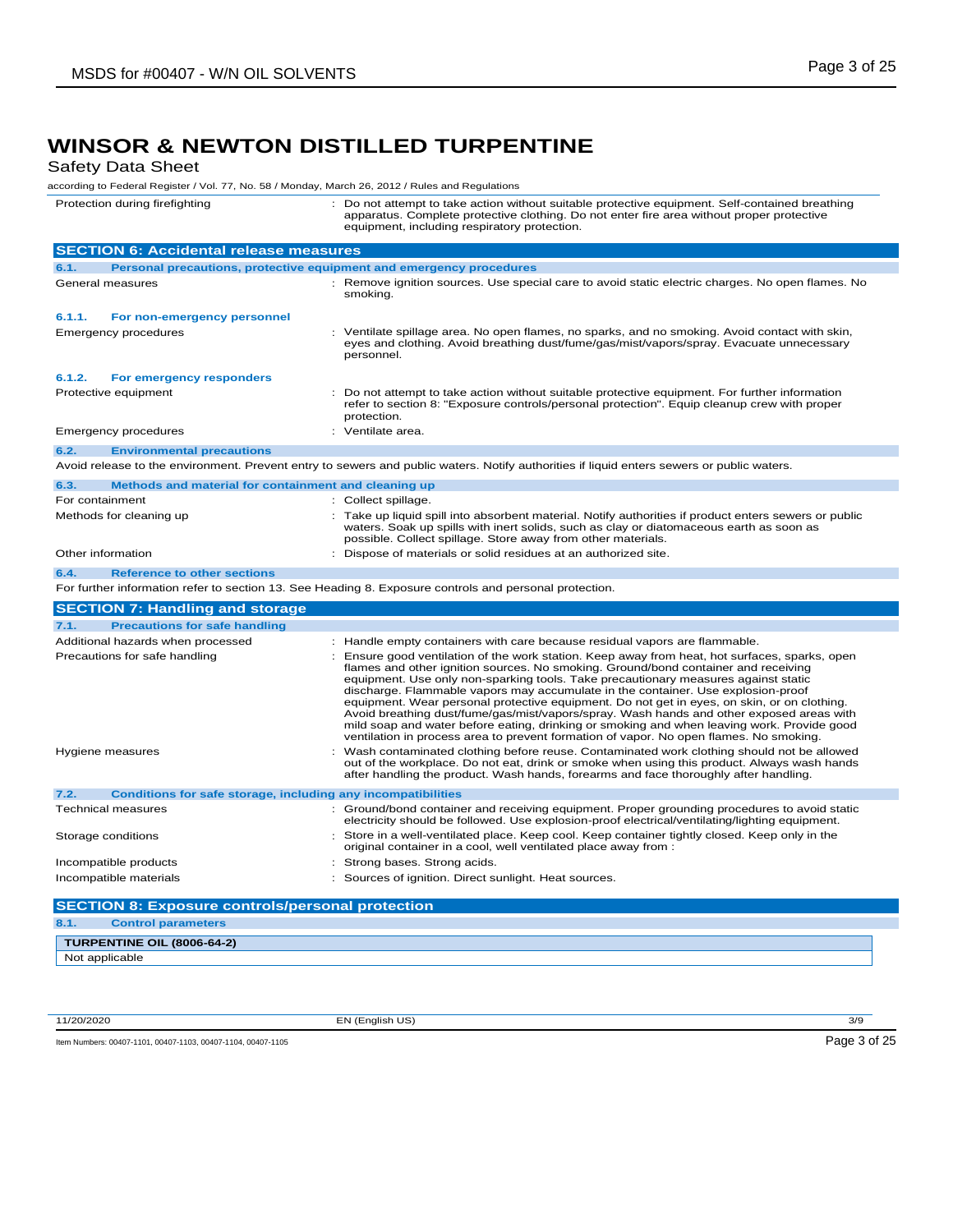### Safety Data Sheet

according to Federal Register / Vol. 77, No. 58 / Monday, March 26, 2012 / Rules and Regulations

### **8.2. Appropriate engineering controls**

Appropriate engineering controls : Ensure good ventilation of the work station. Environmental exposure controls : Avoid release to the environment.

#### **8.3. Individual protection measures/Personal protective equipment**

#### **Personal protective equipment:**

Avoid all unnecessary exposure.

#### **Hand protection:**

Protective gloves. Wear protective gloves.

#### **Eye protection:**

Safety glasses. Chemical goggles or safety glasses

#### **Skin and body protection:**

Wear suitable protective clothing

#### **Respiratory protection:**

In case of insufficient ventilation, wear suitable respiratory equipment. Wear respiratory protection.

#### **Other information:**

Do not eat, drink or smoke during use. Ensure there is adequate ventilation.

| <b>SECTION 9: Physical and chemical properties</b>            |                                             |     |  |
|---------------------------------------------------------------|---------------------------------------------|-----|--|
| Information on basic physical and chemical properties<br>9.1. |                                             |     |  |
| Physical state                                                | : Liquid                                    |     |  |
| Appearance                                                    | : Liquid.                                   |     |  |
|                                                               | Colorless                                   |     |  |
|                                                               | characteristic                              |     |  |
| Odor threshold                                                | No data available                           |     |  |
| рH                                                            | No data available                           |     |  |
| Melting point                                                 | Not applicable                              |     |  |
| Freezing point                                                | No data available                           |     |  |
| Boiling point                                                 | 154 - 170 °C                                |     |  |
| Flash point                                                   | 36 °C                                       |     |  |
| Relative evaporation rate (butyl acetate=1)                   | No data available                           |     |  |
| Flammability (solid, gas)                                     | Not applicable. Flammable liquid and vapor. |     |  |
| Vapor pressure                                                | No data available                           |     |  |
| Relative vapor density at 20 °C                               | No data available                           |     |  |
| Relative density                                              | No data available                           |     |  |
| Solubility                                                    | No data available                           |     |  |
| Log Pow                                                       | No data available                           |     |  |
| Auto-ignition temperature                                     | No data available                           |     |  |
| Decomposition temperature                                     | No data available                           |     |  |
| Viscosity, kinematic                                          | $< 20$ mm <sup>2</sup> /s                   |     |  |
| Viscosity, dynamic                                            | No data available                           |     |  |
| <b>Explosion limits</b>                                       | No data available                           |     |  |
| <b>Explosive properties</b>                                   | : No data available                         |     |  |
| Oxidizing properties                                          | : No data available                         |     |  |
| <b>Other information</b><br>9.2.                              |                                             |     |  |
| No additional information available                           |                                             |     |  |
| <b>SECTION 10: Stability and reactivity</b>                   |                                             |     |  |
| <b>Reactivity</b><br>10.1.                                    |                                             |     |  |
| Flammable liquid and vapor.                                   |                                             |     |  |
| 11/20/2020                                                    | EN (English US)                             | 4/9 |  |

Item Numbers: 00407-1101, 00407-1103, 00407-1104, 00407-1105 Page 4 of 25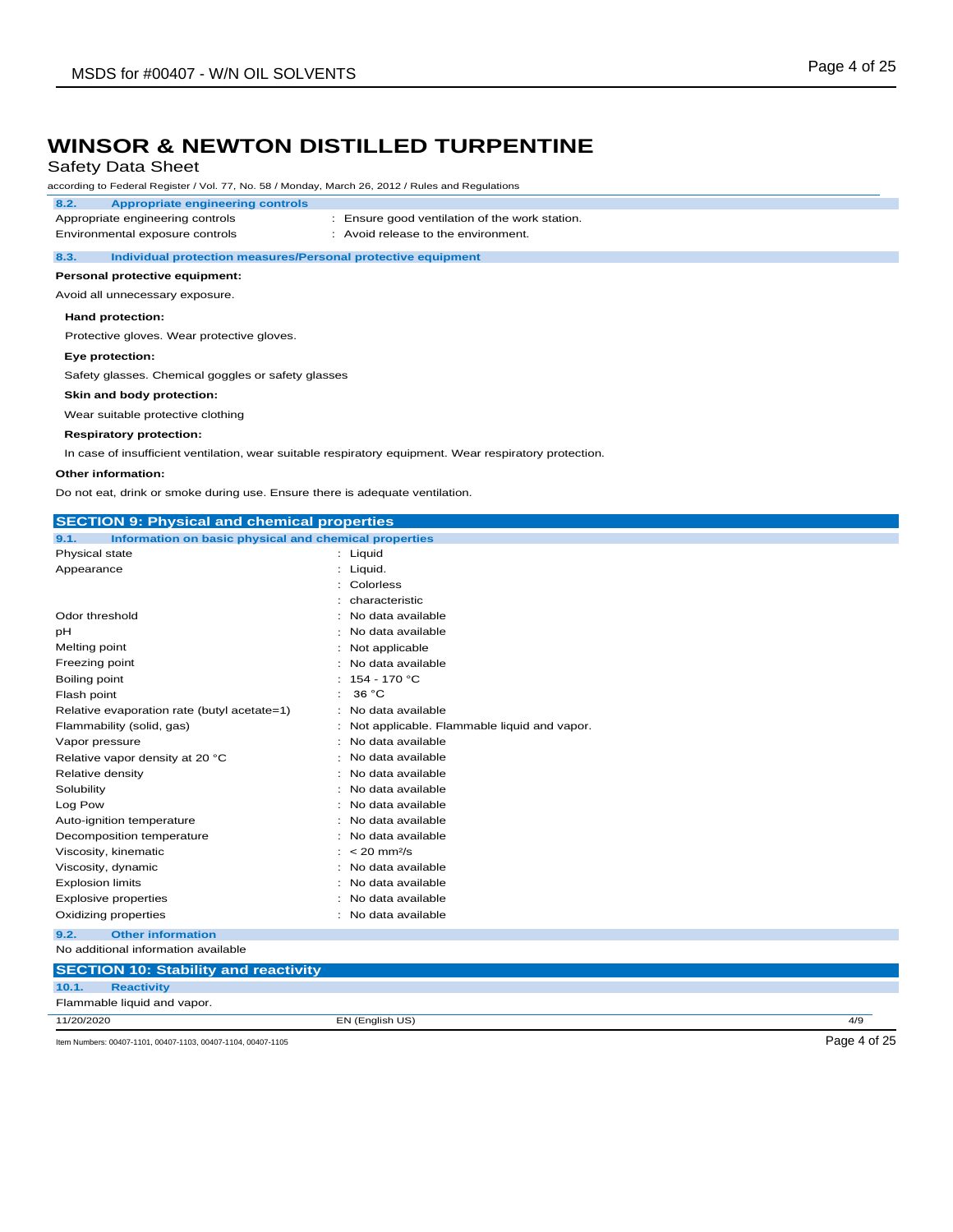### Safety Data Sheet

according to Federal Register / Vol. 77, No. 58 / Monday, March 26, 2012 / Rules and Regulations

#### **10.2. Chemical stability**

Stable under normal conditions. Flammable liquid and vapor. May form flammable/explosive vapor-air mixture.

### **10.3. Possibility of hazardous reactions**

No dangerous reactions known under normal conditions of use. Not established.

#### **10.4. Conditions to avoid**

Avoid contact with hot surfaces. Heat. No flames, no sparks. Eliminate all sources of ignition. Direct sunlight. Extremely high or low temperatures. Open flame. Overheating. Sparks.

### **10.5. Incompatible materials**

Strong acids. Strong bases.

#### **10.6. Hazardous decomposition products**

Under normal conditions of storage and use, hazardous decomposition products should not be produced. fume. Carbon monoxide. Carbon dioxide. May release flammable gases.

| <b>TCICQUE HOLLITIQUE GASCU.</b>             |  |
|----------------------------------------------|--|
| <b>SECTION 11: Toxicological information</b> |  |

| Information on toxicological effects<br>11.1.          |                                                                                                                                                                                                                            |
|--------------------------------------------------------|----------------------------------------------------------------------------------------------------------------------------------------------------------------------------------------------------------------------------|
| Acute toxicity (oral)                                  | Harmful if swallowed.                                                                                                                                                                                                      |
| Acute toxicity (dermal)                                | Harmful in contact with skin.                                                                                                                                                                                              |
| Acute toxicity (inhalation)                            | Harmful if inhaled.                                                                                                                                                                                                        |
| ATE US (oral)                                          | 500 mg/kg body weight                                                                                                                                                                                                      |
| ATE US (dermal)                                        | 1100 mg/kg body weight                                                                                                                                                                                                     |
| ATE US (gases)                                         | 4500 ppmV/4h                                                                                                                                                                                                               |
| ATE US (vapors)                                        | 11 mg/l/4h                                                                                                                                                                                                                 |
| ATE US (dust, mist)                                    | $1.5 \text{ mg/l/4h}$                                                                                                                                                                                                      |
| <b>TURPENTINE OIL (8006-64-2)</b>                      |                                                                                                                                                                                                                            |
| ATE US (oral)                                          | 500 mg/kg body weight                                                                                                                                                                                                      |
| ATE US (dermal)                                        | 1100 mg/kg body weight                                                                                                                                                                                                     |
| ATE US (gases)                                         | 4500 ppmV/4h                                                                                                                                                                                                               |
| ATE US (vapors)                                        | 11 mg/l/4h                                                                                                                                                                                                                 |
| ATE US (dust, mist)                                    | $1.5$ mg/l/4h                                                                                                                                                                                                              |
| Skin corrosion/irritation                              | Causes skin irritation.                                                                                                                                                                                                    |
| Serious eye damage/irritation                          | Causes serious eye irritation.                                                                                                                                                                                             |
| Respiratory or skin sensitization                      | May cause an allergic skin reaction.                                                                                                                                                                                       |
| Germ cell mutagenicity                                 | Not classified                                                                                                                                                                                                             |
| Carcinogenicity                                        | Not classified                                                                                                                                                                                                             |
| Reproductive toxicity                                  | Not classified                                                                                                                                                                                                             |
| STOT-single exposure                                   | Not classified                                                                                                                                                                                                             |
| STOT-repeated exposure                                 | : Not classified                                                                                                                                                                                                           |
| Aspiration hazard                                      | : May be fatal if swallowed and enters airways.                                                                                                                                                                            |
| Viscosity, kinematic                                   | $: < 20$ mm <sup>2</sup> /s                                                                                                                                                                                                |
| Potential Adverse human health effects and<br>symptoms | : Harmful if swallowed. Harmful in contact with skin.                                                                                                                                                                      |
| Symptoms/effects after inhalation                      | : Inhalation may cause irritation (cough, short breathing, difficulty in breathing).                                                                                                                                       |
| Symptoms/effects after skin contact                    | : Irritation. May cause an allergic skin reaction. Repeated exposure to this material can result in<br>absorption through skin causing significant health hazard. Harmful in contact with skin. Causes<br>skin irritation. |
| Symptoms/effects after eye contact                     | Eye irritation. Causes serious eye irritation.                                                                                                                                                                             |
| Symptoms/effects after ingestion                       | Swallowing a small quantity of this material will result in serious health hazard. May be fatal if<br>swallowed and enters airways.                                                                                        |

| <b>SECTION 12: Ecological information</b>                    |                                                    |              |
|--------------------------------------------------------------|----------------------------------------------------|--------------|
| 12.1.<br><b>Toxicity</b>                                     |                                                    |              |
| Ecology - general                                            | : Toxic to aquatic life with long lasting effects. |              |
| 11/20/2020                                                   | EN (English US)                                    | 5/9          |
| Item Numbers: 00407-1101, 00407-1103, 00407-1104, 00407-1105 |                                                    | Page 5 of 25 |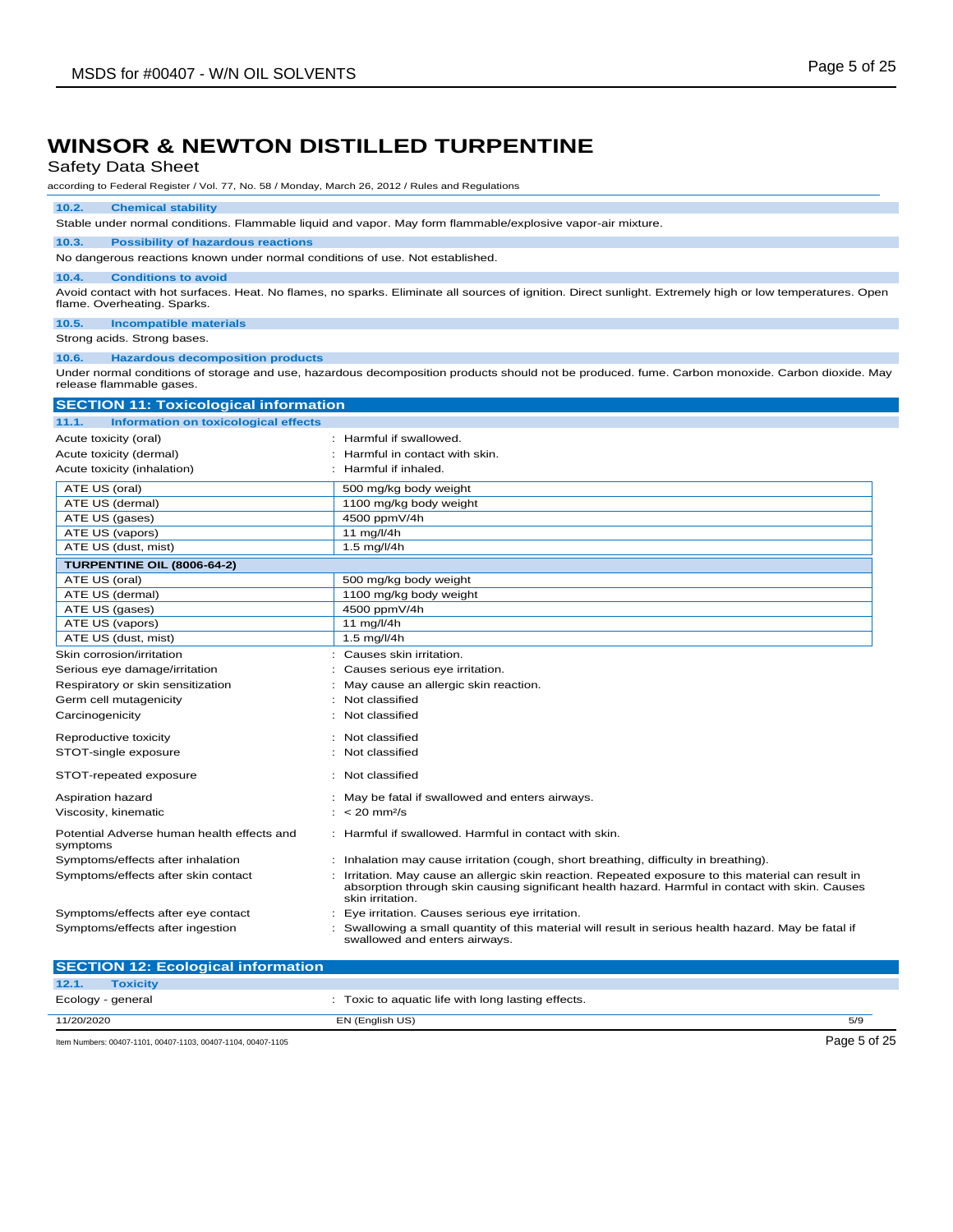## Safety Data Sheet

|                                                 | according to Federal Register / Vol. 77, No. 58 / Monday, March 26, 2012 / Rules and Regulations                                                                                                                                            |
|-------------------------------------------------|---------------------------------------------------------------------------------------------------------------------------------------------------------------------------------------------------------------------------------------------|
| Ecology - water                                 | : Toxic to aquatic life with long lasting effects.                                                                                                                                                                                          |
| 12.2.<br><b>Persistence and degradability</b>   |                                                                                                                                                                                                                                             |
| <b>WINSOR &amp; NEWTON DISTILLED TURPENTINE</b> |                                                                                                                                                                                                                                             |
| Persistence and degradability                   | May cause long-term adverse effects in the environment.                                                                                                                                                                                     |
| 12.3.<br><b>Bioaccumulative potential</b>       |                                                                                                                                                                                                                                             |
| <b>WINSOR &amp; NEWTON DISTILLED TURPENTINE</b> |                                                                                                                                                                                                                                             |
| Bioaccumulative potential                       | Not established.                                                                                                                                                                                                                            |
| 12.4.<br><b>Mobility in soil</b>                |                                                                                                                                                                                                                                             |
| No additional information available             |                                                                                                                                                                                                                                             |
| 12.5.<br><b>Other adverse effects</b>           |                                                                                                                                                                                                                                             |
| Other information                               | : Avoid release to the environment.                                                                                                                                                                                                         |
| <b>SECTION 13: Disposal considerations</b>      |                                                                                                                                                                                                                                             |
| 13.1.<br><b>Disposal methods</b>                |                                                                                                                                                                                                                                             |
| Waste treatment methods                         | : Dispose of contents/container in accordance with licensed collector's sorting instructions.                                                                                                                                               |
| Product/Packaging disposal recommendations      | : Dispose in a safe manner in accordance with local/national regulations. Dispose of<br>contents/container to hazardous or special waste collection point, in accordance with local,<br>regional, national and/or international regulation. |
| Additional information                          | : Flammable vapors may accumulate in the container. Handle empty containers with care<br>because residual vapors are flammable.                                                                                                             |
| Ecology - waste materials                       | : Avoid release to the environment. Hazardous waste due to toxicity.                                                                                                                                                                        |
| <b>SECTION 14: Transport information</b>        |                                                                                                                                                                                                                                             |
| <b>Department of Transportation (DOT)</b>       |                                                                                                                                                                                                                                             |
| In accordance with DOT                          |                                                                                                                                                                                                                                             |
| Transport document description                  | : UN1299 Turpentine, 3, III                                                                                                                                                                                                                 |
| UN-No.(DOT)                                     | : UN1299                                                                                                                                                                                                                                    |
| Proper Shipping Name (DOT)                      | : Turpentine                                                                                                                                                                                                                                |
| Class (DOT)                                     | : 3 - Class 3 - Flammable and combustible liquid 49 CFR 173.120                                                                                                                                                                             |
| Packing group (DOT)                             | : III - Minor Danger                                                                                                                                                                                                                        |
| Hazard labels (DOT)                             | : 3 - Flammable liquid                                                                                                                                                                                                                      |
| Marine pollutant                                | : Yes (IMDG only)                                                                                                                                                                                                                           |
| DOT Packaging Non Bulk (49 CFR 173.xxx)         | : 203                                                                                                                                                                                                                                       |

11/20/2020 EN (English US) 6/9

Item Numbers: 00407-1101, 00407-1103, 00407-1104, 00407-1105 Page 6 of 25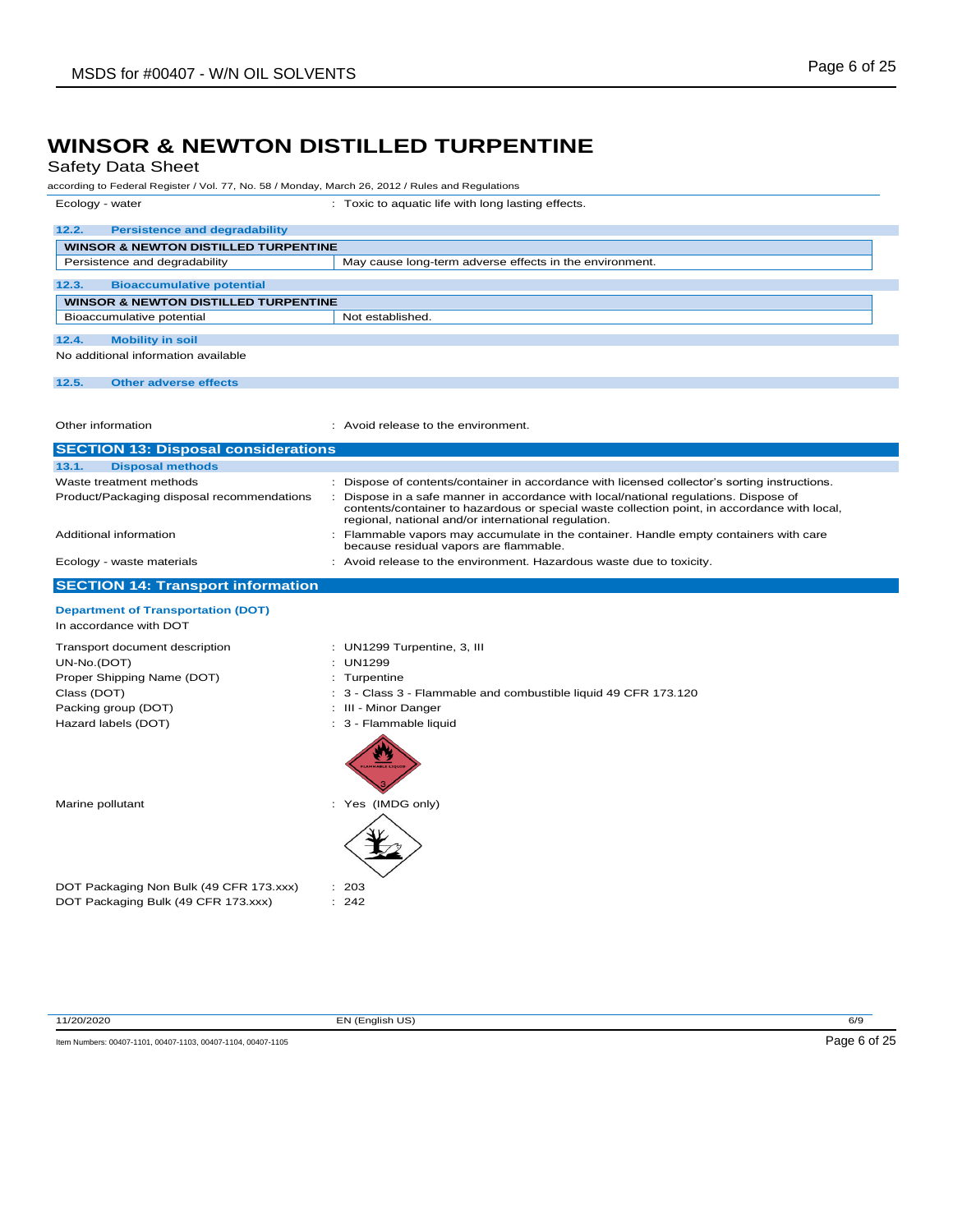## Safety Data Sheet

according to Federal Register / Vol. 77, No. 58 / Monday, March 26, 2012 / Rules and Regulations

| according to Federal Register / Vol. 77, No. 58 / Monday, March 26, 2012 / Rules and Regulations |                                                                                                                                                                                                                                                                                                                                                                                                                                                                                                                                                                                                                                                                                                                                                                                                                                                                                                                                                                                                                                                                                                                                                                                                                                                                                                                                                                                                                                                                                                                                                              |
|--------------------------------------------------------------------------------------------------|--------------------------------------------------------------------------------------------------------------------------------------------------------------------------------------------------------------------------------------------------------------------------------------------------------------------------------------------------------------------------------------------------------------------------------------------------------------------------------------------------------------------------------------------------------------------------------------------------------------------------------------------------------------------------------------------------------------------------------------------------------------------------------------------------------------------------------------------------------------------------------------------------------------------------------------------------------------------------------------------------------------------------------------------------------------------------------------------------------------------------------------------------------------------------------------------------------------------------------------------------------------------------------------------------------------------------------------------------------------------------------------------------------------------------------------------------------------------------------------------------------------------------------------------------------------|
| DOT Special Provisions (49 CFR 172.102)                                                          | : B1 - If the material has a flash point at or above 38 C (100 F) and below 93 C (200 F), then the<br>bulk packaging requirements of 173.241 of this subchapter are applicable. If the material has a<br>flash point of less than 38 C (100 F), then the bulk packaging requirements of 173.242 of this<br>subchapter are applicable.<br>IB3 - Authorized IBCs: Metal (31A, 31B and 31N); Rigid plastics (31H1 and 31H2); Composite<br>(31HZ1 and 31HA2, 31HB2, 31HN2, 31HD2 and 31HH2). Additional Requirement: Only liquids<br>with a vapor pressure less than or equal to 110 kPa at 50 C (1.1 bar at 122 F), or 130 kPa at 55<br>C (1.3 bar at 131 F) are authorized, except for UN2672 (also see Special Provision IP8 in Table<br>2 for UN2672).<br>T2 - 1.5 178.274(d)(2) Normal 178.275(d)(3)<br>TP2 - a. The maximum degree of filling must not exceed the degree of filling determined by the<br>following: (image) Where: tr is the maximum mean bulk temperature during transport, tf is the<br>temperature in degrees celsius of the liquid during filling, and a is the mean coefficient of<br>cubical expansion of the liquid between the mean temperature of the liquid during filling (tf) and<br>the maximum mean bulk temperature during transportation (tr) both in degrees celsius. b. For<br>liquids transported under ambient conditions may be calculated using the formula: (image)<br>Where: d15 and d50 are the densities (in units of mass per unit volume) of the liquid at 15 C<br>$(59 F)$ and 50 C $(122 F)$ , respectively. |
| DOT Packaging Exceptions (49 CFR 173.xxx)                                                        | : 150                                                                                                                                                                                                                                                                                                                                                                                                                                                                                                                                                                                                                                                                                                                                                                                                                                                                                                                                                                                                                                                                                                                                                                                                                                                                                                                                                                                                                                                                                                                                                        |
| DOT Quantity Limitations Passenger aircraft/rail : 60 L<br>(49 CFR 173.27)                       |                                                                                                                                                                                                                                                                                                                                                                                                                                                                                                                                                                                                                                                                                                                                                                                                                                                                                                                                                                                                                                                                                                                                                                                                                                                                                                                                                                                                                                                                                                                                                              |
| DOT Quantity Limitations Cargo aircraft only (49 : 220 L<br>CFR 175.75)                          |                                                                                                                                                                                                                                                                                                                                                                                                                                                                                                                                                                                                                                                                                                                                                                                                                                                                                                                                                                                                                                                                                                                                                                                                                                                                                                                                                                                                                                                                                                                                                              |
| DOT Vessel Stowage Location                                                                      | : A - The material may be stowed "on deck" or "under deck" on a cargo vessel and on a<br>passenger vessel.                                                                                                                                                                                                                                                                                                                                                                                                                                                                                                                                                                                                                                                                                                                                                                                                                                                                                                                                                                                                                                                                                                                                                                                                                                                                                                                                                                                                                                                   |
| Emergency Response Guide (ERG) Number                                                            | : 128                                                                                                                                                                                                                                                                                                                                                                                                                                                                                                                                                                                                                                                                                                                                                                                                                                                                                                                                                                                                                                                                                                                                                                                                                                                                                                                                                                                                                                                                                                                                                        |
| Other information                                                                                | : No supplementary information available.                                                                                                                                                                                                                                                                                                                                                                                                                                                                                                                                                                                                                                                                                                                                                                                                                                                                                                                                                                                                                                                                                                                                                                                                                                                                                                                                                                                                                                                                                                                    |
| <b>Transportation of Dangerous Goods</b>                                                         |                                                                                                                                                                                                                                                                                                                                                                                                                                                                                                                                                                                                                                                                                                                                                                                                                                                                                                                                                                                                                                                                                                                                                                                                                                                                                                                                                                                                                                                                                                                                                              |
| Transport document description                                                                   | $:$ UN1299 TURPENTINE, 3, III                                                                                                                                                                                                                                                                                                                                                                                                                                                                                                                                                                                                                                                                                                                                                                                                                                                                                                                                                                                                                                                                                                                                                                                                                                                                                                                                                                                                                                                                                                                                |
| UN-No. (TDG)                                                                                     | : UN1299                                                                                                                                                                                                                                                                                                                                                                                                                                                                                                                                                                                                                                                                                                                                                                                                                                                                                                                                                                                                                                                                                                                                                                                                                                                                                                                                                                                                                                                                                                                                                     |
| Proper Shipping Name (Transportation of<br>Dangerous Goods)                                      | : TURPENTINE                                                                                                                                                                                                                                                                                                                                                                                                                                                                                                                                                                                                                                                                                                                                                                                                                                                                                                                                                                                                                                                                                                                                                                                                                                                                                                                                                                                                                                                                                                                                                 |
| <b>TDG Primary Hazard Classes</b>                                                                | : 3 - Class 3 - Flammable Liquids                                                                                                                                                                                                                                                                                                                                                                                                                                                                                                                                                                                                                                                                                                                                                                                                                                                                                                                                                                                                                                                                                                                                                                                                                                                                                                                                                                                                                                                                                                                            |
| Packing group                                                                                    | : III - Minor Danger                                                                                                                                                                                                                                                                                                                                                                                                                                                                                                                                                                                                                                                                                                                                                                                                                                                                                                                                                                                                                                                                                                                                                                                                                                                                                                                                                                                                                                                                                                                                         |
| Explosive Limit and Limited Quantity Index                                                       | : 5L                                                                                                                                                                                                                                                                                                                                                                                                                                                                                                                                                                                                                                                                                                                                                                                                                                                                                                                                                                                                                                                                                                                                                                                                                                                                                                                                                                                                                                                                                                                                                         |
| Passenger Carrying Road Vehicle or Passenger : 60 L                                              |                                                                                                                                                                                                                                                                                                                                                                                                                                                                                                                                                                                                                                                                                                                                                                                                                                                                                                                                                                                                                                                                                                                                                                                                                                                                                                                                                                                                                                                                                                                                                              |
| Carrying Railway Vehicle Index                                                                   |                                                                                                                                                                                                                                                                                                                                                                                                                                                                                                                                                                                                                                                                                                                                                                                                                                                                                                                                                                                                                                                                                                                                                                                                                                                                                                                                                                                                                                                                                                                                                              |
| <b>Transport by sea</b>                                                                          |                                                                                                                                                                                                                                                                                                                                                                                                                                                                                                                                                                                                                                                                                                                                                                                                                                                                                                                                                                                                                                                                                                                                                                                                                                                                                                                                                                                                                                                                                                                                                              |
| Transport document description (IMDG)                                                            | : UN 1299 TURPENTINE, 3, III, MARINE POLLUTANT/ENVIRONMENTALLY HAZARDOUS<br>$(35^{\circ}$ C c.c.)                                                                                                                                                                                                                                                                                                                                                                                                                                                                                                                                                                                                                                                                                                                                                                                                                                                                                                                                                                                                                                                                                                                                                                                                                                                                                                                                                                                                                                                            |
| UN-No. (IMDG)                                                                                    | : 1299                                                                                                                                                                                                                                                                                                                                                                                                                                                                                                                                                                                                                                                                                                                                                                                                                                                                                                                                                                                                                                                                                                                                                                                                                                                                                                                                                                                                                                                                                                                                                       |
| Proper Shipping Name (IMDG)                                                                      | : TURPENTINE                                                                                                                                                                                                                                                                                                                                                                                                                                                                                                                                                                                                                                                                                                                                                                                                                                                                                                                                                                                                                                                                                                                                                                                                                                                                                                                                                                                                                                                                                                                                                 |
| Class (IMDG)                                                                                     | : 3 - Flammable liquids                                                                                                                                                                                                                                                                                                                                                                                                                                                                                                                                                                                                                                                                                                                                                                                                                                                                                                                                                                                                                                                                                                                                                                                                                                                                                                                                                                                                                                                                                                                                      |
| Packing group (IMDG)                                                                             | : III - substances presenting low danger                                                                                                                                                                                                                                                                                                                                                                                                                                                                                                                                                                                                                                                                                                                                                                                                                                                                                                                                                                                                                                                                                                                                                                                                                                                                                                                                                                                                                                                                                                                     |
| Limited quantities (IMDG)                                                                        | : 5L                                                                                                                                                                                                                                                                                                                                                                                                                                                                                                                                                                                                                                                                                                                                                                                                                                                                                                                                                                                                                                                                                                                                                                                                                                                                                                                                                                                                                                                                                                                                                         |
| Marine pollutant                                                                                 | : Yes (IMDG only)                                                                                                                                                                                                                                                                                                                                                                                                                                                                                                                                                                                                                                                                                                                                                                                                                                                                                                                                                                                                                                                                                                                                                                                                                                                                                                                                                                                                                                                                                                                                            |
|                                                                                                  |                                                                                                                                                                                                                                                                                                                                                                                                                                                                                                                                                                                                                                                                                                                                                                                                                                                                                                                                                                                                                                                                                                                                                                                                                                                                                                                                                                                                                                                                                                                                                              |
| <b>Air transport</b>                                                                             |                                                                                                                                                                                                                                                                                                                                                                                                                                                                                                                                                                                                                                                                                                                                                                                                                                                                                                                                                                                                                                                                                                                                                                                                                                                                                                                                                                                                                                                                                                                                                              |
| Transport document description (IATA)                                                            | : UN 1299 Turpentine, 3, III, ENVIRONMENTALLY HAZARDOUS                                                                                                                                                                                                                                                                                                                                                                                                                                                                                                                                                                                                                                                                                                                                                                                                                                                                                                                                                                                                                                                                                                                                                                                                                                                                                                                                                                                                                                                                                                      |
| UN-No. (IATA)                                                                                    | : 1299                                                                                                                                                                                                                                                                                                                                                                                                                                                                                                                                                                                                                                                                                                                                                                                                                                                                                                                                                                                                                                                                                                                                                                                                                                                                                                                                                                                                                                                                                                                                                       |
| Proper Shipping Name (IATA)                                                                      | : Turpentine                                                                                                                                                                                                                                                                                                                                                                                                                                                                                                                                                                                                                                                                                                                                                                                                                                                                                                                                                                                                                                                                                                                                                                                                                                                                                                                                                                                                                                                                                                                                                 |
| Class (IATA)                                                                                     | : 3 - Flammable Liquids                                                                                                                                                                                                                                                                                                                                                                                                                                                                                                                                                                                                                                                                                                                                                                                                                                                                                                                                                                                                                                                                                                                                                                                                                                                                                                                                                                                                                                                                                                                                      |
| 11/20/2020                                                                                       | 7/9<br>EN (English US)                                                                                                                                                                                                                                                                                                                                                                                                                                                                                                                                                                                                                                                                                                                                                                                                                                                                                                                                                                                                                                                                                                                                                                                                                                                                                                                                                                                                                                                                                                                                       |
|                                                                                                  |                                                                                                                                                                                                                                                                                                                                                                                                                                                                                                                                                                                                                                                                                                                                                                                                                                                                                                                                                                                                                                                                                                                                                                                                                                                                                                                                                                                                                                                                                                                                                              |

Item Numbers: 00407-1101, 00407-1103, 00407-1104, 00407-1105 Page 7 of 25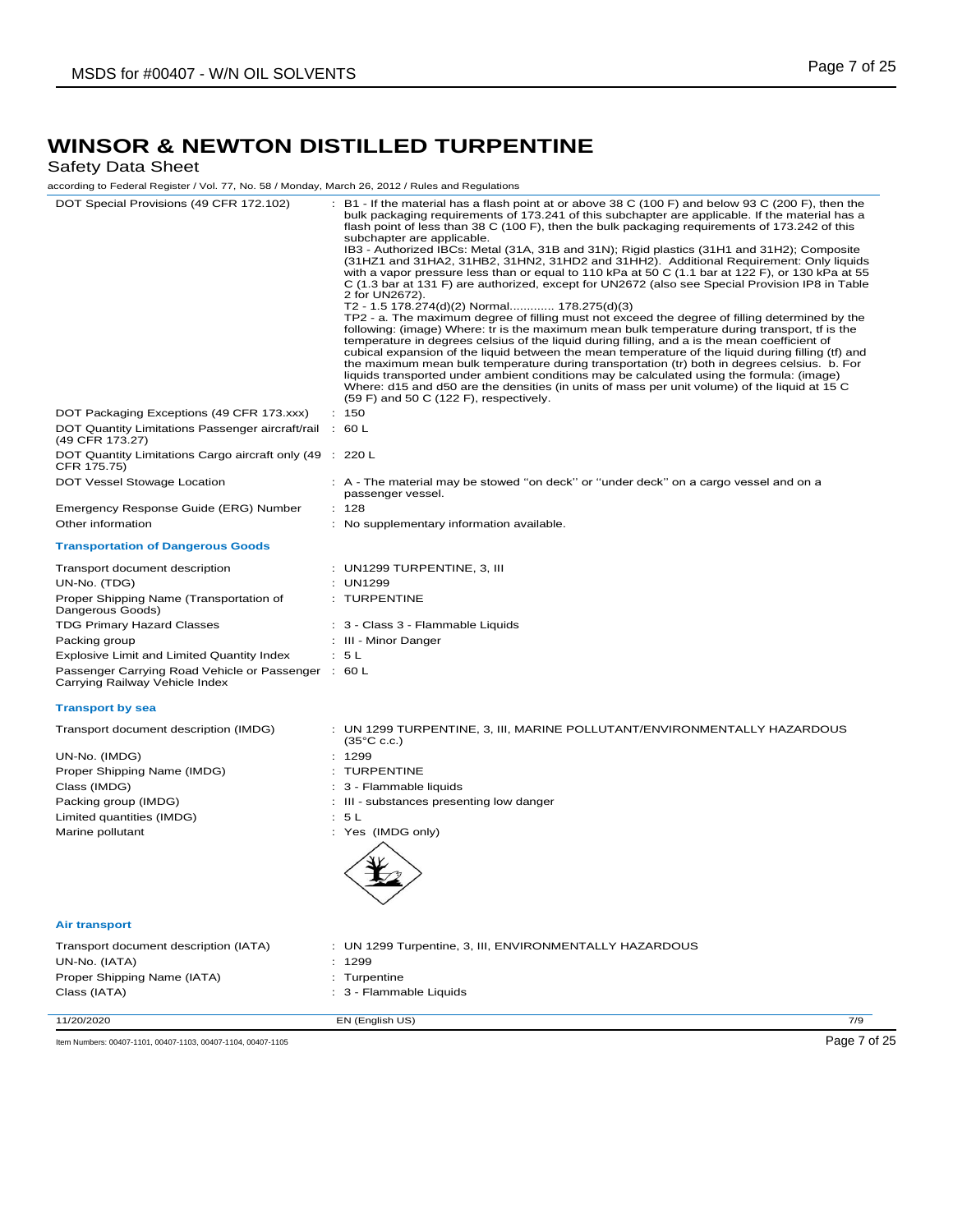Safety Data Sheet

according to Federal Register / Vol. 77, No. 58 / Monday, March 26, 2012 / Rules and Regulations

Packing group (IATA)  $\qquad \qquad$ : III - Minor Danger

### **SECTION 15: Regulatory information 15.1. US Federal regulations**



This product has been evaluated by a toxicologist and labelled for acute and chronic health hazards in accordance with the Labelling of Hazardous art materials Regulation and Federal Regulation 16 CFR 1500.14 of the Federal Hazardous Substance Act. This product conforms to ASTM D-4236 Standard Practice for Labelling Art Materials. DANGER:FLAMMABLE. Harmful or fatal if swallowed. VAPOR HARMFUL. EYE IRRITANT. Contains: TURPENTINE PRECAUTIONS:Wash hands immediately after use. When using do not eat, drink or smoke. Keep away from eyes. Do not store or use near heat or flame. Use only with adequate ventilation. KEEP OUT OF REACH OF CHILDREN. FIRST AID TREATMENT:If eye contact occurs, rinse with tap water for 5-10 minutes. If irritation persists, seek medical care. If swallowed, do not induce vomiting. Call a physician or poison control center immediately. If inhalation symptoms occur, move to fresh air. If symptoms persist, see a physician. Get prompt medical attention. For further health information only call be 1-888- 422-7954 Piscataway NJ 08855.

**15.2. International regulations**

**CANADA** No additional information available

**EU-Regulations** No additional information available

**National regulations** No additional information available

**15.3. US State regulations** No additional information available

## **SECTION 16: Other information**

according to Federal Register / Vol. 77, No. 58 / Monday, March 26, 2012 / Rules and Regulations Revision date : 11/05/2020

11/20/2020 EN (English US) 8/9

Item Numbers: 00407-1101, 00407-1103, 00407-1104, 00407-1105 Page 8 of 25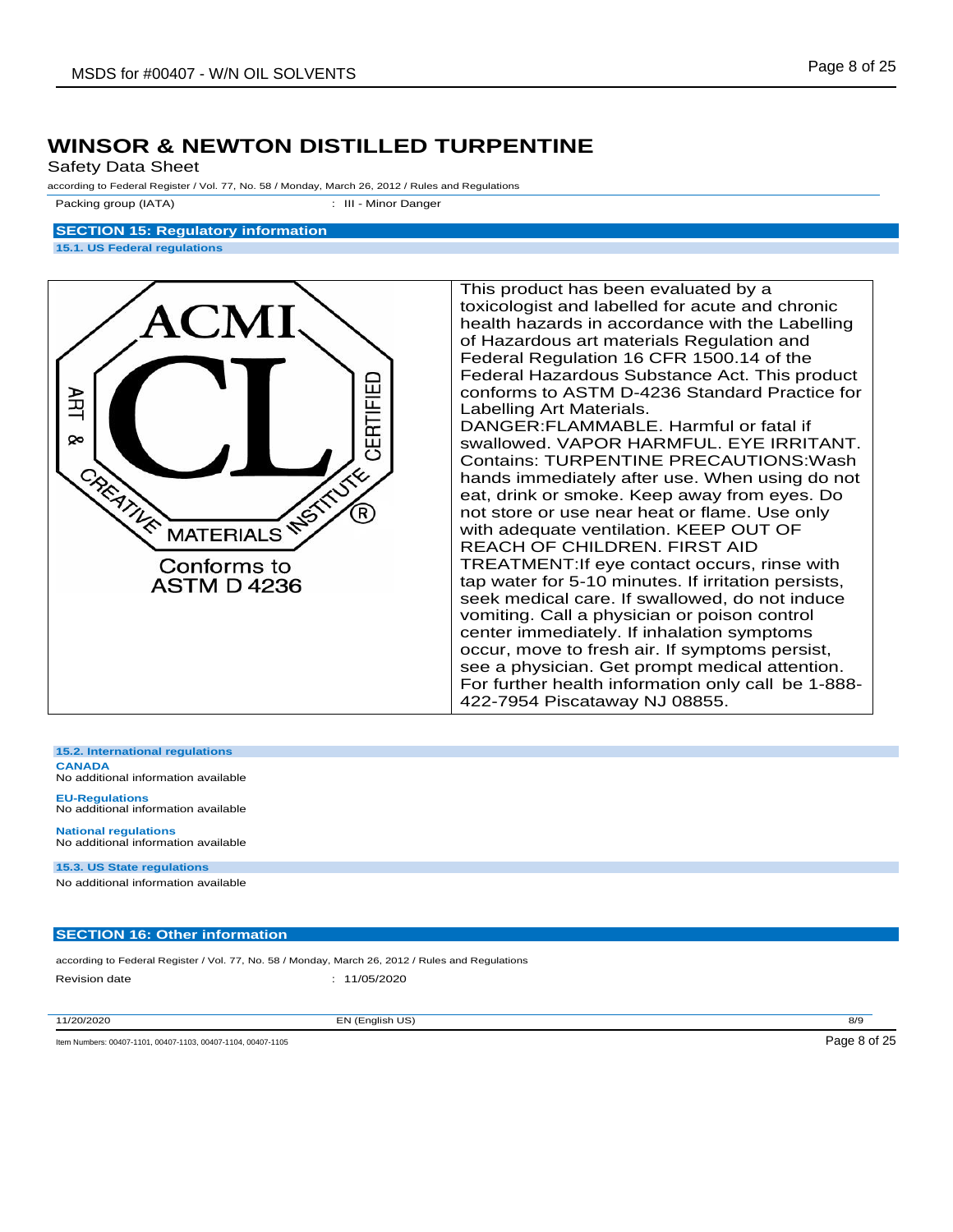Safety Data Sheet

according to Federal Register / Vol. 77, No. 58 / Monday, March 26, 2012 / Rules and Regulations

| Data sources      | : REGULATION (EC) No 1272/2008 OF THE EUROPEAN PARLIAMENT AND OF THE<br>COUNCIL of 16 December 2008 on classification, labeling and packaging of substances and<br>mixtures, amending and repealing Directives 67/548/EEC and 1999/45/EC, and amending<br>Regulation (EC) No 1907/2006. |
|-------------------|-----------------------------------------------------------------------------------------------------------------------------------------------------------------------------------------------------------------------------------------------------------------------------------------|
| Other information | None.                                                                                                                                                                                                                                                                                   |

US SDS LHAMA

This information is based on our current knowledge and is intended to describe the product for the purposes of health, safety and environmental requirements only. It should not therefore be construed as<br>guaranteeing any sp

11/20/2020 EN (English US) 9/9

Item Numbers: 00407-1101, 00407-1103, 00407-1104, 00407-1105 Page 9 of 25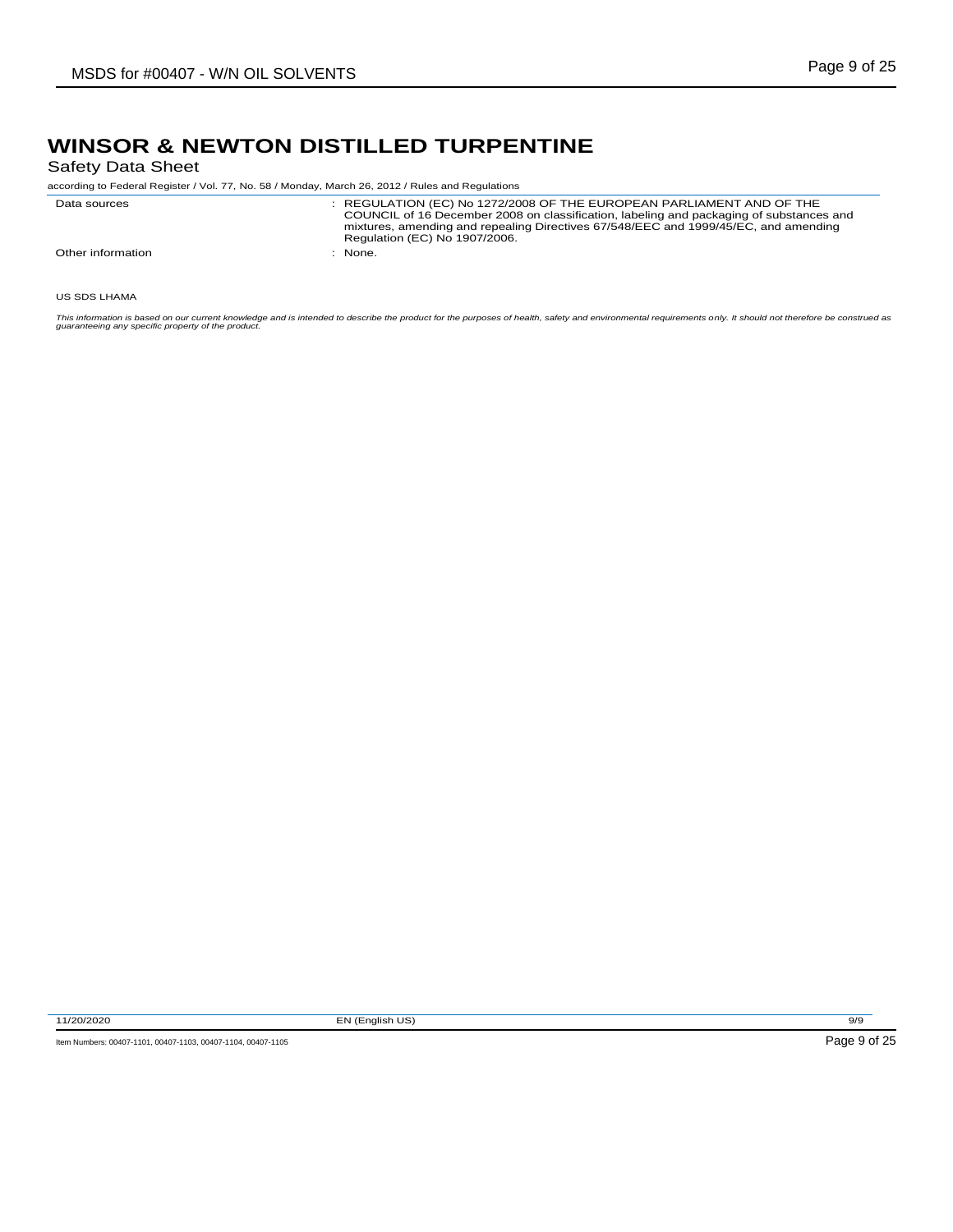# Page 10 of 25 MSDS for #00407 - W/N OIL SOLVENTS **WINSOR & NEWTON DISTILLED TURPENTINE**

| Fiche de Données de Sécurité<br>colart<br>conformément à la Loi sur les produits dangereux (11 février 2015)<br>Date d'émission: 11-05-2020<br>Version: 1.0                                                                                                                                                                                                                                                                       |                                                                                                                                                                                                                                                                                                                                                                                                                                                   |  |  |  |  |
|-----------------------------------------------------------------------------------------------------------------------------------------------------------------------------------------------------------------------------------------------------------------------------------------------------------------------------------------------------------------------------------------------------------------------------------|---------------------------------------------------------------------------------------------------------------------------------------------------------------------------------------------------------------------------------------------------------------------------------------------------------------------------------------------------------------------------------------------------------------------------------------------------|--|--|--|--|
| <b>SECTION 1: Identification</b>                                                                                                                                                                                                                                                                                                                                                                                                  |                                                                                                                                                                                                                                                                                                                                                                                                                                                   |  |  |  |  |
| 1.1.<br>Identificateur de produit                                                                                                                                                                                                                                                                                                                                                                                                 |                                                                                                                                                                                                                                                                                                                                                                                                                                                   |  |  |  |  |
| Forme du produit                                                                                                                                                                                                                                                                                                                                                                                                                  | : Substance                                                                                                                                                                                                                                                                                                                                                                                                                                       |  |  |  |  |
| Nom commercial                                                                                                                                                                                                                                                                                                                                                                                                                    | WINSOR & NEWTON DISTILLED TURPENTINE                                                                                                                                                                                                                                                                                                                                                                                                              |  |  |  |  |
| Groupe de produits                                                                                                                                                                                                                                                                                                                                                                                                                | : Produit commercial                                                                                                                                                                                                                                                                                                                                                                                                                              |  |  |  |  |
| 1.2.<br>Usage recommandé et restrictions d'utilisation                                                                                                                                                                                                                                                                                                                                                                            |                                                                                                                                                                                                                                                                                                                                                                                                                                                   |  |  |  |  |
| Utilisation recommandée                                                                                                                                                                                                                                                                                                                                                                                                           | : Artists', craft and hobby paints, Utilisations par des consommateurs: Ménages privés (= grand<br>public = consommateurs)                                                                                                                                                                                                                                                                                                                        |  |  |  |  |
| 1.3.<br><b>Fournisseur</b>                                                                                                                                                                                                                                                                                                                                                                                                        |                                                                                                                                                                                                                                                                                                                                                                                                                                                   |  |  |  |  |
| <b>Fabricant</b><br><b>Colart France</b><br>+33 2 43 83 83 00 Zone Industrielle Nord<br>5 Rue René Panhard<br>Le Mans - France<br>r.enquiries@colart.co.uk                                                                                                                                                                                                                                                                        | <b>Distributeur</b><br>ColArt Americas Inc.<br>2 Corporate Place South, Piscataway<br>New Jersey, USA<br>NJ 08855<br>T +1 888 422 7954<br>r.enquiries@colart.co.uk                                                                                                                                                                                                                                                                                |  |  |  |  |
|                                                                                                                                                                                                                                                                                                                                                                                                                                   |                                                                                                                                                                                                                                                                                                                                                                                                                                                   |  |  |  |  |
| 1.4.<br>Numéro d'appel d'urgence<br>Pas d'informations complémentaires disponibles                                                                                                                                                                                                                                                                                                                                                |                                                                                                                                                                                                                                                                                                                                                                                                                                                   |  |  |  |  |
| <b>SECTION 2: Identification des dangers</b>                                                                                                                                                                                                                                                                                                                                                                                      |                                                                                                                                                                                                                                                                                                                                                                                                                                                   |  |  |  |  |
| 2.1.<br>Classification de la substance ou du mélange                                                                                                                                                                                                                                                                                                                                                                              |                                                                                                                                                                                                                                                                                                                                                                                                                                                   |  |  |  |  |
| <b>Classification (GHS CA)</b>                                                                                                                                                                                                                                                                                                                                                                                                    |                                                                                                                                                                                                                                                                                                                                                                                                                                                   |  |  |  |  |
| Liquides inflammables, Catégorie 3<br>Toxicité aiguë (par voie orale), Catégorie 4<br>Toxicité aiquë (par voie cutanée), Catégorie 4<br>Toxicité aiquë (par inhalation), Catégorie 4<br>Corrosif/irritant pour la peau, Catégorie 2<br>Lésions oculaires graves/irritation oculaire, Catégorie 2<br>Sensibilisation cutanée, Catégorie 1<br>Danger par aspiration, Catégorie 1<br>Texte intégral des mentions H : voir section 16 | H226 Liquide et vapeurs inflammables<br>H302 Nocif en cas d'ingestion<br>H312 Nocif par contact cutané<br>H332 Nocif par inhalation<br>H315 Provoque une irritation cutanée<br>H319 Provoque une sévère irritation des yeux<br>H317 Peut provoquer une allergie cutanée<br>H304 Peut être mortel en cas d'ingestion et de pénétration dans les voies respiratoires                                                                                |  |  |  |  |
| 2.2.                                                                                                                                                                                                                                                                                                                                                                                                                              | Éléments d'étiquetage SGH, y compris conseils de prudence                                                                                                                                                                                                                                                                                                                                                                                         |  |  |  |  |
| <b>Étiquetage GHS CA</b>                                                                                                                                                                                                                                                                                                                                                                                                          |                                                                                                                                                                                                                                                                                                                                                                                                                                                   |  |  |  |  |
| Pictogrammes de danger (GHS CA)                                                                                                                                                                                                                                                                                                                                                                                                   |                                                                                                                                                                                                                                                                                                                                                                                                                                                   |  |  |  |  |
| Mention d'avertissement (GHS CA)                                                                                                                                                                                                                                                                                                                                                                                                  | Danger                                                                                                                                                                                                                                                                                                                                                                                                                                            |  |  |  |  |
| Mentions de danger (GHS CA)                                                                                                                                                                                                                                                                                                                                                                                                       | : H226 - Liquide et vapeurs inflammables<br>H302+H312+H332 - Nocif en cas d'ingestion, de contact cutané ou d'inhalation<br>H304 - Peut être mortel en cas d'ingestion et de pénétration dans les voies respiratoires<br>H315 - Provoque une irritation cutanée<br>H317 - Peut provoquer une allergie cutanée<br>H319 - Provoque une sévère irritation des yeux                                                                                   |  |  |  |  |
| Conseils de prudence (GHS CA)                                                                                                                                                                                                                                                                                                                                                                                                     | P102 - Tenir hors de portée des enfants.<br>P333+P313 - En cas d'irritation ou d'éruption cutanée: Consulter un médecin.<br>P501 - Eliminer le contenu/récipient dans un centre de collecte de déchets dangereux ou<br>spéciaux, conformément à la réglementation locale, régionale, nationale et/ou internationale.<br>P273 - Éviter le rejet dans l'environnement.<br>P301+P330+P331 - EN CAS D'INGESTION: Rincer la bouche. Ne PAS faire vomir |  |  |  |  |
| 2.3.<br><b>Autres dangers</b>                                                                                                                                                                                                                                                                                                                                                                                                     |                                                                                                                                                                                                                                                                                                                                                                                                                                                   |  |  |  |  |
| Pas d'informations complémentaires disponibles                                                                                                                                                                                                                                                                                                                                                                                    |                                                                                                                                                                                                                                                                                                                                                                                                                                                   |  |  |  |  |
| 2.4.<br>Toxicité aiguë inconnue (GHS CA)                                                                                                                                                                                                                                                                                                                                                                                          |                                                                                                                                                                                                                                                                                                                                                                                                                                                   |  |  |  |  |
| Aucune donnée disponible                                                                                                                                                                                                                                                                                                                                                                                                          |                                                                                                                                                                                                                                                                                                                                                                                                                                                   |  |  |  |  |
| 11-20-2020                                                                                                                                                                                                                                                                                                                                                                                                                        | FR-CA (Français - CA)<br>Page 1                                                                                                                                                                                                                                                                                                                                                                                                                   |  |  |  |  |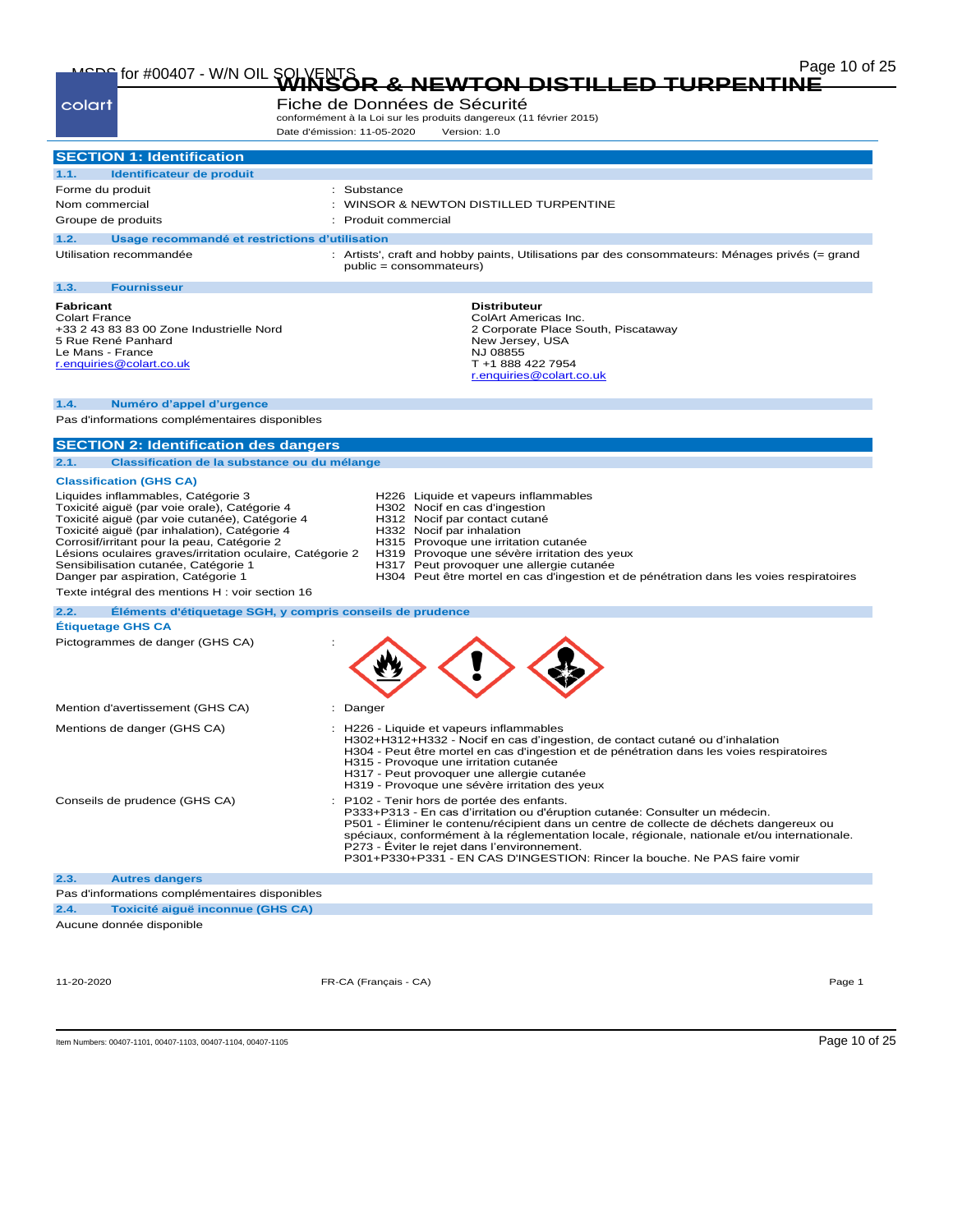# Page 11 of 25 MSDS for #00407 - W/N OIL SOLVENTS **WINSOR & NEWTON DISTILLED TURPENTINE**

Fiche de Données de Sécurité

conformément à la Loi sur les produits dangereux (11 février 2015)

| <b>SECTION 3: Composition/information sur les ingrédients</b> |                        |                                        |               |                                                                                                                                                                                                                                                         |  |  |  |
|---------------------------------------------------------------|------------------------|----------------------------------------|---------------|---------------------------------------------------------------------------------------------------------------------------------------------------------------------------------------------------------------------------------------------------------|--|--|--|
| 3.1.<br><b>Substances</b>                                     |                        |                                        |               |                                                                                                                                                                                                                                                         |  |  |  |
| <b>Nom</b>                                                    |                        | : WINSOR & NEWTON DISTILLED TURPENTINE |               |                                                                                                                                                                                                                                                         |  |  |  |
| <b>Nom</b>                                                    | Nom chimique/Synonymes | Identificateur de<br>produit           | $\frac{9}{6}$ | <b>Classification (GHS CA)</b>                                                                                                                                                                                                                          |  |  |  |
| <b>TURPENTINE OIL</b>                                         |                        | (n° CAS) 8006-64-2                     | 100           | Flam. Lig. 3, H226<br>Acute Tox. 4 (Voie orale), H302<br>Asp. Tox. 1, H304<br>Acute Tox. 4 (Voie cutanée), H312<br>Skin Irrit, 2, H315<br><b>Skin Sens. 1. H317</b><br>Eye Irrit. 2, H319<br>Acute Tox. 4 (Inhalation), H332<br>Aquatic Chronic 2, H411 |  |  |  |

#### Texte intégral des catégories de classification et des mentions H : voir section 16

| 3.2.           | <b>Mélanges</b>                                                           |                                                                                                                                                                                                                                                                                                                                                                                                                                                                                                                                                                                                                                  |
|----------------|---------------------------------------------------------------------------|----------------------------------------------------------------------------------------------------------------------------------------------------------------------------------------------------------------------------------------------------------------------------------------------------------------------------------------------------------------------------------------------------------------------------------------------------------------------------------------------------------------------------------------------------------------------------------------------------------------------------------|
| Non applicable |                                                                           |                                                                                                                                                                                                                                                                                                                                                                                                                                                                                                                                                                                                                                  |
|                | <b>SECTION 4: Premiers soins</b>                                          |                                                                                                                                                                                                                                                                                                                                                                                                                                                                                                                                                                                                                                  |
| 4.1.           | <b>Description des premiers secours</b>                                   |                                                                                                                                                                                                                                                                                                                                                                                                                                                                                                                                                                                                                                  |
|                | Premiers soins après inhalation                                           | Transporter la personne à l'extérieur et la maintenir dans une position où elle peut<br>confortablement respirer. Permettre au sujet de respirer de l'air frais. Mettre la victime au<br>repos.                                                                                                                                                                                                                                                                                                                                                                                                                                  |
|                | Premiers soins après contact avec la peau                                 | Rincer la peau à l'eau/Se doucher. Enlever immédiatement les vêtements contaminés. En cas<br>d'irritation ou d'éruption cutanée: Consulter un médecin. Appeler immédiatement un CENTRE<br>ANTIPOISON ou un médecin. Mesures spécifiques (voir les instructions supplémentaires de<br>premiers soins sur cette étiquette). Laver abondamment à l'eau et au savon. Laver les<br>vêtements contaminés avant réutilisation. En cas d'irritation cutanée: Consulter un médecin.<br>Traitement spécifique (voir les instructions supplémentaires de premiers soins sur cette<br>étiquette). En cas d'irritation ou d'éruption cutanée: |
|                | Premiers soins après contact oculaire                                     | Rincer avec précaution à l'eau pendant plusieurs minutes. Enlever les lentilles de contact si la<br>victime en porte et si elles peuvent être facilement enlevées. Continuer à rincer. Si l'irritation<br>oculaire persiste: Consulter un médecin. Si l'irritation oculaire persiste: Consulter un médecin.                                                                                                                                                                                                                                                                                                                      |
|                | Premiers soins après ingestion                                            | Rincer la bouche. Appeler un centre antipoison ou un médecin en cas de malaise. NE PAS<br>faire vomir. Appeler un CENTRE ANTIPOISON ou un médecin en cas de malaise. Appeler<br>immédiatement un CENTRE ANTIPOISON ou un médecin.                                                                                                                                                                                                                                                                                                                                                                                                |
|                | Premiers soins général                                                    | Appeler un centre antipoison ou un médecin en cas de malaise. Ne jamais administrer quelque<br>chose par la bouche à une personne inconsciente. En cas de malaise consulter un médecin (si<br>possible lui montrer l'étiquette).                                                                                                                                                                                                                                                                                                                                                                                                 |
| 4.2.           | Symptômes et effets les plus importants, aigus ou retardés                |                                                                                                                                                                                                                                                                                                                                                                                                                                                                                                                                                                                                                                  |
|                | Symptômes/effets après inhalation                                         | : L'inhalation peut causer une irritation (toux, souffle court, troubles respiratoires).                                                                                                                                                                                                                                                                                                                                                                                                                                                                                                                                         |
|                | Symptômes/effets après contact avec la peau                               | : Irritation. Peut provoquer une allergie cutanée. L'exposition répétée au produit peut provoquer<br>son absorption par la peau et de ce fait causer un danger sérieux pour la santé. Nocif par<br>contact cutané. Provoque une irritation cutanée.                                                                                                                                                                                                                                                                                                                                                                              |
|                | Symptômes/effets après contact oculaire                                   | Irritation des yeux. Provoque une sévère irritation des yeux.                                                                                                                                                                                                                                                                                                                                                                                                                                                                                                                                                                    |
|                | Symptômes/effets après ingestion                                          | L'ingestion d'une petite quantité de ce produit présente un sérieux danger pour la santé. Peut<br>être mortel en cas d'ingestion et de pénétration dans les voies respiratoires.                                                                                                                                                                                                                                                                                                                                                                                                                                                 |
|                | Effets néfastes potentiels sur la santé humaine<br>et symptômes possibles | Nocif en cas d'ingestion. Nocif par contact cutané.                                                                                                                                                                                                                                                                                                                                                                                                                                                                                                                                                                              |
| 4.3.           |                                                                           | Nécessité d'une prise en charge médicale immédiate ou d'un traitement spécial, si nécessaire                                                                                                                                                                                                                                                                                                                                                                                                                                                                                                                                     |
|                | Autre avis médical ou traitement                                          | : Traitement symptomatique.                                                                                                                                                                                                                                                                                                                                                                                                                                                                                                                                                                                                      |
|                | <b>SECTION 5: Mesures à prendre en cas d'incendie</b>                     |                                                                                                                                                                                                                                                                                                                                                                                                                                                                                                                                                                                                                                  |
| 5.1.           | Agents extincteurs appropriés                                             |                                                                                                                                                                                                                                                                                                                                                                                                                                                                                                                                                                                                                                  |
|                | Moyens d'extinction appropriés                                            | Eau pulvérisée. Poudre sèche. Mousse. Dioxyde de carbone. Sable.                                                                                                                                                                                                                                                                                                                                                                                                                                                                                                                                                                 |

| 5.2.              | Agents extincteurs inappropriés          |                                                               |     |
|-------------------|------------------------------------------|---------------------------------------------------------------|-----|
|                   | Agents d'extinction non appropriés       | : Ne pas utiliser un fort courant d'eau.                      |     |
| 5.3.              | Dangers spécifiques du produit dangereux |                                                               |     |
| Danger d'incendie |                                          | : Liquide et vapeurs inflammables.                            |     |
|                   | Danger d'explosion                       | : Peut former des mélanges vapeur-air inflammables/explosifs. |     |
|                   |                                          |                                                               |     |
| 11-20-2020        |                                          | FR-CA (Français - CA)                                         | 2/8 |

Item Numbers: 00407-1101, 00407-1103, 00407-1104, 00407-1105 Page 11 of 25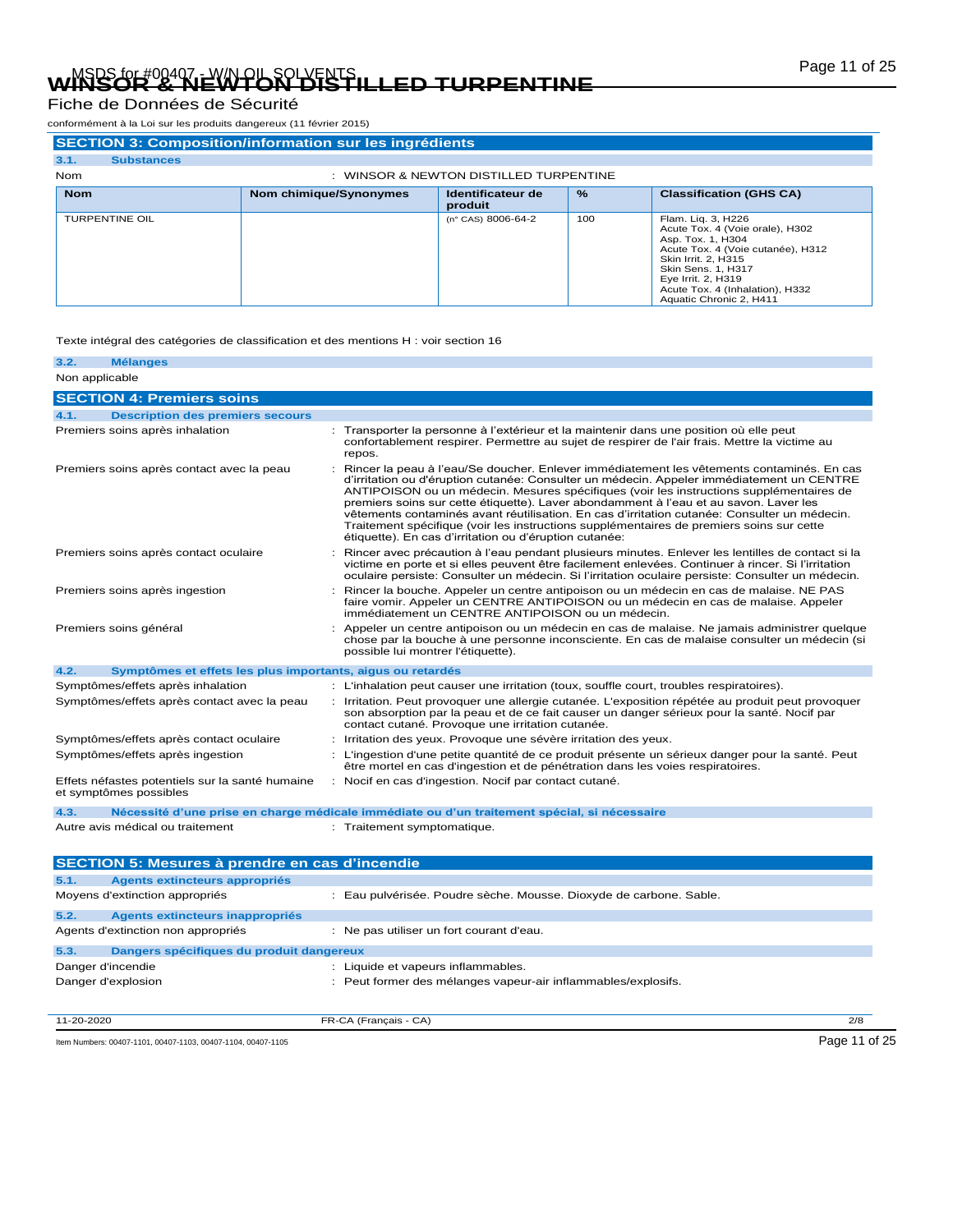# Page 12 of 25 MSDS for #00407 - W/N OIL SOLVENTS **WINSOR & NEWTON DISTILLED TURPENTINE**

# Fiche de Données de Sécurité

| conformément à la Loi sur les produits dangereux (11 février 2015) |                                                                                                                                                                                                                                                                                                                                                                                                                                                                                                                                                                                                                                                                                                                                                                                                                                                                                                                                                                                                                                |
|--------------------------------------------------------------------|--------------------------------------------------------------------------------------------------------------------------------------------------------------------------------------------------------------------------------------------------------------------------------------------------------------------------------------------------------------------------------------------------------------------------------------------------------------------------------------------------------------------------------------------------------------------------------------------------------------------------------------------------------------------------------------------------------------------------------------------------------------------------------------------------------------------------------------------------------------------------------------------------------------------------------------------------------------------------------------------------------------------------------|
| 5.4.                                                               | Équipements de protection spéciaux et précautions spéciales pour les pompiers                                                                                                                                                                                                                                                                                                                                                                                                                                                                                                                                                                                                                                                                                                                                                                                                                                                                                                                                                  |
| Instructions de lutte contre l'incendie                            | : Soyez prudent lors du combat de tout incendie de produits chimiques. Refroidir les conteneurs<br>exposés par pulvérisation ou brouillard d'eau. Eviter que les eaux usées de lutte contre<br>l'incendie contaminent l'environnement.                                                                                                                                                                                                                                                                                                                                                                                                                                                                                                                                                                                                                                                                                                                                                                                         |
| Protection en cas d'incendie                                       | Ne pas intervenir sans un équipement de protection adapté. Appareil de protection respiratoire<br>autonome isolant. Protection complète du corps. Ne pas pénétrer dans la zone de feu sans<br>équipement de protection, y compris une protection respiratoire.                                                                                                                                                                                                                                                                                                                                                                                                                                                                                                                                                                                                                                                                                                                                                                 |
| SECTION 6: Mesures à prendre en cas de déversement accidentel      |                                                                                                                                                                                                                                                                                                                                                                                                                                                                                                                                                                                                                                                                                                                                                                                                                                                                                                                                                                                                                                |
| 6.1.                                                               | Précautions individuelles, équipement de protection et procédures d'urgence                                                                                                                                                                                                                                                                                                                                                                                                                                                                                                                                                                                                                                                                                                                                                                                                                                                                                                                                                    |
| Mesures générales                                                  | : Ecarter toute source d'ignition. Prendre des précautions spéciales pour éviter des charges<br>d'électricité statique. Pas de flammes nues. Ne pas fumer.                                                                                                                                                                                                                                                                                                                                                                                                                                                                                                                                                                                                                                                                                                                                                                                                                                                                     |
| Méthodes et matériaux pour le confinement et le nettoyage<br>6.2.  |                                                                                                                                                                                                                                                                                                                                                                                                                                                                                                                                                                                                                                                                                                                                                                                                                                                                                                                                                                                                                                |
| Pour la rétention                                                  | : Recueillir le produit répandu.                                                                                                                                                                                                                                                                                                                                                                                                                                                                                                                                                                                                                                                                                                                                                                                                                                                                                                                                                                                               |
| Procédés de nettoyage                                              | Absorber le liquide répandu dans un matériau absorbant. Avertir les autorités si le produit<br>pénètre dans les égouts ou dans les eaux du domaine public. Absorber le produit répandu<br>aussi vite que possible au moyen de solides inertes tels que l'argile ou la terre de diatomées.<br>Recueillir le produit répandu. Stocker à l'écart des autres matières.                                                                                                                                                                                                                                                                                                                                                                                                                                                                                                                                                                                                                                                             |
| Autres informations                                                | Éliminer les matières ou résidus solides dans un centre autorisé.                                                                                                                                                                                                                                                                                                                                                                                                                                                                                                                                                                                                                                                                                                                                                                                                                                                                                                                                                              |
| 6.3.<br>Référence aux autres sections                              |                                                                                                                                                                                                                                                                                                                                                                                                                                                                                                                                                                                                                                                                                                                                                                                                                                                                                                                                                                                                                                |
|                                                                    | Pour plus d'informations, se reporter à la section 8 : "Contrôle de l'exposition-protection individuelle"                                                                                                                                                                                                                                                                                                                                                                                                                                                                                                                                                                                                                                                                                                                                                                                                                                                                                                                      |
| <b>SECTION 7: Manutention et stockage</b>                          |                                                                                                                                                                                                                                                                                                                                                                                                                                                                                                                                                                                                                                                                                                                                                                                                                                                                                                                                                                                                                                |
| Précautions à prendre pour une manipulation sans danger<br>7.1.    |                                                                                                                                                                                                                                                                                                                                                                                                                                                                                                                                                                                                                                                                                                                                                                                                                                                                                                                                                                                                                                |
| Précautions à prendre pour une manipulation<br>sans danger         | Assurer une bonne ventilation du poste de travail. Tenir à l'écart de la chaleur, des surfaces<br>chaudes, des étincelles, des flammes nues et de toute autre source d'inflammation. Ne pas<br>fumer. Mise à la terre/liaison équipotentielle du récipient et du matériel de réception. Ne pas<br>utiliser d'outils produisant des étincelles. Prendre des mesures de précaution contre les<br>décharges électrostatiques. Des vapeurs inflammables peuvent s'accumuler dans le conteneur.<br>Utiliser un appareillage antidéflagrant. Porter un équipement de protection individuel. Éviter tout<br>contact avec les yeux, la peau ou les vêtements. Éviter de respirer les<br>poussières/fumées/gaz/brouillards/vapeurs/aérosols. Se laver les mains et toute autre zone<br>exposée avec un savon doux et de l'eau, avant de manger, de boire, de fumer, et avant de<br>quitter le travail. Assurer une bonne ventilation de la zone de travail afin d'éviter la formation de<br>vapeurs. Pas de flammes nues. Ne pas fumer. |
| Mesures d'hygiène                                                  | Laver les vêtements contaminés avant réutilisation. Les vêtements de travail contaminés ne<br>devraient pas sortir du lieu de travail. Ne pas manger, boire ou fumer en manipulant ce produit.<br>Se laver les mains après toute manipulation. Se laver les mains, les avant-bras et le visage<br>soigneusement après manipulation.                                                                                                                                                                                                                                                                                                                                                                                                                                                                                                                                                                                                                                                                                            |
| Dangers supplémentaires lors du traitement                         | Manipuler les conteneurs vides avec précaution, les vapeurs résiduelles étant inflammables.                                                                                                                                                                                                                                                                                                                                                                                                                                                                                                                                                                                                                                                                                                                                                                                                                                                                                                                                    |
| 7.2.                                                               | Conditions nécessaires pour assurer la sécurité du stockage, tenant compte d'éventuelles incompatibilités                                                                                                                                                                                                                                                                                                                                                                                                                                                                                                                                                                                                                                                                                                                                                                                                                                                                                                                      |
| Mesures techniques                                                 | Mise à la terre/liaison équipotentielle du récipient et du matériel de réception. Suivre des<br>procédures de mise à la terre appropriées pour éviter l'électricité statique. Utiliser du matériel<br>électrique/de ventilation/d'éclairage antidéflagrant.                                                                                                                                                                                                                                                                                                                                                                                                                                                                                                                                                                                                                                                                                                                                                                    |
| Conditions de stockage                                             | Stocker dans un endroit bien ventilé. Tenir au frais. Maintenir le récipient fermé de manière<br>étanche. Conserver uniquement dans le récipient d'origine dans un endroit frais et bien ventilé<br>à l'écart des :                                                                                                                                                                                                                                                                                                                                                                                                                                                                                                                                                                                                                                                                                                                                                                                                            |
| Produits incompatibles                                             | Bases fortes. Acides forts.                                                                                                                                                                                                                                                                                                                                                                                                                                                                                                                                                                                                                                                                                                                                                                                                                                                                                                                                                                                                    |
| Matières incompatibles                                             | Sources d'inflammation. Rayons directs du soleil. Sources de chaleur.                                                                                                                                                                                                                                                                                                                                                                                                                                                                                                                                                                                                                                                                                                                                                                                                                                                                                                                                                          |
| CEPTION Q. Pantrâlac<br>'ovnocition                                | Inrotoction individualla                                                                                                                                                                                                                                                                                                                                                                                                                                                                                                                                                                                                                                                                                                                                                                                                                                                                                                                                                                                                       |

**SECTION 8: Contrôles de l'exposition/protection individuelle 8.1. Paramètres de contrôle**

|            | Pas d'informations complémentaires disponibles       |                                                                           |     |
|------------|------------------------------------------------------|---------------------------------------------------------------------------|-----|
| 8.2.       | Contrôles techniques appropriés                      |                                                                           |     |
|            | Contrôles techniques appropriés                      | : Assurer une bonne ventilation du poste de travail.                      |     |
|            | Contrôle de l'exposition de l'environnement          | Éviter le rejet dans l'environnement.<br>÷                                |     |
| 8.3.       |                                                      | Mesures de protection individuelle/équipements de protection individuelle |     |
|            | Équipement de protection individuelle:               |                                                                           |     |
|            | Eviter toute exposition inutile.                     |                                                                           |     |
|            | <b>Protection des mains:</b>                         |                                                                           |     |
|            | Gants de protection. Porter des gants de protection. |                                                                           |     |
|            | <b>Protection oculaire:</b>                          |                                                                           |     |
| 11-20-2020 |                                                      | FR-CA (Français - CA)                                                     | 3/8 |

Item Numbers: 00407-1101, 00407-1103, 00407-1104, 00407-1105 Page 12 of 25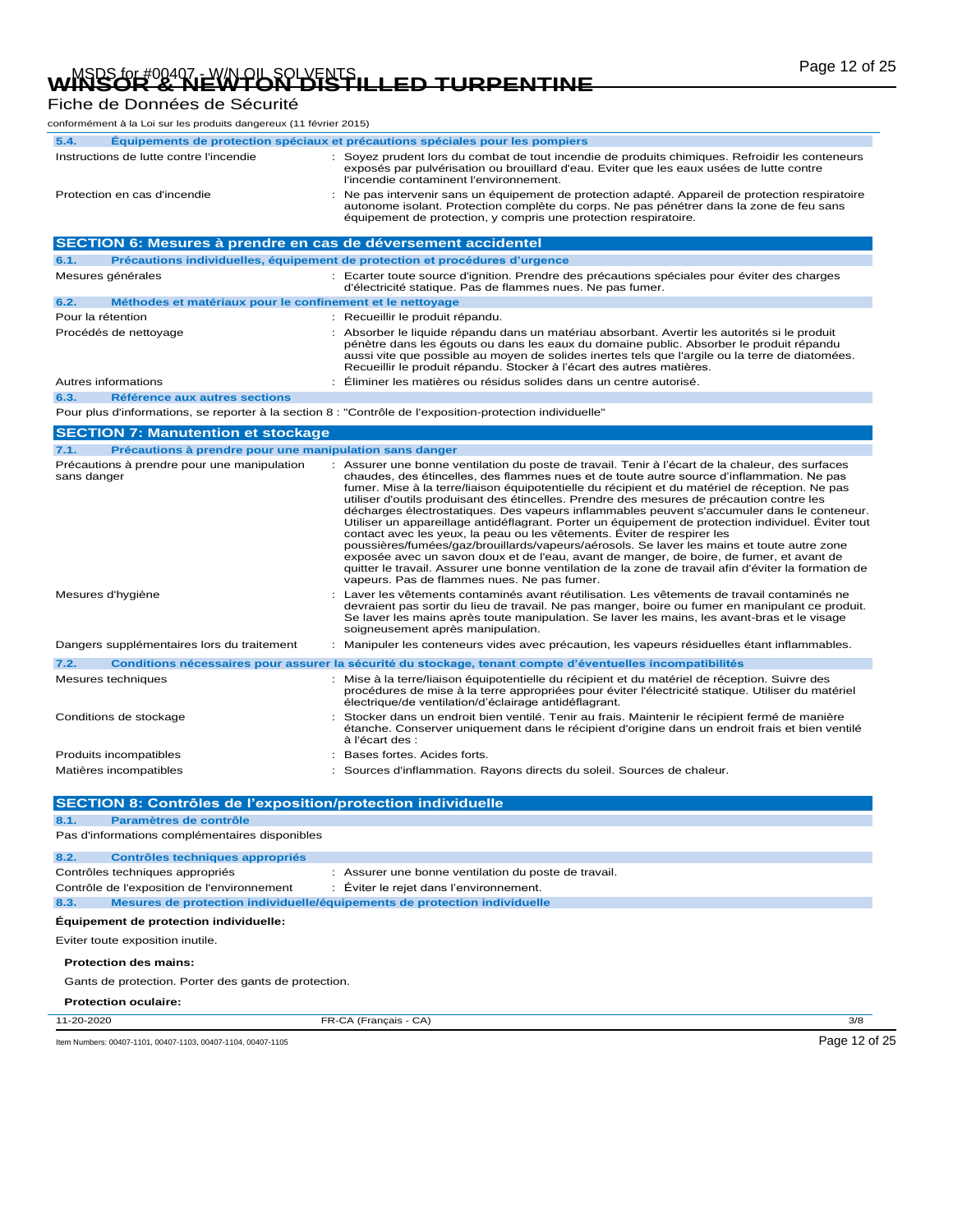# Page 13 of 25 MSDS for #00407 - W/N OIL SOLVENTS **WINSOR & NEWTON DISTILLED TURPENTINE**

### Fiche de Données de Sécurité

conformément à la Loi sur les produits dangereux (11 février 2015)

Lunettes bien ajustables. Lunettes anti-éclaboussures ou lunettes de sécurité

#### **Protection de la peau et du corps:**

Porter un vêtement de protection approprié

#### **Protection des voies respiratoires:**

En cas de ventilation insuffisante, porter un appareil respiratoire approprié. Porter un équipement de protection respiratoire.

#### **Autres informations:**

Ne pas manger, ne pas boire et ne pas fumer pendant l'utilisation. Assurer une ventilation convenable.

| <b>SECTION 9: Propriétés physiques et chimiques</b>                         |                                                 |
|-----------------------------------------------------------------------------|-------------------------------------------------|
| Informations sur les propriétés physiques et chimiques essentielles<br>9.1. |                                                 |
| Etat physique                                                               | : Liquide                                       |
| Apparence                                                                   | Liquide.                                        |
| Couleur                                                                     | Incolore                                        |
| Odeur                                                                       | caractéristique                                 |
| Seuil olfactif                                                              | Aucune donnée disponible                        |
| рH                                                                          | Aucune donnée disponible                        |
| Vitesse d'évaporation relative (acétate de<br>butyle=1)                     | Aucune donnée disponible                        |
| Vitesse d'évaporation relative (éther=1)                                    | Aucune donnée disponible                        |
| Point de fusion                                                             | Non applicable                                  |
| Point de congélation                                                        | Aucune donnée disponible                        |
| Point d'ébullition                                                          | 154 - 170 °C                                    |
| Point d'éclair                                                              | 36 °C                                           |
| Température d'auto-inflammation                                             | Aucune donnée disponible                        |
| Température de décomposition                                                | Aucune donnée disponible                        |
| Inflammabilité (solide, gaz)                                                | Non applicable, Liquide et vapeurs inflammables |
| Pression de la vapeur                                                       | Aucune donnée disponible                        |
| Pression de vapeur à 50 °C                                                  | Aucune donnée disponible                        |
| Densité relative                                                            | Aucune donnée disponible                        |
| Solubilité                                                                  | Aucune donnée disponible                        |
| Log Pow                                                                     | Aucune donnée disponible                        |
| Viscosité, cinématique                                                      | $< 20$ mm <sup>2</sup> /s                       |
| Limites d'explosivité                                                       | Aucune donnée disponible                        |
| 9.2.<br><b>Autres informations</b>                                          |                                                 |

Pas d'informations complémentaires disponibles

| <b>SECTION 10: Stabilité et réactivité</b>                                                                                                                                                                                                               |
|----------------------------------------------------------------------------------------------------------------------------------------------------------------------------------------------------------------------------------------------------------|
|                                                                                                                                                                                                                                                          |
| : Liquide et vapeurs inflammables.                                                                                                                                                                                                                       |
| : Stable dans les conditions normales. Liquide et vapeurs inflammables. Peut former des<br>mélanges vapeur-air inflammables/explosifs.                                                                                                                   |
| : Pas de réaction dangereuse connue dans les conditions normales d'emploi. Non établi.                                                                                                                                                                   |
| : Éviter le contact avec les surfaces chaudes. Chaleur. Pas de flammes, pas d'étincelles.<br>Supprimer toute source d'ignition. Rayons directs du soleil. Températures extrêmement<br>élevées ou extrêmement basses. Flamme nue. Surchauffe. Étincelles. |
| : Acides forts, Bases fortes.                                                                                                                                                                                                                            |
| : Aucun produit de décomposition dangereux ne devrait être généré dans les conditions<br>normales de stockage et d'emploi. fumée. Monoxyde de carbone. Dioxyde de carbone. Peut<br>libérer des gaz inflammables.                                         |
|                                                                                                                                                                                                                                                          |

| 11.1.<br>Informations sur les effets toxicologiques |                             |  |  |
|-----------------------------------------------------|-----------------------------|--|--|
| Toxicité Aiguë (voie orale)                         | : Nocif en cas d'ingestion. |  |  |
| Toxicité Aiquë (voie cutanée)                       | : Nocif par contact cutané. |  |  |
| Toxicité aigüe (inhalation)                         | : Nocif par inhalation.     |  |  |
|                                                     |                             |  |  |
|                                                     |                             |  |  |

11-20-2020 FR-CA (Français - CA) 4/8

Item Numbers: 00407-1101, 00407-1103, 00407-1104, 00407-1105 CONVERTED FOR DETAILS AND RESEARCH 2D TO DETAILS A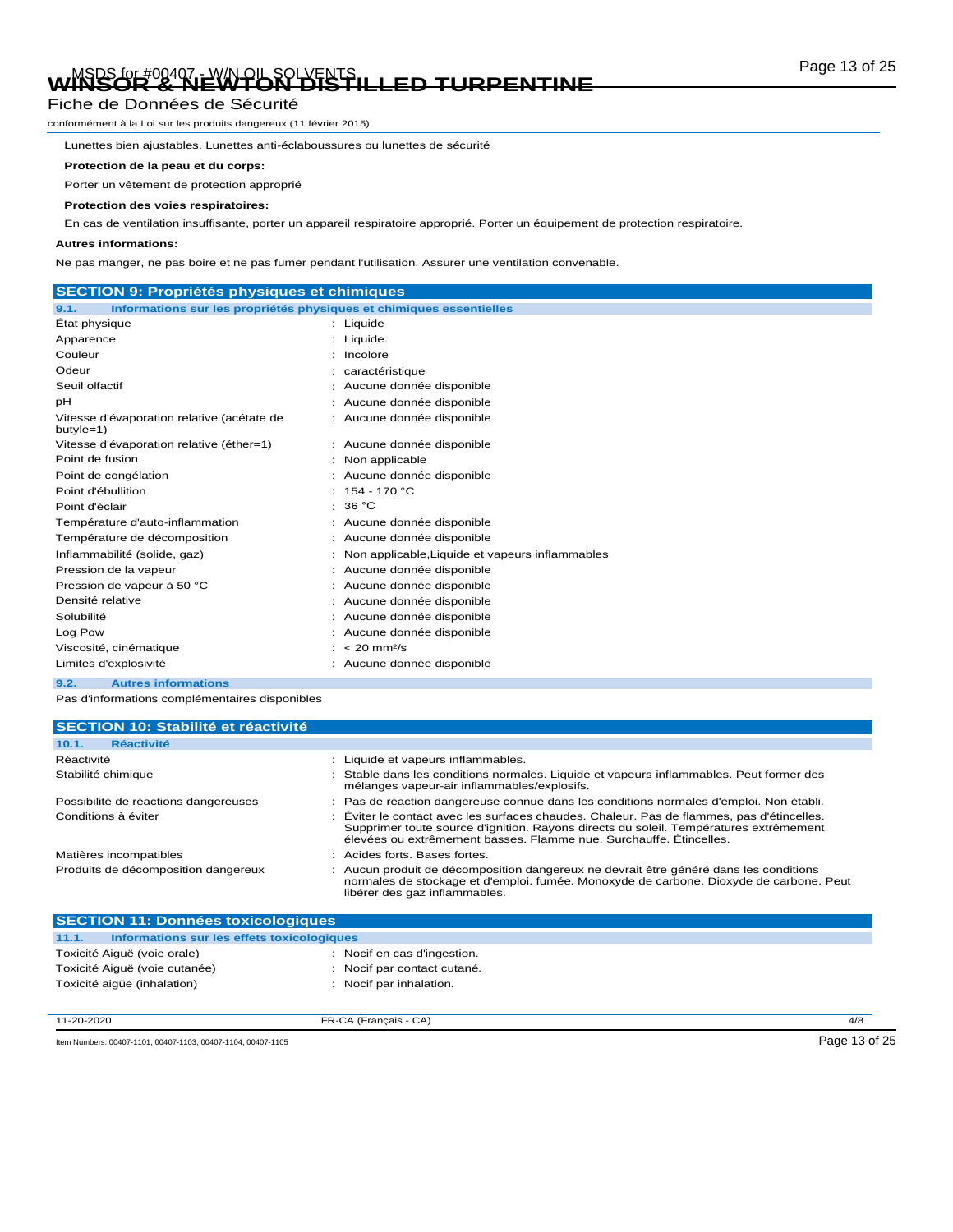# Page 14 of 25 MSDS for #00407 - W/N OIL SOLVENTS **WINSOR & NEWTON DISTILLED TURPENTINE**

## Fiche de Données de Sécurité

conformément à la Loi sur les produits dangereux (11 février 2015)

| ATE CA (oral)                                                             | 500 mg/kg de poids corporel                                                                                                                                                                                                                       |
|---------------------------------------------------------------------------|---------------------------------------------------------------------------------------------------------------------------------------------------------------------------------------------------------------------------------------------------|
| ATE CA (Cutané)                                                           | 1100 mg/kg de poids corporel                                                                                                                                                                                                                      |
| ATE CA (Gaz)                                                              | 4500 ppmV/4h                                                                                                                                                                                                                                      |
| ATE CA (vapeurs)                                                          | 11 mg/l/4h                                                                                                                                                                                                                                        |
| ATE CA (poussières, brouillard)                                           | 1,5 mg/l/4h                                                                                                                                                                                                                                       |
| <b>TURPENTINE OIL (8006-64-2)</b>                                         |                                                                                                                                                                                                                                                   |
| ATE CA (oral)                                                             | 500 mg/kg de poids corporel                                                                                                                                                                                                                       |
| ATE CA (Cutané)                                                           | 1100 mg/kg de poids corporel                                                                                                                                                                                                                      |
| ATE CA (Gaz)                                                              | 4500 ppmV/4h                                                                                                                                                                                                                                      |
| ATE CA (vapeurs)                                                          | 11 mg/l/4h                                                                                                                                                                                                                                        |
| ATE CA (poussières, brouillard)                                           | 1,5 mg/l/4h                                                                                                                                                                                                                                       |
| Corrosion cutanée/irritation cutanée                                      | Provoque une irritation cutanée.                                                                                                                                                                                                                  |
| Lésions oculaires graves/irritation oculaire                              | Provoque une sévère irritation des yeux.                                                                                                                                                                                                          |
| Sensibilisation respiratoire ou cutanée                                   | Peut provoquer une allergie cutanée.                                                                                                                                                                                                              |
| Mutagénicité sur les cellules germinales                                  | Non classé                                                                                                                                                                                                                                        |
| Cancérogénicité                                                           | Non classé                                                                                                                                                                                                                                        |
|                                                                           |                                                                                                                                                                                                                                                   |
| Toxicité pour la reproduction                                             | Non classé                                                                                                                                                                                                                                        |
| Toxicité spécifique pour certains organes cibles<br>(exposition unique)   | : Non classé                                                                                                                                                                                                                                      |
|                                                                           | : Non classé                                                                                                                                                                                                                                      |
| Toxicité spécifique pour certains organes cibles<br>(exposition répétée)  |                                                                                                                                                                                                                                                   |
| Danger par aspiration                                                     | : Peut être mortel en cas d'ingestion et de pénétration dans les voies respiratoires.                                                                                                                                                             |
| <b>WINSOR &amp; NEWTON DISTILLED TURPENTINE</b>                           |                                                                                                                                                                                                                                                   |
| Viscosité, cinématique                                                    | $< 20$ mm $2/s$                                                                                                                                                                                                                                   |
| Effets néfastes potentiels sur la santé humaine<br>et symptômes possibles | Nocif en cas d'ingestion. Nocif par contact cutané.                                                                                                                                                                                               |
| Symptômes/effets après inhalation                                         | : L'inhalation peut causer une irritation (toux, souffle court, troubles respiratoires).                                                                                                                                                          |
| Symptômes/effets après contact avec la peau                               | Irritation. Peut provoquer une allergie cutanée. L'exposition répétée au produit peut provoquer<br>son absorption par la peau et de ce fait causer un danger sérieux pour la santé. Nocif par<br>contact cutané. Provoque une irritation cutanée. |
| Symptômes/effets après contact oculaire                                   | Irritation des yeux. Provoque une sévère irritation des yeux.                                                                                                                                                                                     |
| Symptômes/effets après ingestion                                          | L'ingestion d'une petite quantité de ce produit présente un sérieux danger pour la santé. Peut<br>être mortel en cas d'ingestion et de pénétration dans les voies respiratoires.                                                                  |
| <b>SECTION 12: Données écologiques</b>                                    |                                                                                                                                                                                                                                                   |
| 12.1.<br><b>Toxicité</b>                                                  |                                                                                                                                                                                                                                                   |
| Écologie - général                                                        | : Toxique pour les organismes aquatiques, entraîne des effets néfastes à long terme.                                                                                                                                                              |
| Écologie - eau                                                            | Toxique pour les organismes aquatiques, entraîne des effets néfastes à long terme.                                                                                                                                                                |
| Dangers pour le milieu aquatique - danger aigu<br>÷<br>(à court terme)    | Non classé                                                                                                                                                                                                                                        |
| Dangers pour le milieu aquatique - danger<br>chronique (à long-terme)     | : Non classé                                                                                                                                                                                                                                      |
| 12.2.<br>Persistance et dégradabilité                                     |                                                                                                                                                                                                                                                   |
| <b>WINSOR &amp; NEWTON DISTILLED TURPENTINE</b>                           |                                                                                                                                                                                                                                                   |
| Persistance et dégradabilité                                              | Peut entraîner des effets néfastes à long terme pour l'environnement.                                                                                                                                                                             |
| <b>Potentiel de bioaccumulation</b><br>12.3.                              |                                                                                                                                                                                                                                                   |
| <b>WINSOR &amp; NEWTON DISTILLED TURPENTINE</b>                           |                                                                                                                                                                                                                                                   |
| Potentiel de bioaccumulation                                              | Non établi.                                                                                                                                                                                                                                       |
| <b>Mobilité dans le sol</b><br>12.4.                                      |                                                                                                                                                                                                                                                   |
| Pas d'informations complémentaires disponibles                            |                                                                                                                                                                                                                                                   |
|                                                                           |                                                                                                                                                                                                                                                   |
| 12.5.<br><b>Autres effets néfastes</b>                                    |                                                                                                                                                                                                                                                   |
| Ozone                                                                     | : Non classé                                                                                                                                                                                                                                      |

Item Numbers: 00407-1101, 00407-1103, 00407-1104, 00407-1105 Page 14 of 25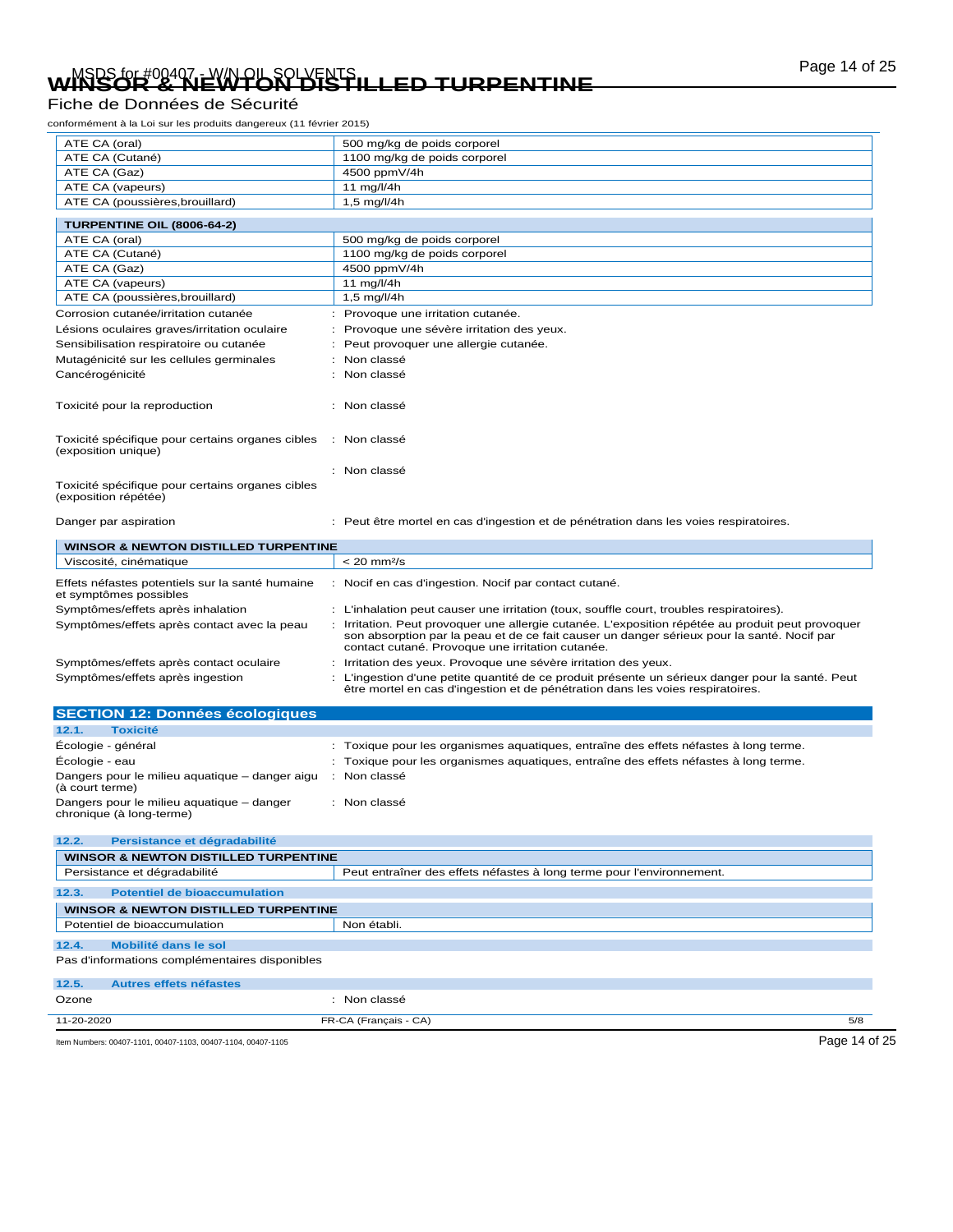# Page 15 of 25 MSDS for #00407 - W/N OIL SOLVENTS **WINSOR & NEWTON DISTILLED TURPENTINE**

#### Fiche de Données de Sécurité

conformément à la Loi sur les produits dangereux (11 février 2015)

**SECTION 14: Informations relatives au transport**

Autres informations : Éviter le rejet dans l'environnement. **SECTION 13: Données sur l'élimination 13.1. Méthodes d'élimination**

| .<br><b>NEUROUS Q ENTIRATON</b>                            |                                                                                                                                                                                                                                                                    |
|------------------------------------------------------------|--------------------------------------------------------------------------------------------------------------------------------------------------------------------------------------------------------------------------------------------------------------------|
| Méthodes de traitement des déchets                         | : Éliminer le contenu/récipient conformément aux consignes de tri du collecteur agréé.                                                                                                                                                                             |
| Recommandations pour le traitement du<br>produit/emballage | Eliminer conformément aux règlements de sécurité locaux/nationaux en vigueur. Éliminer le<br>contenu/récipient dans un centre de collecte de déchets dangereux ou spéciaux,<br>conformément à la réglementation locale, régionale, nationale et/ou internationale. |
| Indications complémentaires                                | Des vapeurs inflammables peuvent s'accumuler dans le conteneur. Manipuler les conteneurs<br>vides avec précaution, les vapeurs résiduelles étant inflammables.                                                                                                     |
| Écologie - déchets                                         | Éviter le rejet dans l'environnement. Déchets dangereux par suite de leur toxicité.                                                                                                                                                                                |

**14.1. Description sommaire pour l'expédition** Conformément aux exigences de TMD **Transport des marchandises dangereuses (TMD)** UN-No. (TDG) : UN1299 Groupe d'emballage  $\qquad \qquad$  : III - Danger Faible Classes (de risque) primaire de la réglementation TMD : 3 - Classe 3 - Liquides inflammables Description document de transport : UN1299 ESSENCE DE TÉRÉBENTHINE, 3, III Désignation officielle pour le transport (Transport des marchandises dangereuses (TMD)) : ESSENCE DE TÉRÉBENTHINE Etiquettes de danger (TDG) : 3 - Liquides inflammables Quantité limite d'explosifs et Indice de quantité limitée : 5 L Quantités exemptées (TDG)  $\qquad \qquad : E1$ Indice véhicule routier de passagers ou indice véhicule ferroviaire de passagers : 60 L Polluant marin **in the case of the COVID-S**  $\sim$  Oui (Seulement IMDG) **14.2. Informations relatives au transport/DOT (Ministère des transports des États-Unis) Département des transports** n° DOT NA : UN1299 N° ONU (DOT) : 1299 Groupe d'emballage (DOT) : III - Danger Faible Description document de transport : UN1299 Turpentine, 3, III Désignation officielle pour le transport (DOT) : Turpentine

Sélection du champ "Contient déclaration" : Classe (DOT) : 3 - Class 3 - Flammable and combustible liquid 49 CFR 173.120 Division (DOT) : 3

Étiquettes de danger (DOT) : 3 - Liquide inflammable



Polluant marin : YES

11-20-2020 FR-CA (Français - CA) 6/8

Item Numbers: 00407-1101, 00407-1103, 00407-1104, 00407-1105 **Page 15 of 25**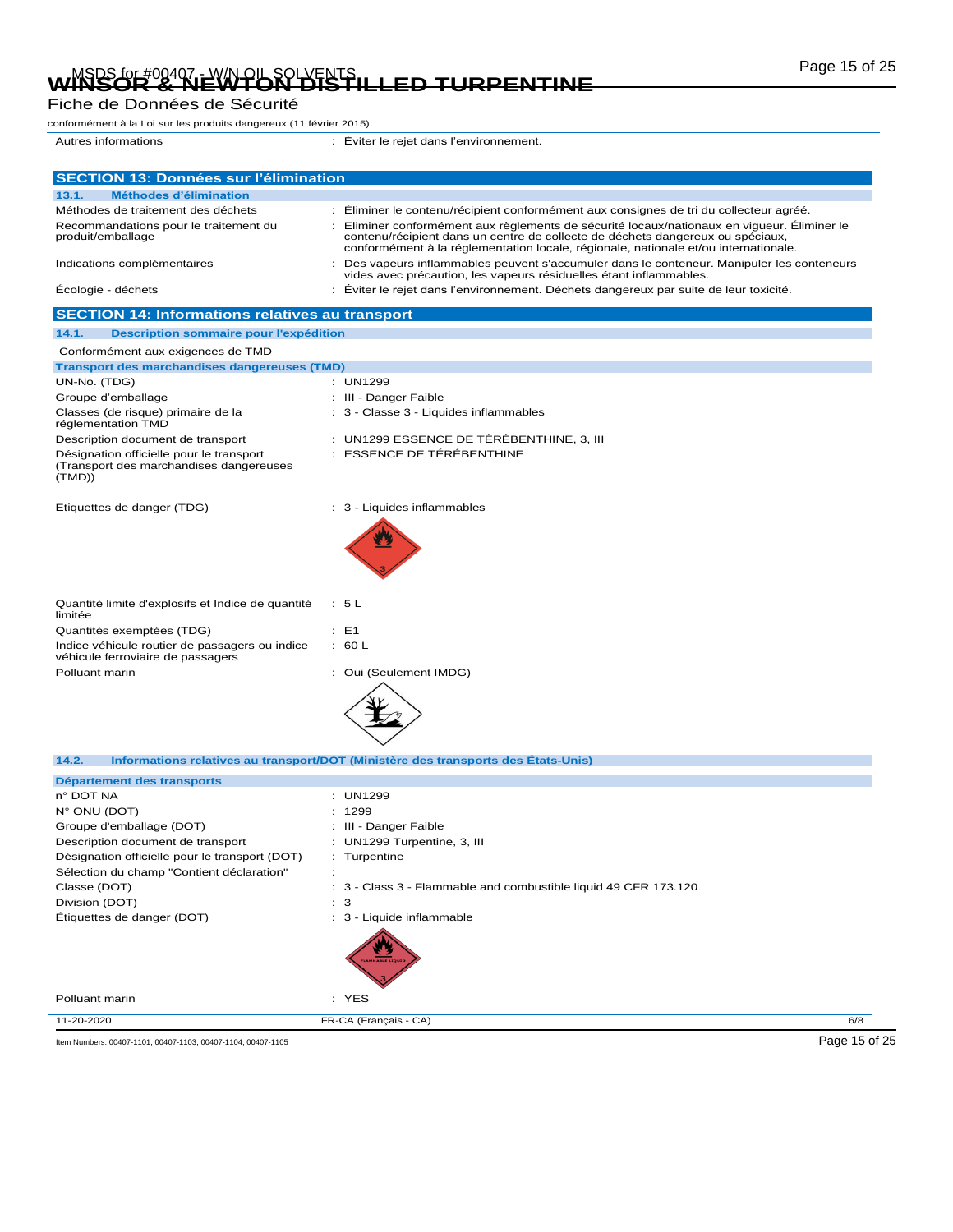# Page 16 of 25 MSDS for #00407 - W/N OIL SOLVENTS **WINSOR & NEWTON DISTILLED TURPENTINE**

## Fiche de Données de Sécurité

| conformément à la Loi sur les produits dangereux (11 février 2015)                          |                                                                                                                                                                                                                                                                                                                                                                                                                                                                                                                                                                                                                                                                                                                                                                                                                                                                                                                                                                                                                                                                                                                                                                                                                                                                                                                                                                                                                                                                                                                                                            |
|---------------------------------------------------------------------------------------------|------------------------------------------------------------------------------------------------------------------------------------------------------------------------------------------------------------------------------------------------------------------------------------------------------------------------------------------------------------------------------------------------------------------------------------------------------------------------------------------------------------------------------------------------------------------------------------------------------------------------------------------------------------------------------------------------------------------------------------------------------------------------------------------------------------------------------------------------------------------------------------------------------------------------------------------------------------------------------------------------------------------------------------------------------------------------------------------------------------------------------------------------------------------------------------------------------------------------------------------------------------------------------------------------------------------------------------------------------------------------------------------------------------------------------------------------------------------------------------------------------------------------------------------------------------|
| Dangereux pour l'environnement                                                              | : Non (La dérogation ADR 5.2.1.8.1 s'applique (quantité $\leq$ 5 litres pour les liquides ou masse<br>$nette \leq 5$ kg pour les solides))                                                                                                                                                                                                                                                                                                                                                                                                                                                                                                                                                                                                                                                                                                                                                                                                                                                                                                                                                                                                                                                                                                                                                                                                                                                                                                                                                                                                                 |
| Polluant marin                                                                              | : Oui (Seulement IMDG)                                                                                                                                                                                                                                                                                                                                                                                                                                                                                                                                                                                                                                                                                                                                                                                                                                                                                                                                                                                                                                                                                                                                                                                                                                                                                                                                                                                                                                                                                                                                     |
|                                                                                             |                                                                                                                                                                                                                                                                                                                                                                                                                                                                                                                                                                                                                                                                                                                                                                                                                                                                                                                                                                                                                                                                                                                                                                                                                                                                                                                                                                                                                                                                                                                                                            |
| Dispositions Particulières DOT (49 CFR<br>172.102)                                          | B1 - If the material has a flash point at or above 38 C (100 F) and below 93 C (200 F), then the<br>bulk packaging requirements of 173.241 of this subchapter are applicable. If the material has a<br>flash point of less than 38 C (100 F), then the bulk packaging requirements of 173.242 of this<br>subchapter are applicable.<br>IB3 - Authorized IBCs: Metal (31A, 31B and 31N); Rigid plastics (31H1 and 31H2); Composite<br>(31HZ1 and 31HA2, 31HB2, 31HN2, 31HD2 and 31HH2). Additional Requirement: Only liquids<br>with a vapor pressure less than or equal to 110 kPa at 50 C (1.1 bar at 122 F), or 130 kPa at 55<br>C (1.3 bar at 131 F) are authorized, except for UN2672 (also see Special Provision IP8 in Table<br>2 for UN2672).<br>T2 - 1.5 178.274(d)(2) Normal 178.275(d)(3)<br>TP2 - a. The maximum degree of filling must not exceed the degree of filling determined by the<br>following: (image) Where: tr is the maximum mean bulk temperature during transport, if is the<br>temperature in degrees celsius of the liquid during filling, and a is the mean coefficient of<br>cubical expansion of the liquid between the mean temperature of the liquid during filling (tf) and<br>the maximum mean bulk temperature during transportation (tr) both in degrees celsius. b. For<br>liquids transported under ambient conditions may be calculated using the formula: (image)<br>Where: d15 and d50 are the densities (in units of mass per unit volume) of the liquid at 15 C<br>$(59 F)$ and 50 C $(122 F)$ , respectively. |
| Exceptions d'Emballage DOT (49 CFR 173.xxx)                                                 | 150<br>$\mathbb{R}^n$                                                                                                                                                                                                                                                                                                                                                                                                                                                                                                                                                                                                                                                                                                                                                                                                                                                                                                                                                                                                                                                                                                                                                                                                                                                                                                                                                                                                                                                                                                                                      |
| Emballage Non-Vrac DOT (49 CFR 173.xxx)                                                     | : 203                                                                                                                                                                                                                                                                                                                                                                                                                                                                                                                                                                                                                                                                                                                                                                                                                                                                                                                                                                                                                                                                                                                                                                                                                                                                                                                                                                                                                                                                                                                                                      |
| Emballage en Vrac DOT (49 CFR 173.xxx)                                                      | : 242                                                                                                                                                                                                                                                                                                                                                                                                                                                                                                                                                                                                                                                                                                                                                                                                                                                                                                                                                                                                                                                                                                                                                                                                                                                                                                                                                                                                                                                                                                                                                      |
| Quantités maximales DOT - Aéronef de<br>passagers/véhicule ferroviaire (49 CFR 173.27)      | : 60 L                                                                                                                                                                                                                                                                                                                                                                                                                                                                                                                                                                                                                                                                                                                                                                                                                                                                                                                                                                                                                                                                                                                                                                                                                                                                                                                                                                                                                                                                                                                                                     |
| Quantités maximales DOT - Aéronef cargo<br>seulement (49 CFR 175.75)                        | : 220 L                                                                                                                                                                                                                                                                                                                                                                                                                                                                                                                                                                                                                                                                                                                                                                                                                                                                                                                                                                                                                                                                                                                                                                                                                                                                                                                                                                                                                                                                                                                                                    |
| DOT Emplacement d'arrimage                                                                  | : A - The material may be stowed "on deck" or "under deck" on a cargo vessel and on a<br>passenger vessel.                                                                                                                                                                                                                                                                                                                                                                                                                                                                                                                                                                                                                                                                                                                                                                                                                                                                                                                                                                                                                                                                                                                                                                                                                                                                                                                                                                                                                                                 |
| Numéro du Guide des Mesures d'Urgence<br>(GMU)                                              | : 128                                                                                                                                                                                                                                                                                                                                                                                                                                                                                                                                                                                                                                                                                                                                                                                                                                                                                                                                                                                                                                                                                                                                                                                                                                                                                                                                                                                                                                                                                                                                                      |
| Autres informations                                                                         | : Pas d'informations supplémentaires disponibles.                                                                                                                                                                                                                                                                                                                                                                                                                                                                                                                                                                                                                                                                                                                                                                                                                                                                                                                                                                                                                                                                                                                                                                                                                                                                                                                                                                                                                                                                                                          |
| 14.3.<br><b>Transport aérien et maritime</b>                                                |                                                                                                                                                                                                                                                                                                                                                                                                                                                                                                                                                                                                                                                                                                                                                                                                                                                                                                                                                                                                                                                                                                                                                                                                                                                                                                                                                                                                                                                                                                                                                            |
| <b>IMDG</b>                                                                                 |                                                                                                                                                                                                                                                                                                                                                                                                                                                                                                                                                                                                                                                                                                                                                                                                                                                                                                                                                                                                                                                                                                                                                                                                                                                                                                                                                                                                                                                                                                                                                            |
| $N^{\circ}$ ONU (IMDG)                                                                      | : 1299                                                                                                                                                                                                                                                                                                                                                                                                                                                                                                                                                                                                                                                                                                                                                                                                                                                                                                                                                                                                                                                                                                                                                                                                                                                                                                                                                                                                                                                                                                                                                     |
| Désignation officielle pour le transport (IMDG)<br>Description document de transport (IMDG) | : ESSENCE DE TÉRÉBENTHINE<br>: UN 1299 TURPENTINE, 3, III, MARINE POLLUTANT/ENVIRONMENTALLY HAZARDOUS<br>$(35^{\circ}$ C c.c.)                                                                                                                                                                                                                                                                                                                                                                                                                                                                                                                                                                                                                                                                                                                                                                                                                                                                                                                                                                                                                                                                                                                                                                                                                                                                                                                                                                                                                             |
| Classe (IMDG)                                                                               | : 3 - Liquides inflammables                                                                                                                                                                                                                                                                                                                                                                                                                                                                                                                                                                                                                                                                                                                                                                                                                                                                                                                                                                                                                                                                                                                                                                                                                                                                                                                                                                                                                                                                                                                                |
| Groupe d'emballage (IMDG)                                                                   | : III - matières faiblement dangereuses                                                                                                                                                                                                                                                                                                                                                                                                                                                                                                                                                                                                                                                                                                                                                                                                                                                                                                                                                                                                                                                                                                                                                                                                                                                                                                                                                                                                                                                                                                                    |
| <b>IATA</b>                                                                                 |                                                                                                                                                                                                                                                                                                                                                                                                                                                                                                                                                                                                                                                                                                                                                                                                                                                                                                                                                                                                                                                                                                                                                                                                                                                                                                                                                                                                                                                                                                                                                            |
| $N^{\circ}$ UN (IATA)                                                                       | : 1299                                                                                                                                                                                                                                                                                                                                                                                                                                                                                                                                                                                                                                                                                                                                                                                                                                                                                                                                                                                                                                                                                                                                                                                                                                                                                                                                                                                                                                                                                                                                                     |
| Désignation officielle pour le transport (IATA)                                             | : Turpentine                                                                                                                                                                                                                                                                                                                                                                                                                                                                                                                                                                                                                                                                                                                                                                                                                                                                                                                                                                                                                                                                                                                                                                                                                                                                                                                                                                                                                                                                                                                                               |
| Description document de transport (IATA)                                                    | : UN 1299 Turpentine, 3, III, DANGEREUX POUR L'ENVIRONNEMENT                                                                                                                                                                                                                                                                                                                                                                                                                                                                                                                                                                                                                                                                                                                                                                                                                                                                                                                                                                                                                                                                                                                                                                                                                                                                                                                                                                                                                                                                                               |
| Classe (IATA)                                                                               | : 3 - Flammable Liquids                                                                                                                                                                                                                                                                                                                                                                                                                                                                                                                                                                                                                                                                                                                                                                                                                                                                                                                                                                                                                                                                                                                                                                                                                                                                                                                                                                                                                                                                                                                                    |
| Groupe d'emballage (IATA)                                                                   | III - Danger mineur                                                                                                                                                                                                                                                                                                                                                                                                                                                                                                                                                                                                                                                                                                                                                                                                                                                                                                                                                                                                                                                                                                                                                                                                                                                                                                                                                                                                                                                                                                                                        |

11-20-2020 FR-CA (Français - CA) 7/8

Item Numbers: 00407-1101, 00407-1103, 00407-1104, 00407-1105 Page 16 of 25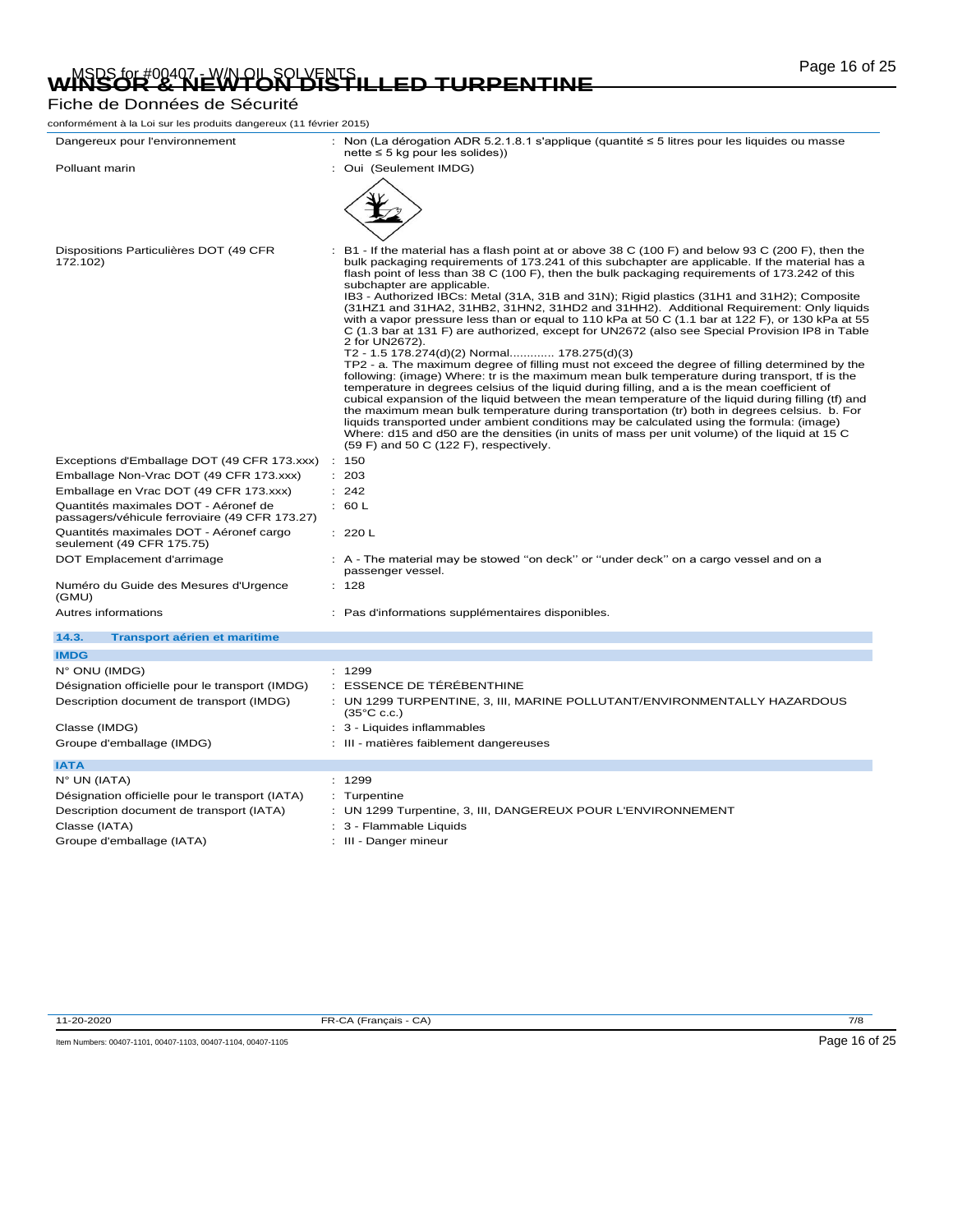# Page 17 of 25 MSDS for #00407 - W/N OIL SOLVENTS **WINSOR & NEWTON DISTILLED TURPENTINE**

Fiche de Données de Sécurité

conformément à la Loi sur les produits dangereux (11 février 2015)

### **SECTION 15: Informations sur la réglementation**

**15.1. Règlement sur les produits chimiques et contenants de consommation, 2001 (SOR/2001-269)**



POISON **INFLAMMABLE** 

#### CONTENU NOCIFLES. ÉMANATIONS PEUVENT ÊTRE NOCIVES. PEUT IRRITER LES YEUXLE CONTENU. PEUT S'ENFLAMMER

Ne pas avaler.Éviter tout contact avec les yeux, la peau et les vêtements.Ne pas fumer.Ne pas respirer les émanations.Tenir hors de la portée des enfants.Porter des gants en caoutchouc et Lunettes de sécuritéN'utiliser que dans un endroit bien aéré. Tenir loin des flammes, telle une flamme pilote, et de tout objet produisant des étincelles, tel un moteur électrique.

#### PREMIERS SOINS

Contient turpentine.En cas d'ingestion, appeler immédiatement un centre antipoison ou un médecin. Ne pas provoquer le vomissement.En cas de contact avec les yeux ou la peau, bien rincer avec de l'eau. En cas de contact avec les vêtements, enlever ceux-ci.En cas d'inhalation, transporter à l'air frais la personne exposée.

#### **15.2. Réglementations internationales**

Pas d'informations complémentaires disponibles

|                               | <b>SECTION 16: Autres informations</b>                                                                                                                                                                                                                                                                  |
|-------------------------------|---------------------------------------------------------------------------------------------------------------------------------------------------------------------------------------------------------------------------------------------------------------------------------------------------------|
| Date d'émission               | $: 11 - 05 - 2020$                                                                                                                                                                                                                                                                                      |
| Sources des données           | : RÈGLEMENT (CE) No 1272/2008 DU PARLEMENT EUROPÉEN ET DU CONSEIL du 16<br>décembre 2008 relatif à la classification, à l'étiquetage et à l'emballage des substances et des<br>mélanges, modifiant et abrogeant les directives 67/548/CEE et 1999/45/CE et modifiant le<br>règlement (CE) no 1907/2006. |
| Autres informations           | : Aucun(e).                                                                                                                                                                                                                                                                                             |
| Textes complet des phrases H: |                                                                                                                                                                                                                                                                                                         |
| H <sub>226</sub>              | Liquide et vapeurs inflammables                                                                                                                                                                                                                                                                         |
| H <sub>302</sub>              | Nocif en cas d'ingestion                                                                                                                                                                                                                                                                                |
| H <sub>304</sub>              | Peut être mortel en cas d'ingestion et de pénétration dans les voies respiratoires                                                                                                                                                                                                                      |
| H312                          | Nocif par contact cutané                                                                                                                                                                                                                                                                                |
| H315                          | Provoque une irritation cutanée                                                                                                                                                                                                                                                                         |
| H317                          | Peut provoquer une allergie cutanée                                                                                                                                                                                                                                                                     |
| H319                          | Provoque une sévère irritation des yeux                                                                                                                                                                                                                                                                 |
| H <sub>332</sub>              | Nocif par inhalation                                                                                                                                                                                                                                                                                    |
| H411                          | Toxique pour les organismes aquatiques, entraîne des effets néfastes à long terme                                                                                                                                                                                                                       |

#### FDS Canada (GHS)

Ces informations sont basées sur nos connaissances actuelles et décrivent le produit pour les seuls besoins de la santé, de la sécurité et de l'environnement. Elles ne devraient donc pas être<br>interprétées comme garantissan

11-20-2020 FR-CA (Français - CA) 8/8

Item Numbers: 00407-1101, 00407-1103, 00407-1104, 00407-1105 CONVERTED A CONVERTED STATES AND RESERVED THE STATES OF A STATES OF A STATES OF A STATES OF A STATES OF A STATES OF A STATES OF A STATES OF A STATES OF A STATES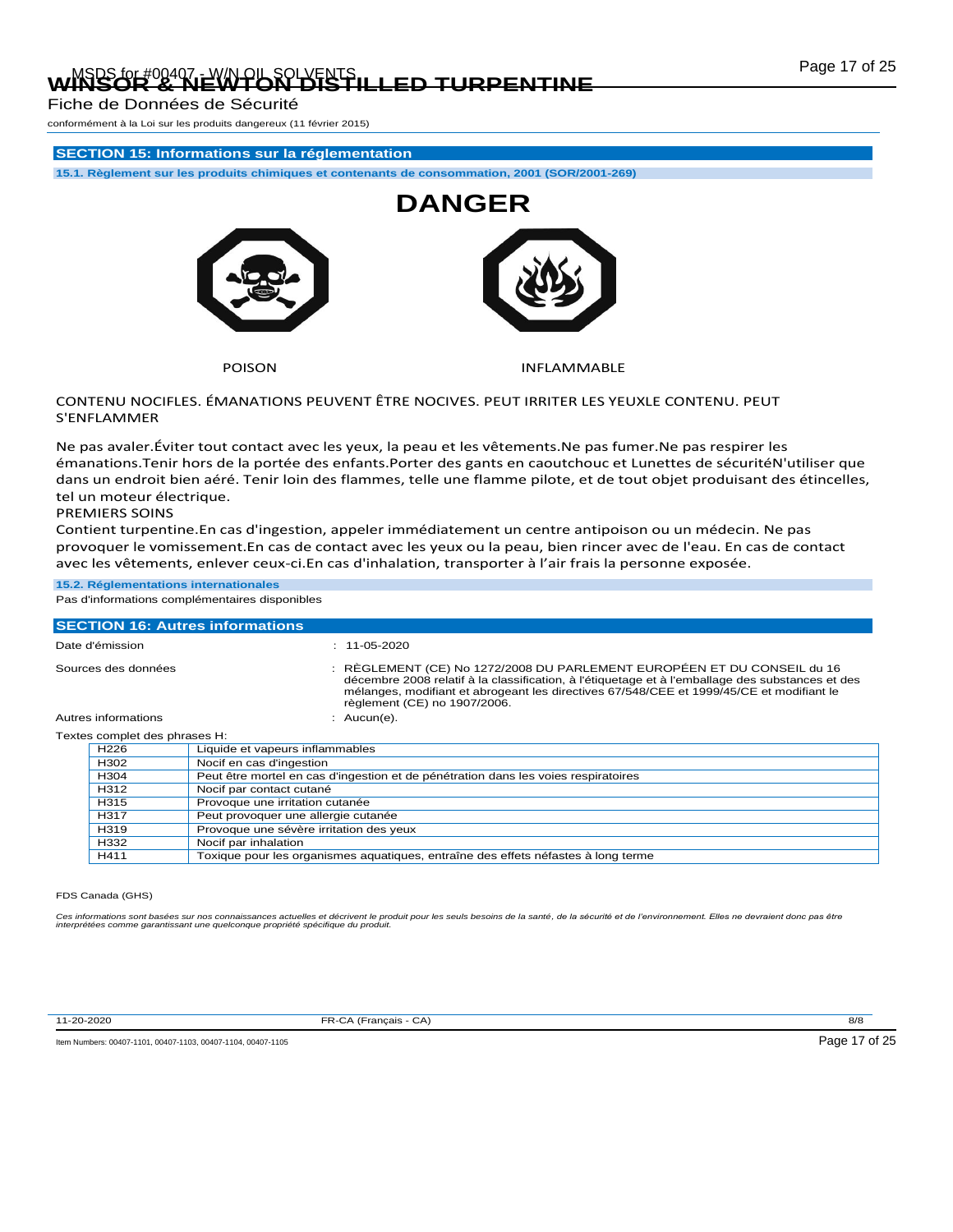| colart                                                                                                                                                                                                                                                                                                     | <b>Safety Data Sheet</b><br>according to the Hazardous Products Regulation (February 11, 2015)<br>Issue date: 11-05-2020<br>Version: 1.0                                                                                                                                                           |
|------------------------------------------------------------------------------------------------------------------------------------------------------------------------------------------------------------------------------------------------------------------------------------------------------------|----------------------------------------------------------------------------------------------------------------------------------------------------------------------------------------------------------------------------------------------------------------------------------------------------|
| <b>SECTION 1: Identification</b>                                                                                                                                                                                                                                                                           |                                                                                                                                                                                                                                                                                                    |
| <b>Product identifier</b><br>1.1.                                                                                                                                                                                                                                                                          |                                                                                                                                                                                                                                                                                                    |
| Product form                                                                                                                                                                                                                                                                                               | Substance                                                                                                                                                                                                                                                                                          |
| Trade name                                                                                                                                                                                                                                                                                                 | WINSOR & NEWTON DISTILLED TURPENTINE                                                                                                                                                                                                                                                               |
| Product group                                                                                                                                                                                                                                                                                              | Trade product                                                                                                                                                                                                                                                                                      |
| 1.2.<br>Recommended use and restrictions on use                                                                                                                                                                                                                                                            |                                                                                                                                                                                                                                                                                                    |
| Recommended use                                                                                                                                                                                                                                                                                            | Artists', craft and hobby paints, Consumer uses: Private households (= general public =<br>consumers)                                                                                                                                                                                              |
| 1.3.<br><b>Supplier</b>                                                                                                                                                                                                                                                                                    |                                                                                                                                                                                                                                                                                                    |
| <b>Manufacturer</b><br><b>Colart France</b><br>+33 2 43 83 83 00 Zone Industrielle Nord<br>5 Rue René Panhard<br>Le Mans - France<br>r.enquiries@colart.co.uk                                                                                                                                              | <b>Distributor</b><br>ColArt Americas Inc.<br>2 Corporate Place South, Piscataway<br>New Jersey, USA<br>NJ 08855<br>T +1 888 422 7954<br>r.enquiries@colart.co.uk                                                                                                                                  |
| 1.4.<br><b>Emergency telephone number</b>                                                                                                                                                                                                                                                                  |                                                                                                                                                                                                                                                                                                    |
| No additional information available                                                                                                                                                                                                                                                                        |                                                                                                                                                                                                                                                                                                    |
| <b>SECTION 2: Hazard identification</b>                                                                                                                                                                                                                                                                    |                                                                                                                                                                                                                                                                                                    |
| 2.1.<br><b>Classification of the substance or mixture</b>                                                                                                                                                                                                                                                  |                                                                                                                                                                                                                                                                                                    |
| <b>Classification (GHS CA)</b>                                                                                                                                                                                                                                                                             |                                                                                                                                                                                                                                                                                                    |
| Flammable liquids Category 3<br>Acute toxicity (oral) Category 4<br>Acute toxicity (dermal) Category 4<br>Acute toxicity (inhalation) Category 4<br>Skin corrosion/irritation Category 2<br>Serious eye damage/eye irritation Category 2<br>Skin sensitization, Category 1<br>Aspiration hazard Category 1 | H226 Flammable liquid and vapor<br>H302 Harmful if swallowed<br>H312 Harmful in contact with skin<br>H332 Harmful if inhaled<br>H315 Causes skin irritation<br>H319 Causes serious eye irritation<br>H317 May cause an allergic skin reaction<br>H304 May be fatal if swallowed and enters airways |
| Full text of H statements : see section 16                                                                                                                                                                                                                                                                 |                                                                                                                                                                                                                                                                                                    |
| 2.2.                                                                                                                                                                                                                                                                                                       | <b>GHS Label elements, including precautionary statements</b>                                                                                                                                                                                                                                      |
| <b>GHS CA labeling</b>                                                                                                                                                                                                                                                                                     |                                                                                                                                                                                                                                                                                                    |
| Hazard pictograms (GHS CA)                                                                                                                                                                                                                                                                                 |                                                                                                                                                                                                                                                                                                    |

|                                     | Signal word (GHS CA)            | Danger                                                                                                                                                                                                                                                                                                                                                                                                             |  |  |
|-------------------------------------|---------------------------------|--------------------------------------------------------------------------------------------------------------------------------------------------------------------------------------------------------------------------------------------------------------------------------------------------------------------------------------------------------------------------------------------------------------------|--|--|
| Hazard statements (GHS CA)          |                                 | : H226 - Flammable liquid and vapor<br>H302+H312+H332 - Harmful if swallowed, in contact with skin or if inhaled<br>H304 - May be fatal if swallowed and enters airways<br>H315 - Causes skin irritation<br>H317 - May cause an allergic skin reaction<br>H319 - Causes serious eye irritation                                                                                                                     |  |  |
| Precautionary statements (GHS CA)   |                                 | : P102 - Keep out of reach of children.<br>P333+P313 - If skin irritation or rash occurs: Get medical advice/attention.<br>P501 - Dispose of contents/container to hazardous or special waste collection point, in<br>accordance with local, regional, national and/or international regulation.<br>P273 - Avoid release to the environment.<br>P301+P330+P331 - IF SWALLOWED: Rinse mouth. Do NOT induce vomiting |  |  |
| 2.3.                                | <b>Other hazards</b>            |                                                                                                                                                                                                                                                                                                                                                                                                                    |  |  |
| No additional information available |                                 |                                                                                                                                                                                                                                                                                                                                                                                                                    |  |  |
| 2.4.                                | Unknown acute toxicity (GHS CA) |                                                                                                                                                                                                                                                                                                                                                                                                                    |  |  |
|                                     | No data available               |                                                                                                                                                                                                                                                                                                                                                                                                                    |  |  |

11-20-2020 EN (English US) Page 1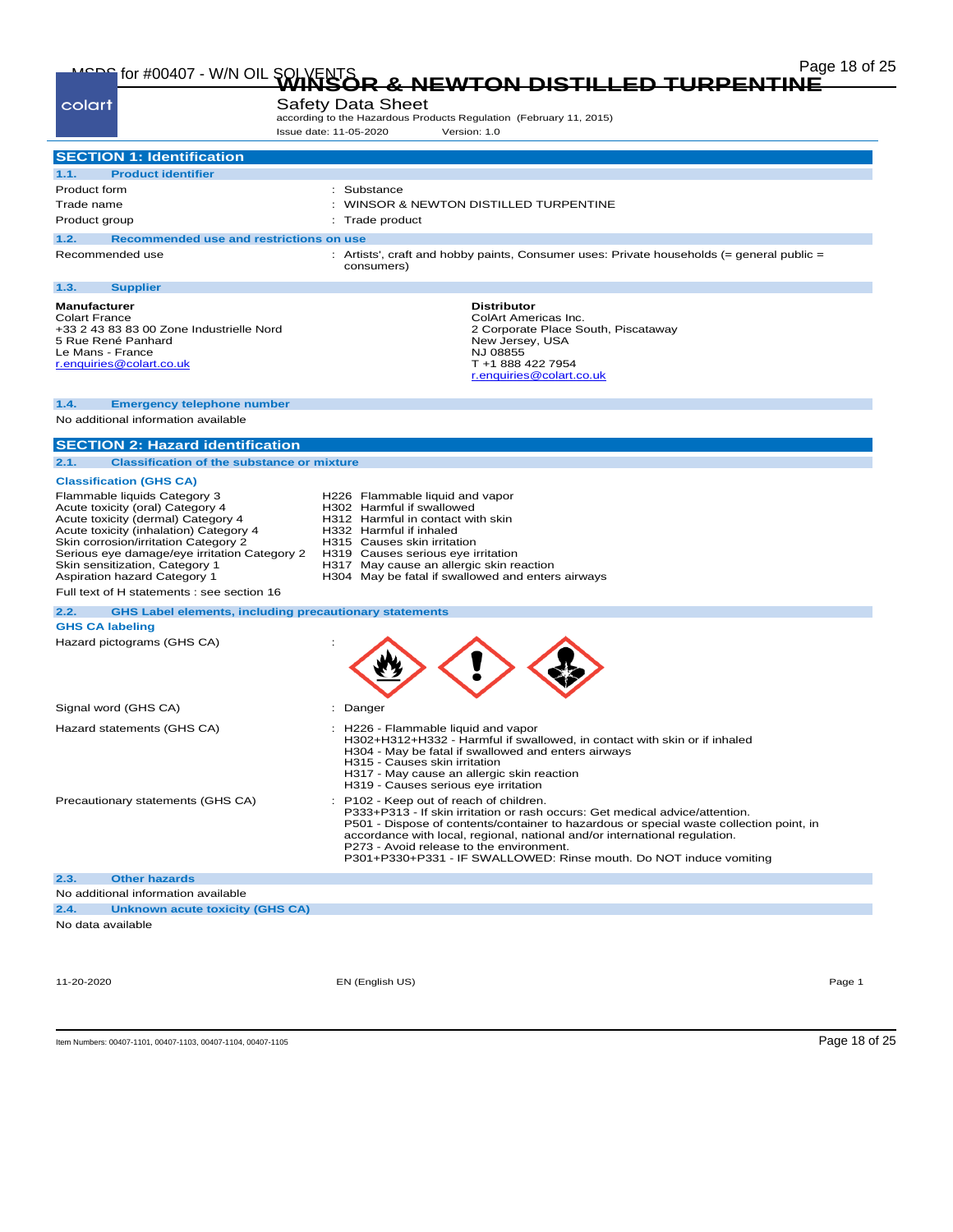# Page 19 of 25 MSDS for #00407 - W/N OIL SOLVENTS **WINSOR & NEWTON DISTILLED TURPENTINE**

## Safety Data Sheet

according to the Hazardous Products Regulation (February 11, 2015)

| <b>SECTION 3: Composition/Information on ingredients</b> |                               |                           |               |                                                                                                                                                                                                                                             |  |  |  |
|----------------------------------------------------------|-------------------------------|---------------------------|---------------|---------------------------------------------------------------------------------------------------------------------------------------------------------------------------------------------------------------------------------------------|--|--|--|
| 3.1.<br><b>Substances</b>                                |                               |                           |               |                                                                                                                                                                                                                                             |  |  |  |
| Name<br>WINSOR & NEWTON DISTILLED TURPENTINE             |                               |                           |               |                                                                                                                                                                                                                                             |  |  |  |
| <b>Name</b>                                              | <b>Chemical name/Synonyms</b> | <b>Product identifier</b> | $\frac{9}{6}$ | <b>Classification (GHS CA)</b>                                                                                                                                                                                                              |  |  |  |
| <b>TURPENTINE OIL</b>                                    |                               | (CAS-No.) 8006-64-2       | 100           | Flam. Lig. 3, H226<br>Acute Tox. 4 (Oral), H302<br>Asp. Tox. 1, H304<br>Acute Tox. 4 (Dermal), H312<br>Skin Irrit, 2, H315<br><b>Skin Sens, 1, H317</b><br>Eye Irrit. 2, H319<br>Acute Tox. 4 (Inhalation), H332<br>Aquatic Chronic 2, H411 |  |  |  |

### Full text of hazard classes and H-statements : see section 16

| 3.2.     | <b>Mixtures</b>                                                 |  |                                                                                                                                                                                                                                                                                                                                                                                                                                                                                                                                                          |  |  |
|----------|-----------------------------------------------------------------|--|----------------------------------------------------------------------------------------------------------------------------------------------------------------------------------------------------------------------------------------------------------------------------------------------------------------------------------------------------------------------------------------------------------------------------------------------------------------------------------------------------------------------------------------------------------|--|--|
|          | Not applicable                                                  |  |                                                                                                                                                                                                                                                                                                                                                                                                                                                                                                                                                          |  |  |
|          | <b>SECTION 4: First-aid measures</b>                            |  |                                                                                                                                                                                                                                                                                                                                                                                                                                                                                                                                                          |  |  |
| 4.1.     | <b>Description of first aid measures</b>                        |  |                                                                                                                                                                                                                                                                                                                                                                                                                                                                                                                                                          |  |  |
|          | First-aid measures after inhalation                             |  | : Remove person to fresh air and keep comfortable for breathing. Allow affected person to<br>breathe fresh air. Allow the victim to rest.                                                                                                                                                                                                                                                                                                                                                                                                                |  |  |
|          | First-aid measures after skin contact                           |  | Rinse skin with water/shower. Remove/Take off immediately all contaminated clothing. If skin<br>irritation or rash occurs: Get medical advice/attention. Immediately call a poison center or<br>doctor/physician. Specific measures (see supplemental first aid instruction on this label). Wash<br>with plenty of soap and water. Wash contaminated clothing before reuse. If skin irritation<br>occurs: Get medical advice/attention. Specific treatment (see supplemental first aid instruction<br>on this label). If skin irritation or rash occurs: |  |  |
|          | First-aid measures after eye contact                            |  | Rinse cautiously with water for several minutes. Remove contact lenses, if present and easy to<br>do. Continue rinsing. If eye irritation persists: Get medical advice/attention. If eye irritation<br>persists: Get medical advice/attention.                                                                                                                                                                                                                                                                                                           |  |  |
|          | First-aid measures after ingestion                              |  | Rinse mouth. Call a poison center/doctor/physician if you feel unwell. Do NOT induce vomiting.<br>Call a POISON CENTER or doctor/physician if you feel unwell. Immediately call a poison<br>center or doctor/physician.                                                                                                                                                                                                                                                                                                                                  |  |  |
|          | First-aid measures general                                      |  | Call a poison center/doctor/physician if you feel unwell. Never give anything by mouth to an<br>unconscious person. If you feel unwell, seek medical advice (show the label where possible).                                                                                                                                                                                                                                                                                                                                                             |  |  |
| 4.2.     | Most important symptoms and effects (acute and delayed)         |  |                                                                                                                                                                                                                                                                                                                                                                                                                                                                                                                                                          |  |  |
|          | Symptoms/effects after inhalation                               |  | : Inhalation may cause irritation (cough, short breathing, difficulty in breathing).                                                                                                                                                                                                                                                                                                                                                                                                                                                                     |  |  |
|          | Symptoms/effects after skin contact                             |  | Irritation. May cause an allergic skin reaction. Repeated exposure to this material can result in<br>absorption through skin causing significant health hazard. Harmful in contact with skin. Causes<br>skin irritation.                                                                                                                                                                                                                                                                                                                                 |  |  |
|          | Symptoms/effects after eye contact                              |  | Eye irritation. Causes serious eye irritation.                                                                                                                                                                                                                                                                                                                                                                                                                                                                                                           |  |  |
|          | Symptoms/effects after ingestion                                |  | Swallowing a small quantity of this material will result in serious health hazard. May be fatal if<br>swallowed and enters airways.                                                                                                                                                                                                                                                                                                                                                                                                                      |  |  |
| symptoms | Potential Adverse human health effects and                      |  | Harmful if swallowed. Harmful in contact with skin.                                                                                                                                                                                                                                                                                                                                                                                                                                                                                                      |  |  |
| 4.3.     | Immediate medical attention and special treatment, if necessary |  |                                                                                                                                                                                                                                                                                                                                                                                                                                                                                                                                                          |  |  |
|          | Other medical advice or treatment                               |  | : Treat symptomatically.                                                                                                                                                                                                                                                                                                                                                                                                                                                                                                                                 |  |  |

|                         | <b>SECTION 5: Fire-fighting measures</b>                       |                                                                                                                                                                    |     |  |
|-------------------------|----------------------------------------------------------------|--------------------------------------------------------------------------------------------------------------------------------------------------------------------|-----|--|
| 5.1.                    | Suitable extinguishing media                                   |                                                                                                                                                                    |     |  |
|                         | Suitable extinguishing media                                   | : Water spray. Dry powder. Foam. Carbon dioxide. Sand.                                                                                                             |     |  |
| 5.2.                    | Unsuitable extinguishing media                                 |                                                                                                                                                                    |     |  |
|                         | Unsuitable extinguishing media                                 | : Do not use a heavy water stream.                                                                                                                                 |     |  |
| 5.3.                    | Specific hazards arising from the hazardous product            |                                                                                                                                                                    |     |  |
| Fire hazard             |                                                                | : Flammable liquid and vapor.                                                                                                                                      |     |  |
| <b>Explosion hazard</b> |                                                                | : May form flammable/explosive vapor-air mixture.                                                                                                                  |     |  |
| 5.4.                    | Special protective equipment and precautions for fire-fighters |                                                                                                                                                                    |     |  |
|                         | Firefighting instructions                                      | Exercise caution when fighting any chemical fire. Use water spray or fog for cooling exposed<br>containers. Prevent fire-fighting water from entering environment. |     |  |
| 11-20-2020              |                                                                | EN (English US)                                                                                                                                                    | 2/8 |  |

Item Numbers: 00407-1101, 00407-1103, 00407-1104, 00407-1105 Page 19 of 25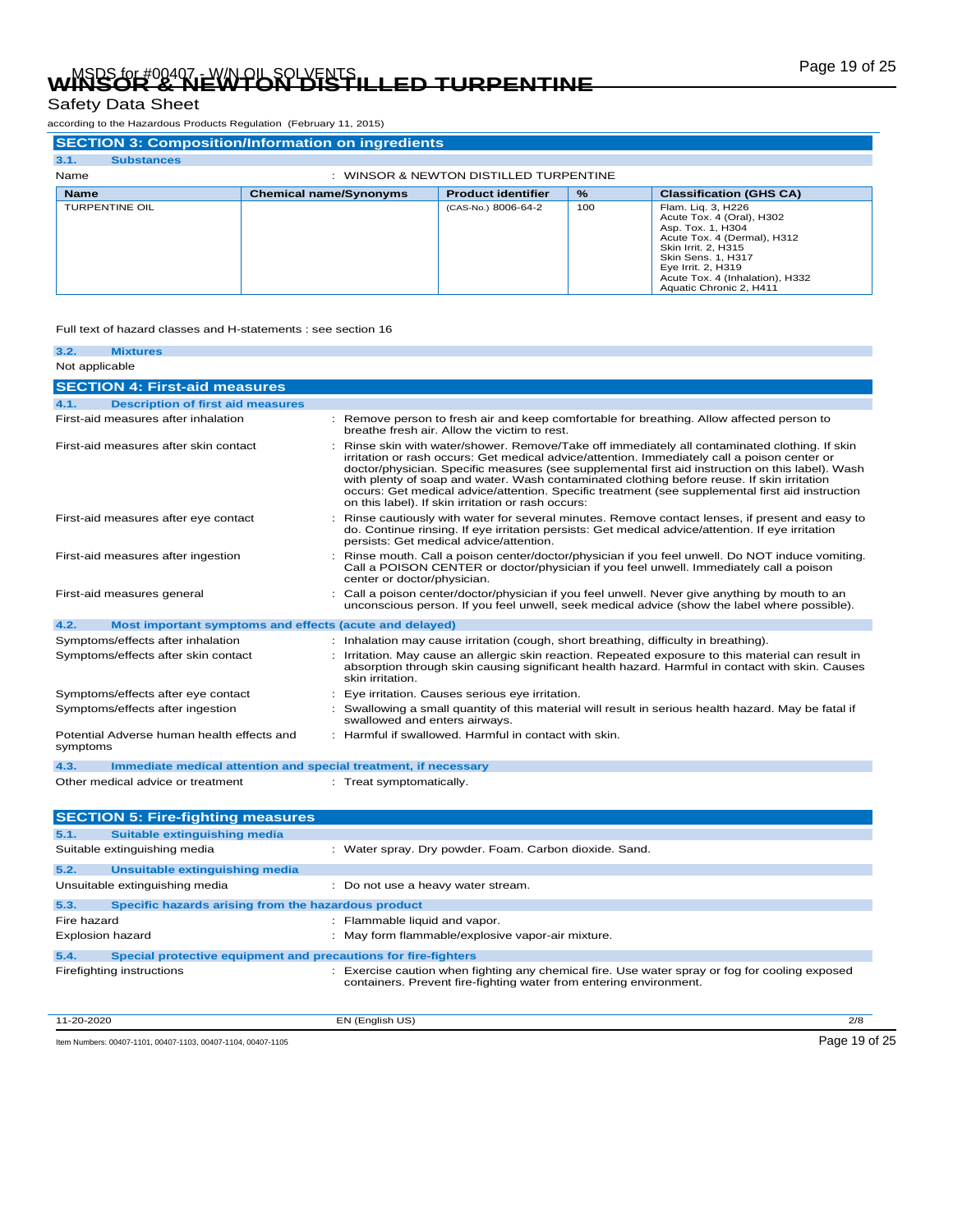# Page 20 of 25 MSDS for #00407 - W/N OIL SOLVENTS **WINSOR & NEWTON DISTILLED TURPENTINE**

### Safety Data Sheet

according to the Hazardous Products Regulation (February 11, 2015)

Protection during firefighting <br>
2. Do not attempt to take action without suitable protective equipment. Self-contained breathing<br>
2. Complete protective clothing. Do not enter fire area without proper protective<br>
9. equip

|                       | <b>SECTION 6: Accidental release measures</b>                                       |  |                                                                                                                                                                                                                                                                                                                                                                                                                                                                                                                                                                                                                                                                                                                                                 |  |  |
|-----------------------|-------------------------------------------------------------------------------------|--|-------------------------------------------------------------------------------------------------------------------------------------------------------------------------------------------------------------------------------------------------------------------------------------------------------------------------------------------------------------------------------------------------------------------------------------------------------------------------------------------------------------------------------------------------------------------------------------------------------------------------------------------------------------------------------------------------------------------------------------------------|--|--|
| 6.1.                  | Personal precautions, protective equipment and emergency procedures                 |  |                                                                                                                                                                                                                                                                                                                                                                                                                                                                                                                                                                                                                                                                                                                                                 |  |  |
|                       | General measures                                                                    |  | Remove ignition sources. Use special care to avoid static electric charges. No open flames. No<br>smoking.                                                                                                                                                                                                                                                                                                                                                                                                                                                                                                                                                                                                                                      |  |  |
| 6.2.                  | Methods and materials for containment and cleaning up                               |  |                                                                                                                                                                                                                                                                                                                                                                                                                                                                                                                                                                                                                                                                                                                                                 |  |  |
| For containment       |                                                                                     |  | Collect spillage.                                                                                                                                                                                                                                                                                                                                                                                                                                                                                                                                                                                                                                                                                                                               |  |  |
|                       | Methods for cleaning up                                                             |  | Take up liquid spill into absorbent material. Notify authorities if product enters sewers or public<br>waters. Soak up spills with inert solids, such as clay or diatomaceous earth as soon as<br>possible. Collect spillage. Store away from other materials.                                                                                                                                                                                                                                                                                                                                                                                                                                                                                  |  |  |
|                       | Other information                                                                   |  | Dispose of materials or solid residues at an authorized site.                                                                                                                                                                                                                                                                                                                                                                                                                                                                                                                                                                                                                                                                                   |  |  |
| 6.3.                  | <b>Reference to other sections</b>                                                  |  |                                                                                                                                                                                                                                                                                                                                                                                                                                                                                                                                                                                                                                                                                                                                                 |  |  |
|                       | For further information refer to section 8: "Exposure controls/personal protection" |  |                                                                                                                                                                                                                                                                                                                                                                                                                                                                                                                                                                                                                                                                                                                                                 |  |  |
|                       | <b>SECTION 7: Handling and storage</b>                                              |  |                                                                                                                                                                                                                                                                                                                                                                                                                                                                                                                                                                                                                                                                                                                                                 |  |  |
| 7.1.                  | <b>Precautions for safe handling</b>                                                |  |                                                                                                                                                                                                                                                                                                                                                                                                                                                                                                                                                                                                                                                                                                                                                 |  |  |
|                       | Precautions for safe handling                                                       |  | Ensure good ventilation of the work station. Keep away from heat, hot surfaces, sparks, open<br>flames and other ignition sources. No smoking. Ground/bond container and receiving<br>equipment. Use only non-sparking tools. Take precautionary measures against static<br>discharge. Flammable vapors may accumulate in the container. Use explosion-proof<br>equipment. Wear personal protective equipment. Do not get in eyes, on skin, or on clothing.<br>Avoid breathing dust/fume/gas/mist/vapors/spray. Wash hands and other exposed areas with<br>mild soap and water before eating, drinking or smoking and when leaving work. Provide good<br>ventilation in process area to prevent formation of vapor. No open flames. No smoking. |  |  |
| Hygiene measures      |                                                                                     |  | Wash contaminated clothing before reuse. Contaminated work clothing should not be allowed<br>out of the workplace. Do not eat, drink or smoke when using this product. Always wash hands<br>after handling the product. Wash hands, forearms and face thoroughly after handling.                                                                                                                                                                                                                                                                                                                                                                                                                                                                |  |  |
|                       | Additional hazards when processed                                                   |  | Handle empty containers with care because residual vapors are flammable.                                                                                                                                                                                                                                                                                                                                                                                                                                                                                                                                                                                                                                                                        |  |  |
| 7.2.                  | Conditions for safe storage, including any incompatibilities                        |  |                                                                                                                                                                                                                                                                                                                                                                                                                                                                                                                                                                                                                                                                                                                                                 |  |  |
|                       | Technical measures                                                                  |  | Ground/bond container and receiving equipment. Proper grounding procedures to avoid static<br>electricity should be followed. Use explosion-proof electrical/ventilating/lighting equipment.                                                                                                                                                                                                                                                                                                                                                                                                                                                                                                                                                    |  |  |
| Storage conditions    |                                                                                     |  | Store in a well-ventilated place. Keep cool. Keep container tightly closed. Keep only in the<br>original container in a cool, well ventilated place away from :                                                                                                                                                                                                                                                                                                                                                                                                                                                                                                                                                                                 |  |  |
| Incompatible products |                                                                                     |  | Strong bases. Strong acids.                                                                                                                                                                                                                                                                                                                                                                                                                                                                                                                                                                                                                                                                                                                     |  |  |

| Incompatible materials | : Sources of ignition. Direct sunlight. Heat sources. |
|------------------------|-------------------------------------------------------|
|                        |                                                       |

| <b>SECTION 8: Exposure controls/personal protection</b>              |                                                |  |  |  |  |
|----------------------------------------------------------------------|------------------------------------------------|--|--|--|--|
| 8.1.<br><b>Control parameters</b>                                    |                                                |  |  |  |  |
| No additional information available                                  |                                                |  |  |  |  |
| 8.2.<br><b>Appropriate engineering controls</b>                      |                                                |  |  |  |  |
| Appropriate engineering controls                                     | : Ensure good ventilation of the work station. |  |  |  |  |
| Environmental exposure controls                                      | : Avoid release to the environment.            |  |  |  |  |
| Individual protection measures/Personal protective equipment<br>8.3. |                                                |  |  |  |  |
| Personal protective equipment:                                       |                                                |  |  |  |  |
| Avoid all unnecessary exposure.                                      |                                                |  |  |  |  |
| Hand protection:                                                     |                                                |  |  |  |  |
| Protective gloves. Wear protective gloves.                           |                                                |  |  |  |  |
| Eye protection:                                                      |                                                |  |  |  |  |
| Safety glasses. Chemical goggles or safety glasses                   |                                                |  |  |  |  |
| Skin and body protection:                                            |                                                |  |  |  |  |
| Wear suitable protective clothing                                    |                                                |  |  |  |  |

#### **Respiratory protection:**

In case of insufficient ventilation, wear suitable respiratory equipment. Wear respiratory protection.

11-20-2020 EN (English US) 3/8

Item Numbers: 00407-1101, 00407-1103, 00407-1104, 00407-1105 COMPONERS AND RELEASE AND RELEASE AND RELEASE AND RELEASE AND RELEASE AND RELEASE AND RELEASE AND RELEASE AND RELEASE AND RELEASE AND RELEASE AND RELEASE AND REL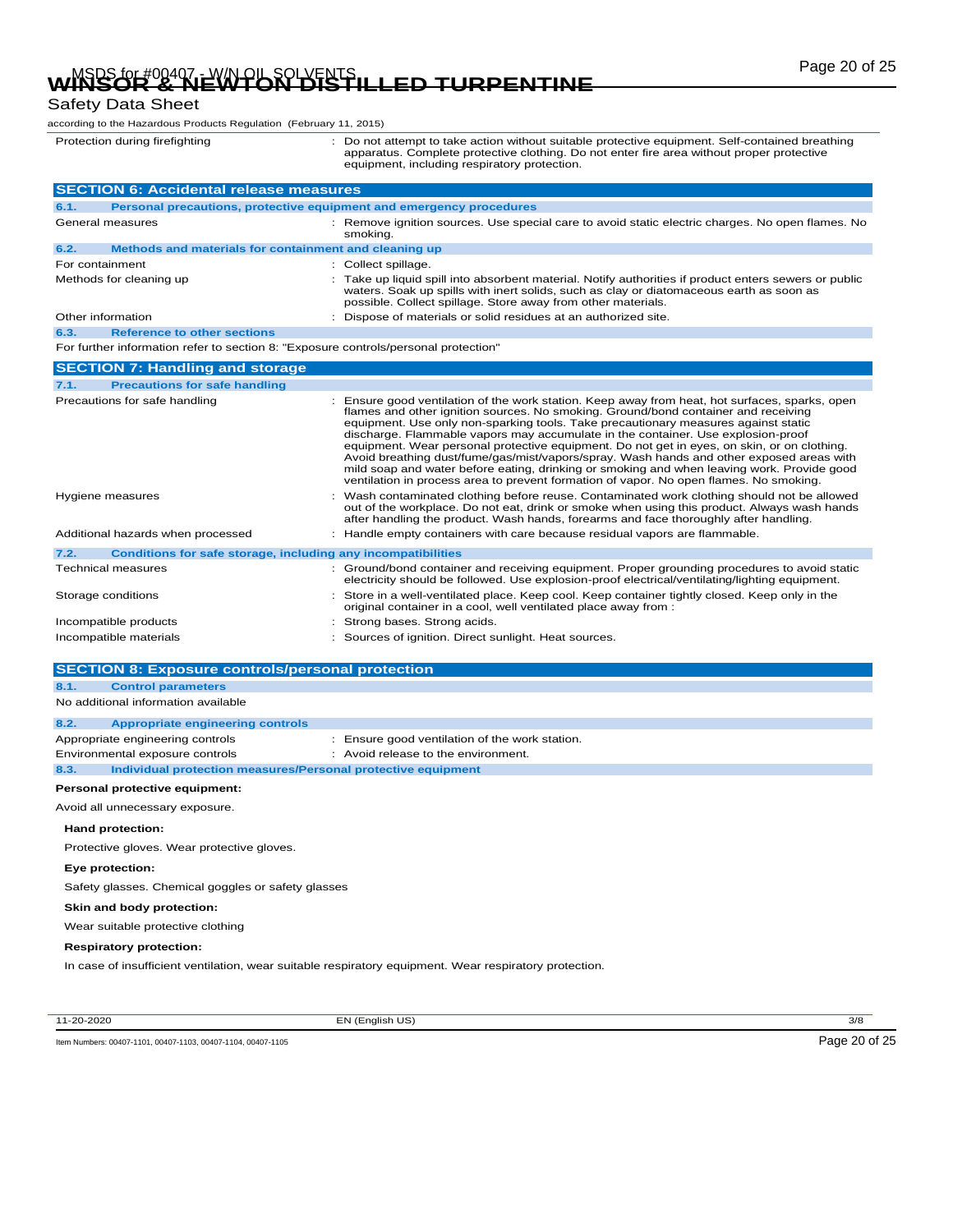# Page 21 of 25 MSDS for #00407 - W/N OIL SOLVENTS **WINSOR & NEWTON DISTILLED TURPENTINE**

### Safety Data Sheet

according to the Hazardous Products Regulation (February 11, 2015)

#### **Other information:**

Do not eat, drink or smoke during use. Ensure there is adequate ventilation.

|                           | <b>SECTION 9: Physical and chemical properties</b>    |  |                                            |  |  |
|---------------------------|-------------------------------------------------------|--|--------------------------------------------|--|--|
| 9.1.                      | Information on basic physical and chemical properties |  |                                            |  |  |
| Physical state            |                                                       |  | : Liquid                                   |  |  |
| Appearance                |                                                       |  | Liquid.                                    |  |  |
| Color                     |                                                       |  | : Colorless                                |  |  |
| Odor                      |                                                       |  | characteristic                             |  |  |
| Odor threshold            |                                                       |  | : No data available                        |  |  |
| рH                        |                                                       |  | : No data available                        |  |  |
|                           | Relative evaporation rate (butyl acetate=1)           |  | : No data available                        |  |  |
|                           | Relative evaporation rate (ether=1)                   |  | : No data available                        |  |  |
| Melting point             |                                                       |  | : Not applicable                           |  |  |
| Freezing point            |                                                       |  | No data available                          |  |  |
| Boiling point             |                                                       |  | : $154 - 170$ °C                           |  |  |
| Flash point               |                                                       |  | 36 °C                                      |  |  |
| Auto-ignition temperature |                                                       |  | No data available                          |  |  |
| Decomposition temperature |                                                       |  | No data available                          |  |  |
| Flammability (solid, gas) |                                                       |  | Not applicable, Flammable liquid and vapor |  |  |
| Vapor pressure            |                                                       |  | No data available                          |  |  |
|                           | Vapor pressure at 50 °C                               |  | No data available                          |  |  |
| Relative density          |                                                       |  | No data available                          |  |  |
| Solubility                |                                                       |  | No data available                          |  |  |
| Log Pow                   |                                                       |  | No data available                          |  |  |
| Viscosity, kinematic      |                                                       |  | $: < 20$ mm <sup>2</sup> /s                |  |  |
| <b>Explosion limits</b>   |                                                       |  | No data available                          |  |  |
| 9.2.                      | <b>Other information</b>                              |  |                                            |  |  |

No additional information available

| <b>SECTION 10: Stability and reactivity</b>  |                                                                                                                                                                                            |
|----------------------------------------------|--------------------------------------------------------------------------------------------------------------------------------------------------------------------------------------------|
| 10.1.<br><b>Reactivity</b>                   |                                                                                                                                                                                            |
| Reactivity                                   | : Flammable liquid and vapor.                                                                                                                                                              |
| Chemical stability                           | : Stable under normal conditions. Flammable liquid and vapor. May form flammable/explosive<br>vapor-air mixture.                                                                           |
| Possibility of hazardous reactions           | : No dangerous reactions known under normal conditions of use. Not established.                                                                                                            |
| Conditions to avoid                          | : Avoid contact with hot surfaces. Heat. No flames, no sparks. Eliminate all sources of ignition.<br>Direct sunlight. Extremely high or low temperatures. Open flame. Overheating. Sparks. |
| Incompatible materials                       | : Strong acids. Strong bases.                                                                                                                                                              |
| Hazardous decomposition products             | : Under normal conditions of storage and use, hazardous decomposition products should not be<br>produced. fume. Carbon monoxide. Carbon dioxide. May release flammable gases.              |
| <b>SECTION 11: Toxicological information</b> |                                                                                                                                                                                            |

| <b>ULUTION TE TUAICUIUGICAI IIIIUI IIIANUIT</b>                |                                 |               |
|----------------------------------------------------------------|---------------------------------|---------------|
| Information on toxicological effects<br>11.1.                  |                                 |               |
| Acute toxicity (oral)                                          | : Harmful if swallowed.         |               |
| Acute toxicity (dermal)                                        | : Harmful in contact with skin. |               |
| Acute toxicity (inhalation)                                    | : Harmful if inhaled.           |               |
| ATE CA (oral)                                                  | 500 mg/kg body weight           |               |
| ATE CA (Dermal)                                                | 1100 mg/kg body weight          |               |
| ATE CA (Gases (except aerosol dispensers<br>and lighters))     | 4500 ppmV/4h                    |               |
| ATE CA<br>( <tx: condition="" inhal="" tr="" vapors="">)</tx:> | 11 $mq/l/4h$                    |               |
| ATE CA (dust, mist)                                            | 1.5 $mg/l/4h$                   |               |
| TURPENTINE OIL (8006-64-2)                                     |                                 |               |
| ATE CA (oral)                                                  | 500 mg/kg body weight           |               |
| 11-20-2020                                                     | EN (English US)                 | 4/8           |
| Item Numbers: 00407-1101, 00407-1103, 00407-1104, 00407-1105   |                                 | Page 21 of 25 |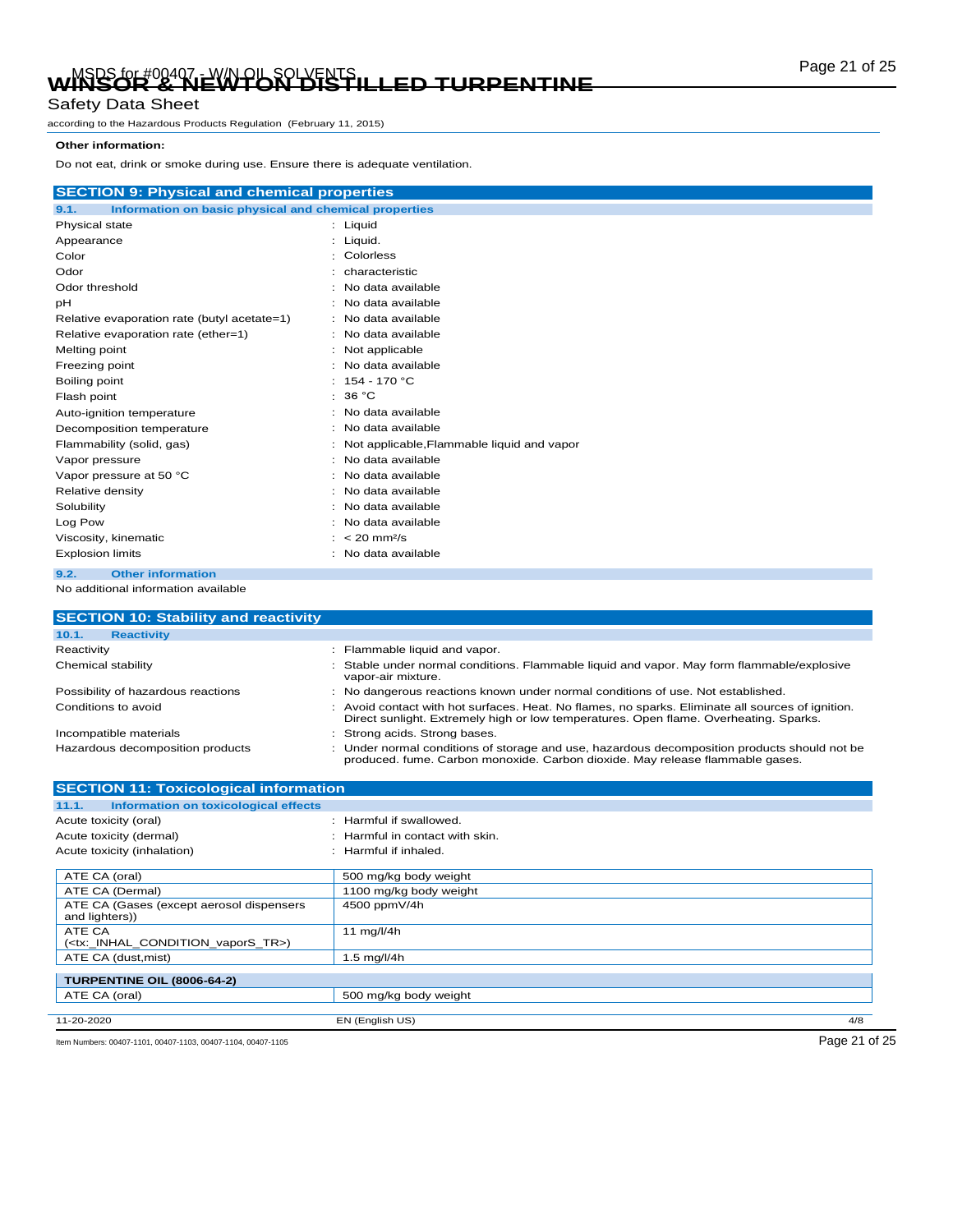# Page 22 of 25 MSDS for #00407 - W/N OIL SOLVENTS **WINSOR & NEWTON DISTILLED TURPENTINE**

### Safety Data Sheet

according to the Hazardous Products Regulation (February 11, 2015)

| TURPENTINE OIL (8006-64-2)                                                                                                                                                                                                                                      |                                                                                      |
|-----------------------------------------------------------------------------------------------------------------------------------------------------------------------------------------------------------------------------------------------------------------|--------------------------------------------------------------------------------------|
| ATE CA (Dermal)                                                                                                                                                                                                                                                 | 1100 mg/kg body weight                                                               |
| ATE CA (Gases (except aerosol dispensers<br>and lighters))                                                                                                                                                                                                      | 4500 ppmV/4h                                                                         |
| ATE CA<br>( <tx: condition="" inhal="" tr="" vapors="">)</tx:>                                                                                                                                                                                                  | 11 mg/l/4h                                                                           |
| ATE CA (dust, mist)                                                                                                                                                                                                                                             | 1.5 mg/l/4h                                                                          |
| Skin corrosion/irritation                                                                                                                                                                                                                                       | Causes skin irritation.                                                              |
| Serious eye damage/irritation                                                                                                                                                                                                                                   | Causes serious eye irritation.                                                       |
| Respiratory or skin sensitization                                                                                                                                                                                                                               | May cause an allergic skin reaction.                                                 |
| Germ cell mutagenicity                                                                                                                                                                                                                                          | : Not classified                                                                     |
| Carcinogenicity                                                                                                                                                                                                                                                 | : Not classified                                                                     |
|                                                                                                                                                                                                                                                                 |                                                                                      |
| Reproductive toxicity                                                                                                                                                                                                                                           | : Not classified                                                                     |
|                                                                                                                                                                                                                                                                 |                                                                                      |
| STOT-single exposure                                                                                                                                                                                                                                            | : Not classified                                                                     |
|                                                                                                                                                                                                                                                                 | : Not classified                                                                     |
| STOT-repeated exposure                                                                                                                                                                                                                                          |                                                                                      |
|                                                                                                                                                                                                                                                                 |                                                                                      |
| Aspiration hazard                                                                                                                                                                                                                                               | : May be fatal if swallowed and enters airways.                                      |
| <b>WINSOR &amp; NEWTON DISTILLED TURPENTINE</b>                                                                                                                                                                                                                 |                                                                                      |
| Viscosity, kinematic                                                                                                                                                                                                                                            | $< 20$ mm $2/s$                                                                      |
| Potential Adverse human health effects and<br>symptoms                                                                                                                                                                                                          | : Harmful if swallowed. Harmful in contact with skin.                                |
| Symptoms/effects after inhalation                                                                                                                                                                                                                               | : Inhalation may cause irritation (cough, short breathing, difficulty in breathing). |
| Irritation. May cause an allergic skin reaction. Repeated exposure to this material can result in<br>Symptoms/effects after skin contact<br>absorption through skin causing significant health hazard. Harmful in contact with skin. Causes<br>skin irritation. |                                                                                      |
| Symptoms/effects after eye contact                                                                                                                                                                                                                              | Eye irritation. Causes serious eye irritation.                                       |

| Symptoms/effects after ingestion                             | Swallowing a small quantity of this material will result in serious health hazard. May be fatal if<br>swallowed and enters airways. |  |
|--------------------------------------------------------------|-------------------------------------------------------------------------------------------------------------------------------------|--|
| <b>SECTION 12: Ecological information</b>                    |                                                                                                                                     |  |
| 12.1.<br><b>Toxicity</b>                                     |                                                                                                                                     |  |
| Ecology - general                                            | : Toxic to aquatic life with long lasting effects.                                                                                  |  |
| Ecology - water                                              | : Toxic to aquatic life with long lasting effects.                                                                                  |  |
| Hazardous to the aquatic environment, short-<br>term (acute) | Not classified                                                                                                                      |  |

| Hazardous to the aquatic environment, long- | : Not classified |
|---------------------------------------------|------------------|
| term (chronic)                              |                  |

| <b>WINSOR &amp; NEWTON DISTILLED TURPENTINE</b>         |  |  |  |  |
|---------------------------------------------------------|--|--|--|--|
| May cause long-term adverse effects in the environment. |  |  |  |  |
|                                                         |  |  |  |  |
| <b>WINSOR &amp; NEWTON DISTILLED TURPENTINE</b>         |  |  |  |  |
| Not established.                                        |  |  |  |  |
|                                                         |  |  |  |  |
|                                                         |  |  |  |  |
|                                                         |  |  |  |  |
| Not classified<br>٠                                     |  |  |  |  |
| Avoid release to the environment.                       |  |  |  |  |
|                                                         |  |  |  |  |
|                                                         |  |  |  |  |

| <b>SECTION 13: Disposal considerations</b>                   |                                                                                               |               |
|--------------------------------------------------------------|-----------------------------------------------------------------------------------------------|---------------|
| 13.1.<br><b>Disposal methods</b>                             |                                                                                               |               |
| Waste treatment methods                                      | : Dispose of contents/container in accordance with licensed collector's sorting instructions. |               |
| 11-20-2020                                                   | EN (English US)                                                                               | 5/8           |
| Item Numbers: 00407-1101, 00407-1103, 00407-1104, 00407-1105 |                                                                                               | Page 22 of 25 |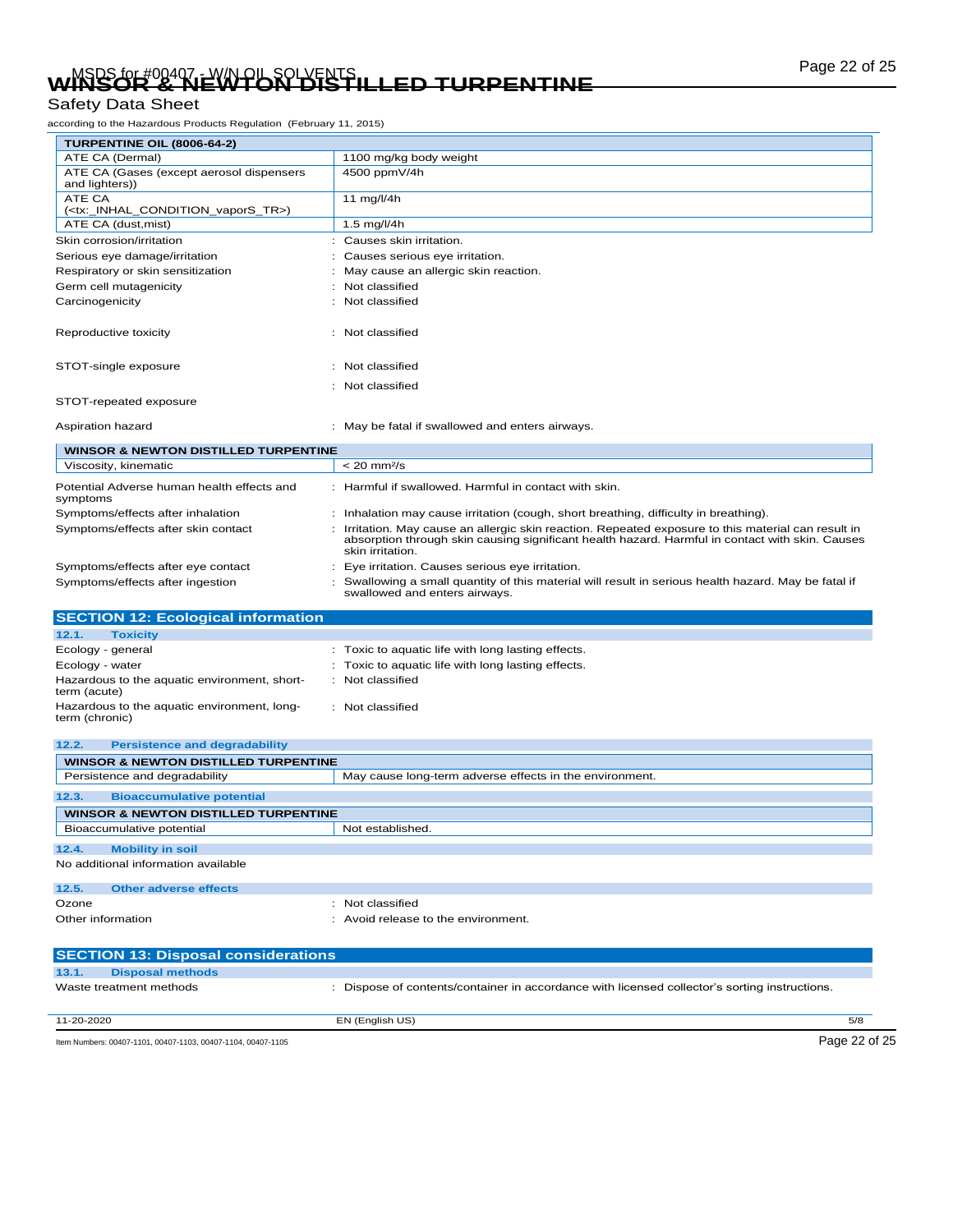# Page 23 of 25 MSDS for #00407 - W/N OIL SOLVENTS **WINSOR & NEWTON DISTILLED TURPENTINE**

# Safety Data Sheet

| Product/Packaging disposal recommendations                                            | : Dispose in a safe manner in accordance with local/national regulations. Dispose of                                                                |
|---------------------------------------------------------------------------------------|-----------------------------------------------------------------------------------------------------------------------------------------------------|
|                                                                                       | contents/container to hazardous or special waste collection point, in accordance with local,<br>regional, national and/or international regulation. |
| Additional information                                                                | : Flammable vapors may accumulate in the container. Handle empty containers with care<br>because residual vapors are flammable.                     |
| Ecology - waste materials                                                             | : Avoid release to the environment. Hazardous waste due to toxicity.                                                                                |
| <b>SECTION 14: Transport information</b>                                              |                                                                                                                                                     |
| 14.1.<br><b>Basic shipping description</b>                                            |                                                                                                                                                     |
| In accordance with TDG                                                                |                                                                                                                                                     |
| <b>Transportation of Dangerous Goods</b>                                              |                                                                                                                                                     |
| UN-No. (TDG)                                                                          | : UN1299                                                                                                                                            |
| Packing group                                                                         | : III - Minor Danger                                                                                                                                |
| <b>TDG Primary Hazard Classes</b>                                                     | : 3 - Class 3 - Flammable Liquids                                                                                                                   |
| Transport document description                                                        | $:$ UN1299 TURPENTINE, 3, III                                                                                                                       |
| Proper Shipping Name (Transportation of<br>Dangerous Goods)                           | : TURPENTINE                                                                                                                                        |
| Hazard labels (TDG)                                                                   | : 3 - Flammable liquids                                                                                                                             |
|                                                                                       |                                                                                                                                                     |
| Explosive Limit and Limited Quantity Index                                            | : 5L                                                                                                                                                |
| Excepted quantities (TDG)                                                             | $E = 1$                                                                                                                                             |
| Passenger Carrying Road Vehicle or Passenger : 60 L<br>Carrying Railway Vehicle Index |                                                                                                                                                     |
| Marine pollutant                                                                      | : Yes (IMDG only)                                                                                                                                   |
|                                                                                       |                                                                                                                                                     |
| 14.2.<br><b>Transport information/DOT</b>                                             |                                                                                                                                                     |
| <b>Department of Transport</b>                                                        |                                                                                                                                                     |
| DOT NA No                                                                             | : UN1299                                                                                                                                            |
| UN-No.(DOT)                                                                           | : 1299                                                                                                                                              |
| Packing group (DOT)                                                                   | : III - Minor Danger                                                                                                                                |
| Transport document description                                                        | : UN1299 Turpentine, 3, III                                                                                                                         |
| Proper Shipping Name (DOT)<br>Contains Statement Field Selection (DOT)                | : Turpentine<br>÷                                                                                                                                   |
| Class (DOT)                                                                           | : 3 - Class 3 - Flammable and combustible liquid 49 CFR 173.120                                                                                     |
| Division (DOT)                                                                        | : 3                                                                                                                                                 |
| Hazard labels (DOT)                                                                   | : 3 - Flammable liquid                                                                                                                              |
|                                                                                       |                                                                                                                                                     |
| Marine pollutant                                                                      | : YES                                                                                                                                               |
| Dangerous for the environment                                                         | No (ADR 5.2.1.8.1 derogation applies (quantity of liquids $\lt 5$ liters or net mass of solids $\lt 5$ kg))                                         |
| Marine pollutant                                                                      | : Yes (IMDG only)                                                                                                                                   |
| 11-20-2020                                                                            | EN (English US)<br>6/8                                                                                                                              |
|                                                                                       |                                                                                                                                                     |
| Item Numbers: 00407-1101, 00407-1103, 00407-1104, 00407-1105                          | Page 23 of 25                                                                                                                                       |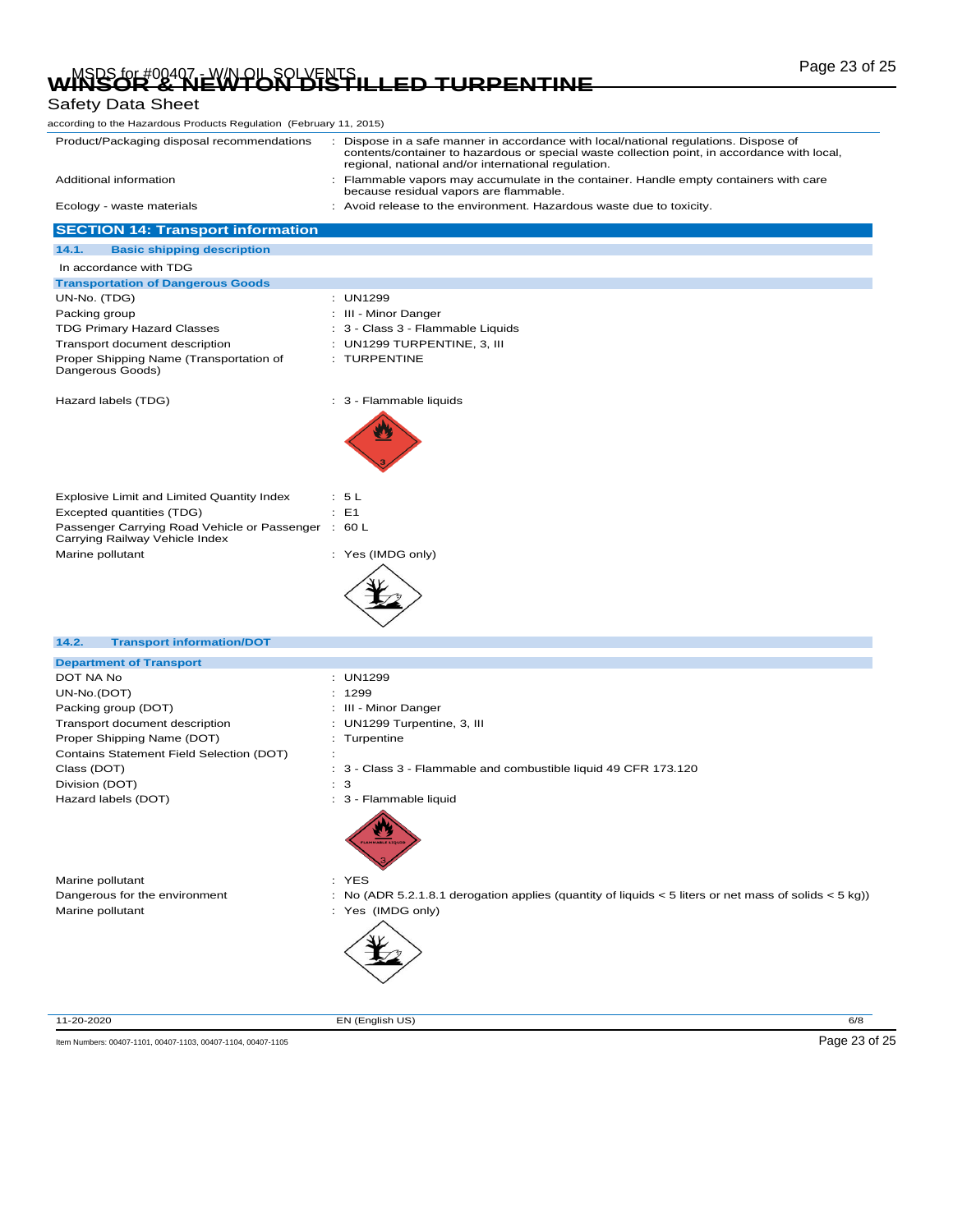# Page 24 of 25 MSDS for #00407 - W/N OIL SOLVENTS **WINSOR & NEWTON DISTILLED TURPENTINE**

### Safety Data Sheet

| according to the Hazardous Products Regulation (February 11, 2015)         |                                                                                                                                                                                                                                                                                                                                                                                                                                                                                                                                                                                                                                                                                                                                                                                                                                                                                                                                                                                                                                                                                                                                                                                                                                                                                                                                                                                                                                                                                                                                                              |
|----------------------------------------------------------------------------|--------------------------------------------------------------------------------------------------------------------------------------------------------------------------------------------------------------------------------------------------------------------------------------------------------------------------------------------------------------------------------------------------------------------------------------------------------------------------------------------------------------------------------------------------------------------------------------------------------------------------------------------------------------------------------------------------------------------------------------------------------------------------------------------------------------------------------------------------------------------------------------------------------------------------------------------------------------------------------------------------------------------------------------------------------------------------------------------------------------------------------------------------------------------------------------------------------------------------------------------------------------------------------------------------------------------------------------------------------------------------------------------------------------------------------------------------------------------------------------------------------------------------------------------------------------|
| DOT Special Provisions (49 CFR 172.102)                                    | : B1 - If the material has a flash point at or above 38 C (100 F) and below 93 C (200 F), then the<br>bulk packaging requirements of 173.241 of this subchapter are applicable. If the material has a<br>flash point of less than 38 C (100 F), then the bulk packaging requirements of 173.242 of this<br>subchapter are applicable.<br>IB3 - Authorized IBCs: Metal (31A, 31B and 31N); Rigid plastics (31H1 and 31H2); Composite<br>(31HZ1 and 31HA2, 31HB2, 31HN2, 31HD2 and 31HH2). Additional Requirement: Only liquids<br>with a vapor pressure less than or equal to 110 kPa at 50 C (1.1 bar at 122 F), or 130 kPa at 55<br>C (1.3 bar at 131 F) are authorized, except for UN2672 (also see Special Provision IP8 in Table<br>2 for UN2672).<br>T2 - 1.5 178.274(d)(2) Normal 178.275(d)(3)<br>TP2 - a. The maximum degree of filling must not exceed the degree of filling determined by the<br>following: (image) Where: tr is the maximum mean bulk temperature during transport, tf is the<br>temperature in degrees celsius of the liquid during filling, and a is the mean coefficient of<br>cubical expansion of the liquid between the mean temperature of the liquid during filling (tf) and<br>the maximum mean bulk temperature during transportation (tr) both in degrees celsius. b. For<br>liquids transported under ambient conditions may be calculated using the formula: (image)<br>Where: d15 and d50 are the densities (in units of mass per unit volume) of the liquid at 15 C<br>$(59 F)$ and 50 C $(122 F)$ , respectively. |
| DOT Packaging Exceptions (49 CFR 173.xxx)                                  | : 150                                                                                                                                                                                                                                                                                                                                                                                                                                                                                                                                                                                                                                                                                                                                                                                                                                                                                                                                                                                                                                                                                                                                                                                                                                                                                                                                                                                                                                                                                                                                                        |
| DOT Packaging Non Bulk (49 CFR 173.xxx)                                    | : 203                                                                                                                                                                                                                                                                                                                                                                                                                                                                                                                                                                                                                                                                                                                                                                                                                                                                                                                                                                                                                                                                                                                                                                                                                                                                                                                                                                                                                                                                                                                                                        |
| DOT Packaging Bulk (49 CFR 173.xxx)                                        | : 242                                                                                                                                                                                                                                                                                                                                                                                                                                                                                                                                                                                                                                                                                                                                                                                                                                                                                                                                                                                                                                                                                                                                                                                                                                                                                                                                                                                                                                                                                                                                                        |
| DOT Quantity Limitations Passenger aircraft/rail : 60 L<br>(49 CFR 173.27) |                                                                                                                                                                                                                                                                                                                                                                                                                                                                                                                                                                                                                                                                                                                                                                                                                                                                                                                                                                                                                                                                                                                                                                                                                                                                                                                                                                                                                                                                                                                                                              |
| DOT Quantity Limitations Cargo aircraft only (49 : 220 L<br>CFR 175.75)    |                                                                                                                                                                                                                                                                                                                                                                                                                                                                                                                                                                                                                                                                                                                                                                                                                                                                                                                                                                                                                                                                                                                                                                                                                                                                                                                                                                                                                                                                                                                                                              |
| DOT Vessel Stowage Location                                                | : A - The material may be stowed "on deck" or "under deck" on a cargo vessel and on a<br>passenger vessel.                                                                                                                                                                                                                                                                                                                                                                                                                                                                                                                                                                                                                                                                                                                                                                                                                                                                                                                                                                                                                                                                                                                                                                                                                                                                                                                                                                                                                                                   |
| Emergency Response Guide (ERG) Number                                      | : 128                                                                                                                                                                                                                                                                                                                                                                                                                                                                                                                                                                                                                                                                                                                                                                                                                                                                                                                                                                                                                                                                                                                                                                                                                                                                                                                                                                                                                                                                                                                                                        |
| Other information                                                          | : No supplementary information available.                                                                                                                                                                                                                                                                                                                                                                                                                                                                                                                                                                                                                                                                                                                                                                                                                                                                                                                                                                                                                                                                                                                                                                                                                                                                                                                                                                                                                                                                                                                    |
| 14.3.<br>Air and sea transport                                             |                                                                                                                                                                                                                                                                                                                                                                                                                                                                                                                                                                                                                                                                                                                                                                                                                                                                                                                                                                                                                                                                                                                                                                                                                                                                                                                                                                                                                                                                                                                                                              |
| <b>IMDG</b>                                                                |                                                                                                                                                                                                                                                                                                                                                                                                                                                                                                                                                                                                                                                                                                                                                                                                                                                                                                                                                                                                                                                                                                                                                                                                                                                                                                                                                                                                                                                                                                                                                              |
| UN-No. (IMDG)                                                              | : 1299                                                                                                                                                                                                                                                                                                                                                                                                                                                                                                                                                                                                                                                                                                                                                                                                                                                                                                                                                                                                                                                                                                                                                                                                                                                                                                                                                                                                                                                                                                                                                       |
| Proper Shipping Name (IMDG)                                                | : TURPENTINE                                                                                                                                                                                                                                                                                                                                                                                                                                                                                                                                                                                                                                                                                                                                                                                                                                                                                                                                                                                                                                                                                                                                                                                                                                                                                                                                                                                                                                                                                                                                                 |
| Transport document description (IMDG)                                      | : UN 1299 TURPENTINE, 3, III, MARINE POLLUTANT/ENVIRONMENTALLY HAZARDOUS<br>$(35^{\circ}$ C c.c.)                                                                                                                                                                                                                                                                                                                                                                                                                                                                                                                                                                                                                                                                                                                                                                                                                                                                                                                                                                                                                                                                                                                                                                                                                                                                                                                                                                                                                                                            |
| Class (IMDG)                                                               | : 3 - Flammable liquids                                                                                                                                                                                                                                                                                                                                                                                                                                                                                                                                                                                                                                                                                                                                                                                                                                                                                                                                                                                                                                                                                                                                                                                                                                                                                                                                                                                                                                                                                                                                      |
| Packing group (IMDG)                                                       | : III - substances presenting low danger                                                                                                                                                                                                                                                                                                                                                                                                                                                                                                                                                                                                                                                                                                                                                                                                                                                                                                                                                                                                                                                                                                                                                                                                                                                                                                                                                                                                                                                                                                                     |
| <b>IATA</b>                                                                |                                                                                                                                                                                                                                                                                                                                                                                                                                                                                                                                                                                                                                                                                                                                                                                                                                                                                                                                                                                                                                                                                                                                                                                                                                                                                                                                                                                                                                                                                                                                                              |
| UN-No. (IATA)                                                              | : 1299                                                                                                                                                                                                                                                                                                                                                                                                                                                                                                                                                                                                                                                                                                                                                                                                                                                                                                                                                                                                                                                                                                                                                                                                                                                                                                                                                                                                                                                                                                                                                       |
| Proper Shipping Name (IATA)                                                | Turpentine                                                                                                                                                                                                                                                                                                                                                                                                                                                                                                                                                                                                                                                                                                                                                                                                                                                                                                                                                                                                                                                                                                                                                                                                                                                                                                                                                                                                                                                                                                                                                   |
| Transport document description (IATA)                                      | : UN 1299 Turpentine, 3, III, ENVIRONMENTALLY HAZARDOUS                                                                                                                                                                                                                                                                                                                                                                                                                                                                                                                                                                                                                                                                                                                                                                                                                                                                                                                                                                                                                                                                                                                                                                                                                                                                                                                                                                                                                                                                                                      |
| Class (IATA)                                                               | 3 - Flammable Liquids                                                                                                                                                                                                                                                                                                                                                                                                                                                                                                                                                                                                                                                                                                                                                                                                                                                                                                                                                                                                                                                                                                                                                                                                                                                                                                                                                                                                                                                                                                                                        |
| Packing group (IATA)                                                       | : III - Minor Danger                                                                                                                                                                                                                                                                                                                                                                                                                                                                                                                                                                                                                                                                                                                                                                                                                                                                                                                                                                                                                                                                                                                                                                                                                                                                                                                                                                                                                                                                                                                                         |
|                                                                            |                                                                                                                                                                                                                                                                                                                                                                                                                                                                                                                                                                                                                                                                                                                                                                                                                                                                                                                                                                                                                                                                                                                                                                                                                                                                                                                                                                                                                                                                                                                                                              |
| <b>SECTION 15: Regulatory information</b>                                  |                                                                                                                                                                                                                                                                                                                                                                                                                                                                                                                                                                                                                                                                                                                                                                                                                                                                                                                                                                                                                                                                                                                                                                                                                                                                                                                                                                                                                                                                                                                                                              |
| 15.1. Consumer Chemicals and Containers Regulations, 2001 (SOR/2001-269)   |                                                                                                                                                                                                                                                                                                                                                                                                                                                                                                                                                                                                                                                                                                                                                                                                                                                                                                                                                                                                                                                                                                                                                                                                                                                                                                                                                                                                                                                                                                                                                              |





CONTENTS HARMFUL. FUMES MAY BE HARMFUL. MAY IRRITATE EYES CONTENTS MAY CATCH FIRE.

Do not swallow. Do not get in eyes or on skin or clothing. Do not smoke. Do not breathe fumes. Keep out of reach of children. Wear rubber gloves, and safety goggles. Use only in a well ventilated area. Keep away from flames, such as pilot light, and any object that sparks, such as electric motor.

**DANGER**

11-20-2020 EN (English US) 7/8

Item Numbers: 00407-1101, 00407-1103, 00407-1104, 00407-1105 **Page 24 of 25**